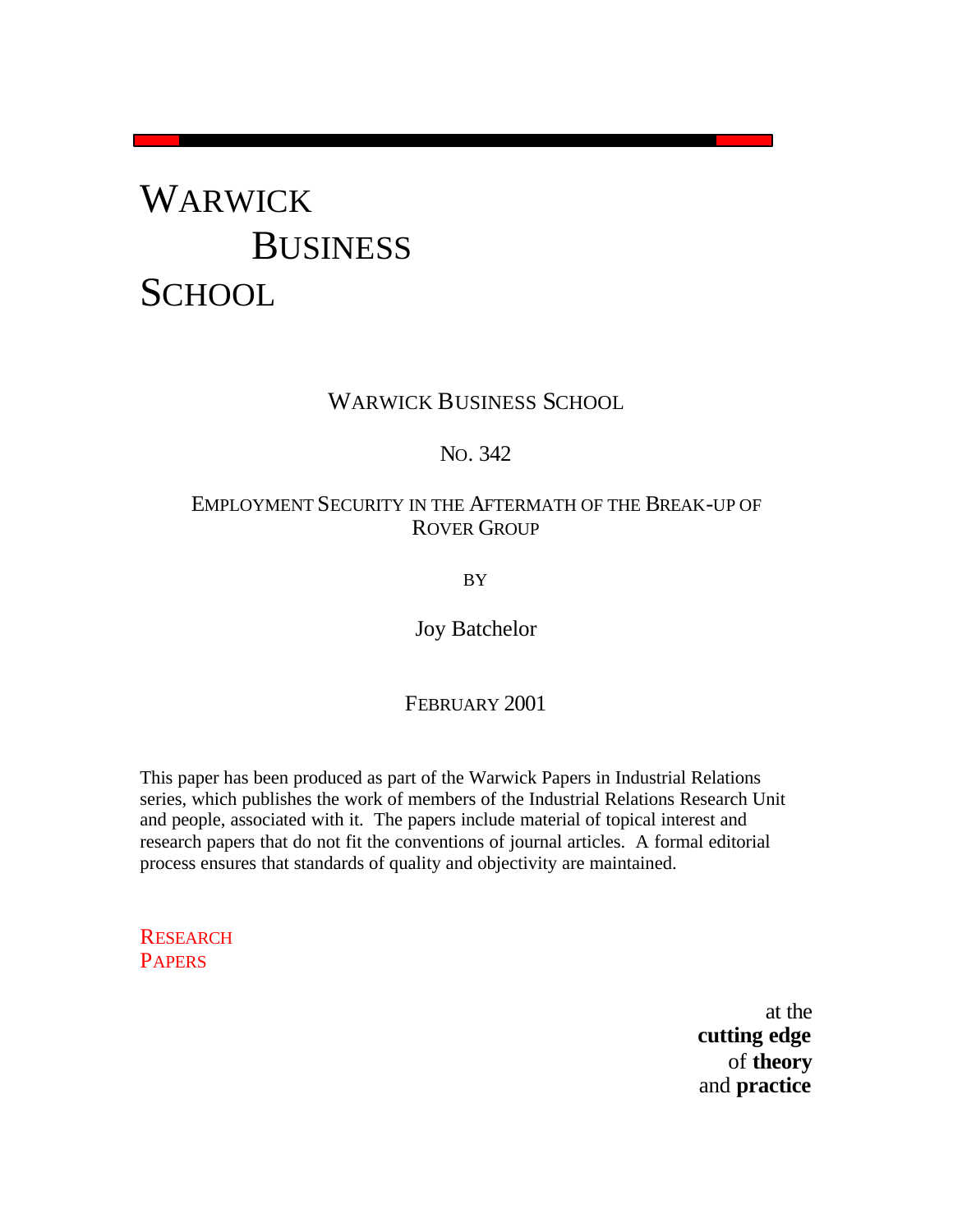## **Employment Security in the Aftermath of the Break-up of Rover Group**

Joy Batchelor Operations Management Group, Warwick Business School

#### **Abstract**

The scale and the speed with which Rover Group was broken up by BMW in March 2000 was unprecedented in the context of British industrial relations. This working paper covers the last eighteen months of BMW's ownership of Rover Group and details: the key phases leading to the break-up of the company; the subsequent collapse of the bid by Alchemy Partners; the emergence of the Phoenix consortium bid, and the role of the trade unions in securing the future of Longbridge. Six months after the immediate future of Longbridge was secured and the sale of Land Rover was completed, the consequences of BMW's actions for employment and industrial relations can begin to be assessed. In all, the three surviving companies of the former Rover Group sought up to 2,500 voluntary redundancies by the end of 2000.

The European Foundation for the Improvement of Living and Working Conditions funded the research presented within this working paper as a part of their ongoing research into pacts of employment and competitiveness. In the light of the factors underlying BMW's withdrawal from Rover the value of employment security agreements is reviewed. This account is based upon secondary literature sources and ten interviews conducted between May and August 2000 with representatives from Rover's unions, management, and local politicians<sup>1</sup>.

**Key Words:** Employment security agreements; Rover Group; Longbridge; Land Rover and BMW.

#### **Introduction**

It is generally recognised that the Rover Tomorrow – The New Deal<sup>2</sup> employment security agreement, signed in 1992, was a significant landmark, which fuelled the spread of similar agreements within the UK (see Appendix One for a summary of the main terms and conditions of the agreement). During the 1990s the flexibility offered by this agreement contributed towards Rover's ability to restructure its manufacturing operations. This included two occasions (1992-3 and 1998-99) when substantial reductions in employment levels were executed by voluntary means in line with the 'no compulsory redundancy' policy of the agreement. A third phase of voluntary job cuts was to be initiated in 2000 as a part of BMW's ongoing efforts to turn round Rover Group. However, BMW's shock announcement to sell off most of its UK operations in March 2000 not only caused significant political fallout but

 1 For the purposes of this working paper additional material has been added to the original European Foundation report.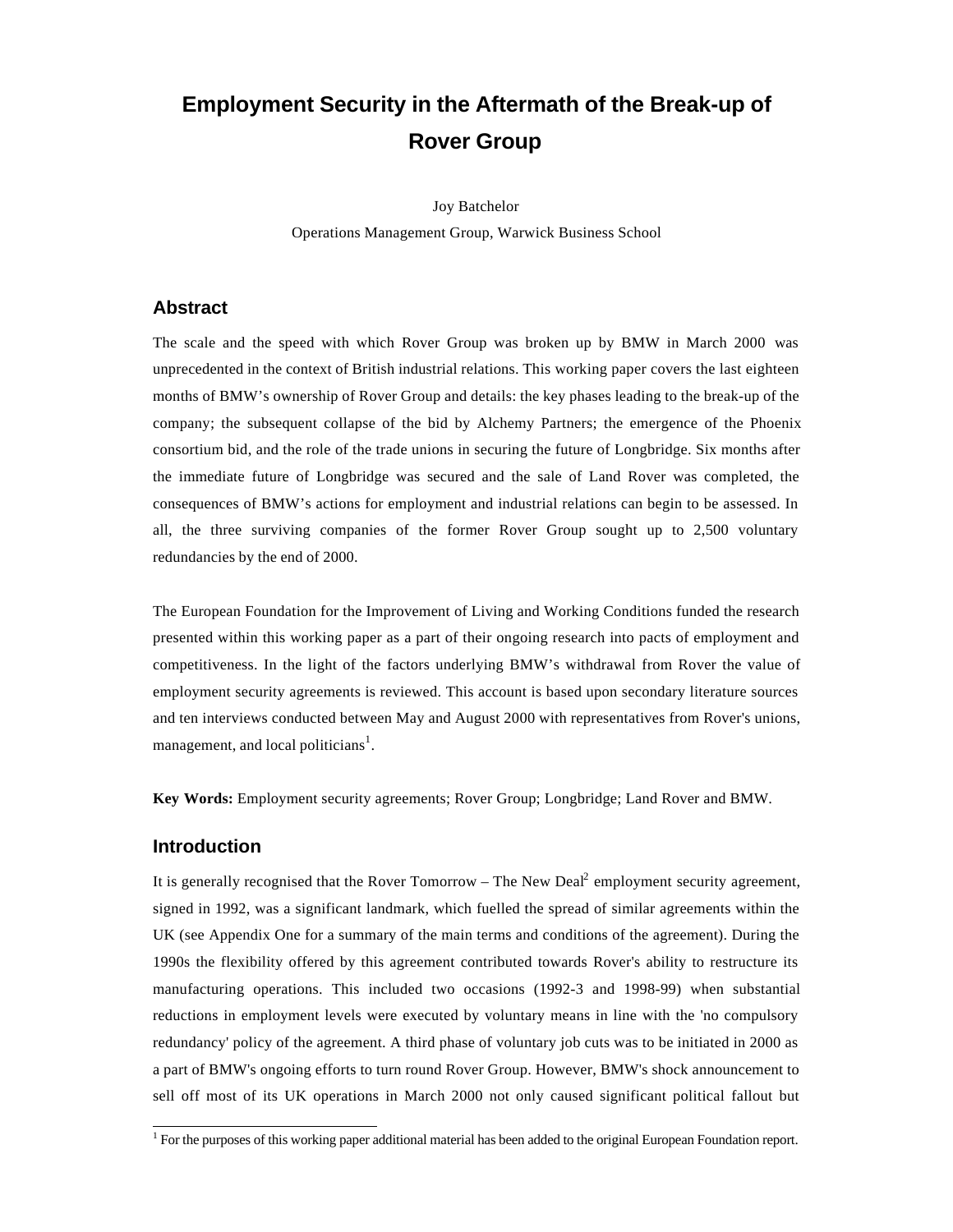threatened the jobs of many thousands of employees within Rover Group and its extended enterprise in the West Midlands and beyond.

The scale and the speed with which Rover Group was broken up by BMW was unprecedented in the context of British industrial relations and presented a major threat to the stability of the West Midlands' manufacturing base. The interim report of the government-initiated Rover Task Force, issued on 25 April 2000, confirmed the importance of Rover Group as a whole to the West Midlands economy<sup>3</sup>. The five Rover Group sites, including Longbridge and Solihull, located within the West Midlands region accounted for 22,000 employees. Rover Group employment levels by site are listed in Table One.

| <b>Direct jobs at Rover Group</b>                          |                                                                                                     |                                         |  |  |  |
|------------------------------------------------------------|-----------------------------------------------------------------------------------------------------|-----------------------------------------|--|--|--|
| <b>Site</b>                                                | <b>Activity</b>                                                                                     | <b>Employment</b><br>(as of March 2000) |  |  |  |
| Longbridge                                                 | Production of small and medium cars (Rover 25 and 45<br>models, MGF and classic Mini).              | 5,130                                   |  |  |  |
|                                                            | Powertrain (production of engines and gearboxes for<br>Rover, Mini, MG and some Land Rover models). | 2,360                                   |  |  |  |
|                                                            | Admin, design and engineering                                                                       | 1,570                                   |  |  |  |
|                                                            |                                                                                                     | <b>Total 9,060</b>                      |  |  |  |
| Gaydon                                                     | R&D facility for the whole of Rover Group                                                           | 2,330                                   |  |  |  |
| Bickenhill                                                 | Sales and marketing Rover and Land Rover                                                            | 340                                     |  |  |  |
| Warwick                                                    | HQ of Rover and Land Rover                                                                          | 340                                     |  |  |  |
| Solihull                                                   | Production of Land Rover                                                                            | c. $10,000$                             |  |  |  |
| <b>Total Jobs in the West</b><br><b>Midlands</b>           |                                                                                                     | 22,070                                  |  |  |  |
| Cowley                                                     | Production of Rover 75                                                                              | c. $3,500$                              |  |  |  |
| Swindon                                                    | Production of body panels                                                                           | c. $2,700$                              |  |  |  |
| <b>Total employment in</b><br><b>Rover Group in the UK</b> |                                                                                                     | 28,270                                  |  |  |  |
| Rover employment abroad                                    |                                                                                                     | 2000                                    |  |  |  |

**Table One.** Rover Group employment levels by site in March 2000

Source: Rover Task Force Report, April 2000

The Task Force estimated that in total vehicle manufacture at Rover and Land Rover supported up to 50,000 jobs or 8% of all manufacturing jobs in the region. Of this figure around 24,000 jobs were

 $2^2$  To be referred to in this document as Rover Tomorrow.

<sup>&</sup>lt;sup>3</sup> Rover Task Force, (2000), 'Interim report to the Secretary of State for Trade and Industry', April.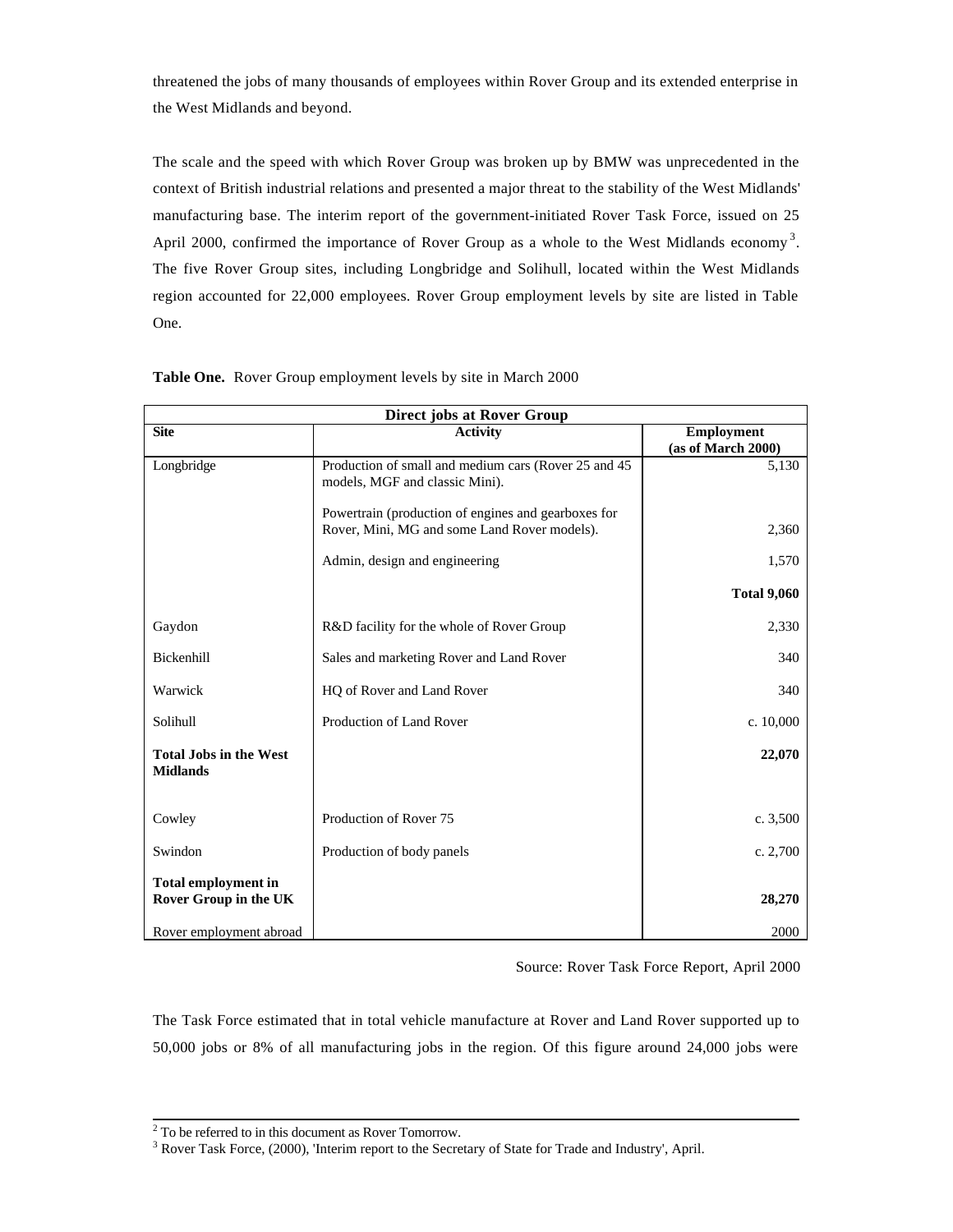directly dependent upon the production of Rover and MG products at the Longbridge plant. These products supported an extended enterprise of suppliers and dealers in the UK and abroad comprising:

- around 400 UK based suppliers;
- around 100 suppliers based outside the UK;
- 300 UK dealers employing around 15,000; and
- 1,500 dealers outside the UK.

The course of events covering the introduction of Rover's employment security agreement in 1992 through to the UK Government's offer of Regional Selective Assistance to BMW in May 1999 was covered in a preceding paper prepared by Mark Hall, of the Industrial Relations Research Unit at Warwick Business School for the European Foundation. This first report is reproduced in Appendix Two.

#### **BMW's 'change of heart' over their commitment to Rover Group**

At the public launch of the Rover 75 at the Birmingham International Motor Show in October 1998 the BMW chairman, Bernd Pischetsrieder, issued his ultimatum over the future of Longbridge. All investment at Longbridge was to be suspended including the new Mini as well as the medium car replacement the R30. BMW wanted cost savings of £450million over the following three years and an increase in productivity of 30%. In addition to this BMW were to seek Government support for the development of the Longbridge site to enable the introduction of the R30 model. Agreement with the unions on the terms of the 1998 flexibility agreement<sup>4</sup> were linked to securing the production of the Mini at Longbridge, but 2,500 voluntary redundancies would also be required over and above the 1,500 redundancies sought earlier in the year. Hourly paid employees at Rover's plants voted to accept the flexibility agreement in December 1998, however, uncertainty remained over whether BMW would release the additional £1.7 billion investment needed to ensure that the R30 would also be built at Longbridge.

Over the coming months a game of brinkmanship was played out between BMW and the Government over whether funding would be released by either side in support of Longbridge. The political turmoil within the BMW Board, caused by disagreements over the strategy to adopt in respect of Rover, came to a head on 5th February 1999 with the resignation of both Bernd Pischetsrieder, who was supportive of Rover, and Wolfgang Reitzle, who advocated getting rid of Rover. The incoming chairman, Professor Joachim Milberg, inherited the decision on the future of Rover. He chose to initiate a restructuring process whereby all functions were to be merged into one corporate entity, thereby dispensing with the approach of "Rover runs Rover and BMW runs BMW".

The formal application for Regional Selective Assistance (RSA) was made by BMW on 3rd March 1999 and the Government made an initial offer to BMW by the end of the month. However, this first

 4 See Appendix two for details on the 1998 flexibility agreement which introduced German style working patterns into Rover.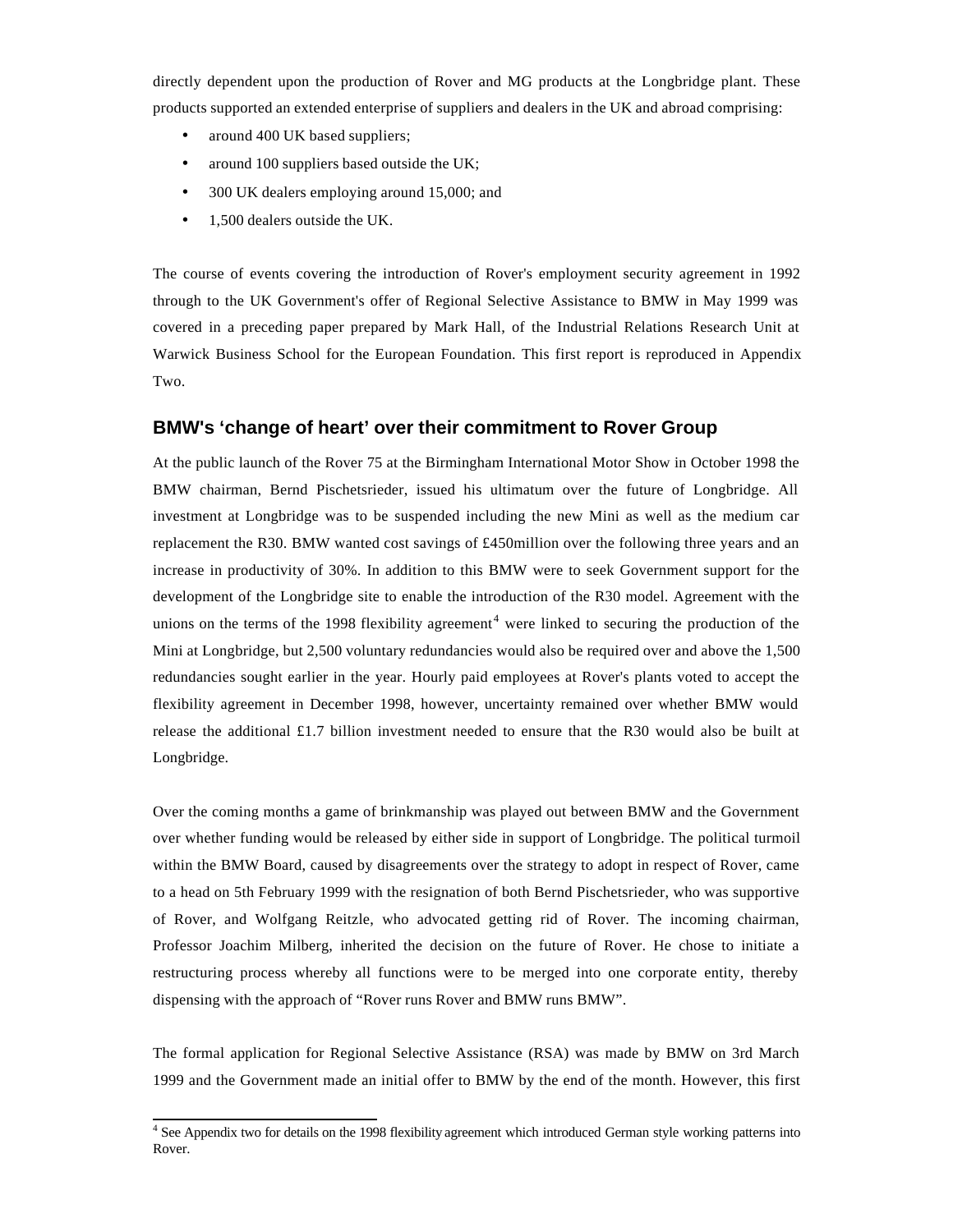offer of £118 million was significantly lower than BMW were expecting and was a serious miscalculation on the part of the Government<sup>5</sup>. Further negotiations on terms and conditions and the level of aid quickly followed and the Government at the end of April made a revised offer. In June 1999 it was announced that the BMW Board had accepted an offer of grants totalling £152m thereby concluding eight months of uncertainty during which time the future of Longbridge and its 9,000 employees was in the balance.

Speculation over Rover's future was re-kindled at the beginning of 2000, fuelled by the announcement at the end of December 1999 that it was the intention of Commissioner Monti to open a formal investigation into the RSA grant for Longbridge. Over the next three months BMW denied that they were considering a change in strategy. Rumours emerged in January that BMW were considering an offer for Rover from an un-named group of venture capitalists. At the Detroit Motor Show in early January, BMW board member Henrich Heitmann, told the German newspaper Sud Deutsche Zeitung that he feared "*that we don't have the time we need*" to re-establish the Rover brand and that whilst BMW were not considering Rover's closure he added that: "*Nobody can completely rule out this ultimate solution*". BMW vigorously denied that they were considering a change in strategy in respect of Rover. Professor Milberg, in the shareholders' letter issued in late January 2000, concluded, "*the Rover restructuring programme will continue to be vigorously pursued*" thereby reaffirming BMW's commitment to its subsidiary<sup>6</sup>. A statement issued by BMW prior to the publication of the shareholders' letter stated: "*We are not in talks and there are no plans existing for a sale of our British brands*" 7 . On 1st February 2000 the EU Commission formally opened the investigation into the Longbridge grant (see box for further details).

#### **The R30 Grant Investigation**

In total £129 million was to be offered as  $RSA^8$ . A further £12 million was to be provided as rates relief by Birmingham City Council, £10 million aid with training from the local Training and Enterprise Council and £1 million from the Skills Development Fund of the Regional Development Agency, Advantage West Midlands. The Commission questioned whether Tatabanya in Hungary was a real alternative in comparison to the option of Longbridge<sup>9</sup>. The Commission's attention was drawn to the fact that Tatabanya was not identified as an alternative site until 13th April 1999, whilst the final grant offer issued to BMW was made by the Government on 26th April 1999. For this reason, the Commission questioned whether Hungary was a serious alternative. The mobility of the project was further brought into doubt by BMW's stated policy to produce models in the main market for which they are intended. The Commission concluded that Rover's image was strongly based upon being British and that with 35% of potential sales occurring in the UK that this was its main market.

Throughout February BMW again issued a number of statements denying a change in strategy. Letters sent to Rover employees dated 14th February insisted that: "*BMW's commitment to Rover and to Birmingham remains total and we are pressing for an early decision on state aid so that the new*

 5 See 'The battle for Rover', T&G Record, June 1999.

<sup>6</sup> Milberg, J. (2000), 'BMW Group Shareholders' Letter for the 1999 Fiscal Year', January, Munich.

<sup>&</sup>lt;sup>7</sup> Financial Times, 27.01.00, 'BMW stresses Rover support'.

 $8$  The £129 million RSA was to be provided in six instalments between 2000 to 2004.

<sup>9</sup> Official Journal of the European Communities (2000), 'Invitation to submit comments pursuant to Article 88(2) of the EC Treaty concerning aid insert C79/99 (ex n481/99) - Rover Longbridge'.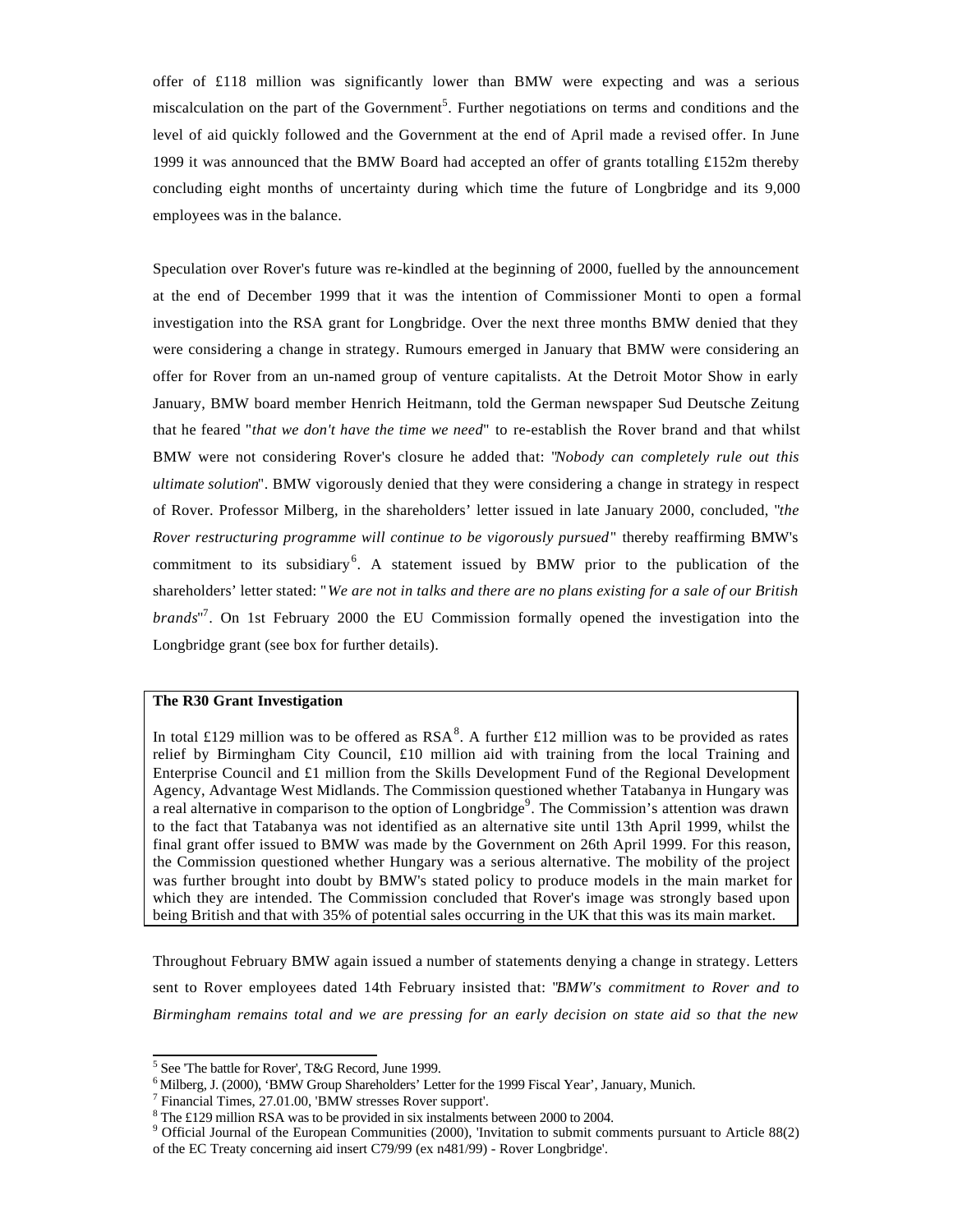*medium car programme can be implemented and the £1.5 billion transformation of the plant can get under way*". At a sales conference on the 23rd February, dealers were assured that: "*BMW are not negotiating the sale of all or any part of the business to anyone…Rover has and will continue to have a crucial role within the BMW Group portfolio*". At the Geneva Motor Show at the end of February both Professor Milberg and the head of manufacturing, Carl-Peter Forster, pledged that the future of Longbridge was secure. Asked about the implications of the aid package for the R30, Carl Peter Forster said: "This project will go ahead irrespective of Brussels. Rover will have a car in that segment"<sup>10</sup>.

#### **Timetable of events surrounding the R30 grant application**

| 22 October 1998  | BMW Chairman Bernd Pischetsrieder announced BMW's intention of<br>approaching the Government to secure funding for the future R30 model. |
|------------------|------------------------------------------------------------------------------------------------------------------------------------------|
| 5 February 1999  | Bernd Pischetsrieder and Wolfgang Reitzle resign from the BMW board.                                                                     |
| 3 March 1999     | The application for Regional Selective Assistance was made to the British<br>Government by BMW.                                          |
| 31 March 1999    | The Government makes an initial offer to BMW.                                                                                            |
| 13 April 1999    | Tatabanya, in Hungary, is identified at the alternative site for R30<br>production.                                                      |
| 26 April 1999    | The Government makes a revised grant offer to BMW.                                                                                       |
| 23 June 1999     | The Government announces BMW's acceptance of the revised offer.                                                                          |
| 19 August 1999   | European Commission notified of regional investment aid to be granted to                                                                 |
|                  | Rover Group Ltd for the transformation of Longbridge and the introduction<br>of the $R30$ model.                                         |
| 27 October 1999  | Commission staff visit Longbridge.                                                                                                       |
| 8 December 1999  | Stephen Byers contacted Commissioner Monti to ascertain his intentions<br>over the proposed grant.                                       |
| 11 December 1999 | Professor Milberg warned over the likelihood of an official inquiry.                                                                     |
| 22 December 1999 | Professor Milberg informed by Stephen Byers that the Commission would<br>launch a formal investigation.                                  |
| 1 February 2000  | Formal investigation launched by the Commission.                                                                                         |
| 16 March 2000    | Supervisory Board of BMW met to discuss the future of Rover Group.                                                                       |

On 14th March it emerged that the German newspaper Sud Deutshe Zeitung was to break the story the following day that the BMW supervisory board would consider the future of Rover at their meeting on the 16th March. This revelation caught the Government, unions and Rover's employees by surprise. But the scale of BMW's divestment plans was underestimated. The supervisory board not only announced that it had signed a memorandum of understanding with the UK based venture capitalists Alchemy Partners over the sale of Longbridge but that Land Rover too was for sale and that a memorandum of understanding had been signed with the Ford Motor Company. It was proposed that the Longbridge plant would pass into the ownership of Alchemy Partners who were to operate the business as the MG Car Company. Alchemy were to pay BMW a maximum of £50 million for the MG sports car brand and the licence to manufacture and operate the Rover brand for at least seven years with production of the Rover 75 continuing at Cowley under licence to Alchemy. Under the terms of the deal with Ford, Land Rover's production facilities and the research and development facilities, based at Gaydon in Warwickshire, were to be sold for £1.85 billion.

l  $10$  Automotive Engineer (2000), 'Rover illness pledge', April, p. 13.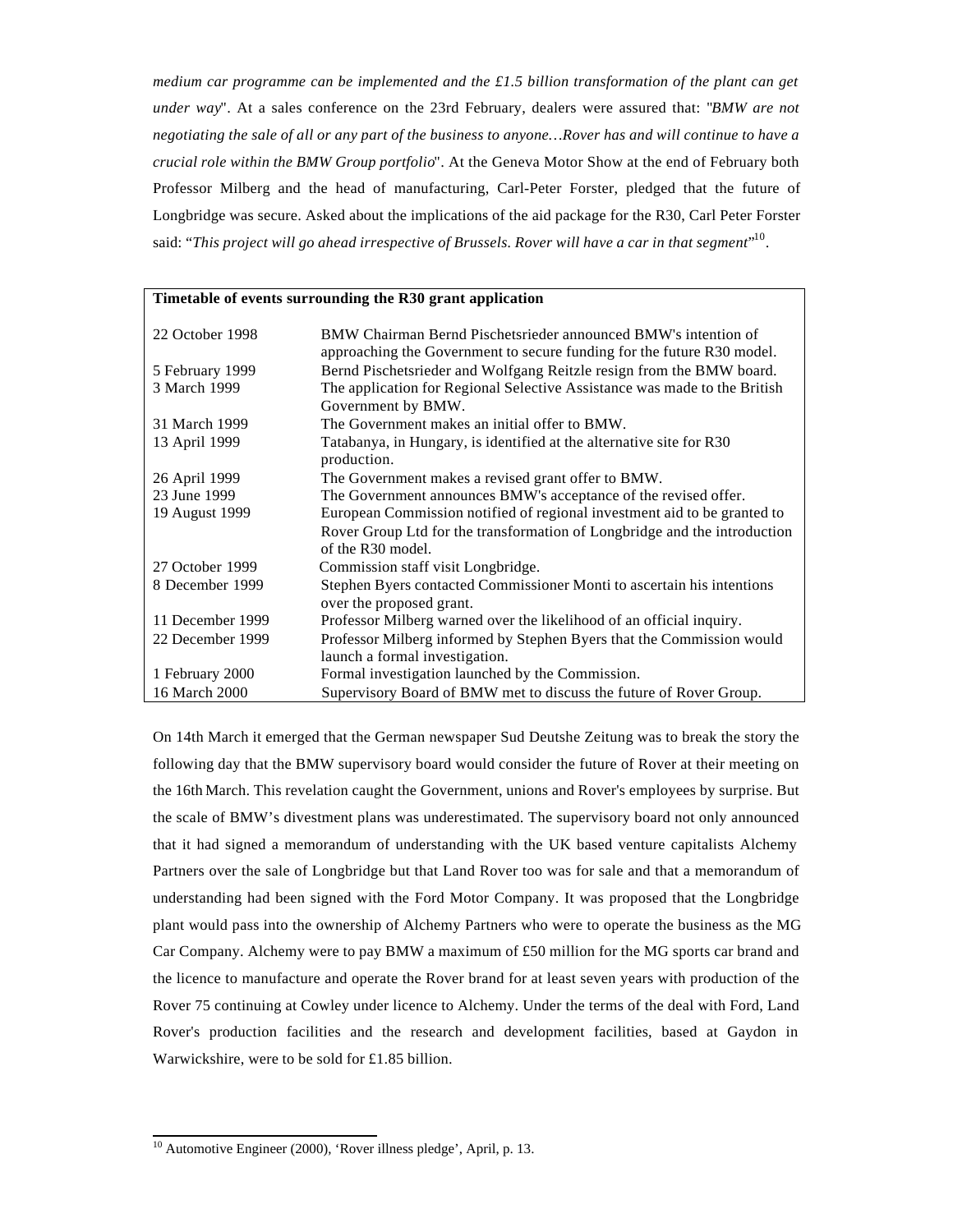It seems to be generally accepted that the decision to review BMW's commitment to Rover was made at some point in the first two weeks of March when it became clear that Rover could not establish a viable business plan for the year ahead. However, BMW had informally approached other manufacturers at the end of 1999 to test their interests in Rover Group. The confusion surrounding the announcement of BMW's intention to sell Longbridge to Alchemy and the surprise sale of Land Rover appears to confirm the lack of a coherent disengagement strategy on the part of BMW.

BMW's accounts, published on 28th March 2000, confirmed that Rover's losses had increased to £750 million in 1999, in comparison to £642 million in 1998, despite significant re-structuring within Rover which saw employment fall 19% in 1999 to 29,884 employees; (see Table Two for Rover Group leavers by reason in 1999-2000). BMW's net income (before extra-ordinary provisions) amounted to 663 million Euros, but the need to make substantial provisions to cover restructuring and other costs associated with Rover resulted in an overall deficit for the year of 2.49 billion Euros<sup>11</sup>. Whilst Rover's total vehicle sales fell by 25% to 227,743 vehicles in 1999, UK sales in the last quarter of 1999 were recovering and were up by 11% in comparison to the previous year (see Appendix Three for Rover Group sales and production figures between 1994-1999). Figures released for the first five months of 2000 reported a 14.3% increase in sales of Rover, MG and Classic Mini models up to 9th May 2000, which amounted to 100,029 units<sup>12</sup>. Land Rover achieved record sales levels in 1999, increasing by 16% to 178,000 vehicles. However, upon announcing Land Rover's sale to Ford, BMW reported that Land Rover was operating at a loss, much to the surprise of industry observers.

| 1999 Leavers                |      | $2000$ Leavers <sup>13</sup> |     |  |
|-----------------------------|------|------------------------------|-----|--|
| Voluntary redundancy        | 6246 | Voluntary redundancy         | 153 |  |
| Transferred to BMW overseas | 21   | Transferred to BMW overseas  |     |  |
| Early retirement co-consent | 60   | Early retirement co-consent  | n   |  |
| Retirement                  | 42   | Retirement                   |     |  |
| Deceased                    | 35   | Deceased                     |     |  |
| Dismissed                   | 72   | Dismissed                    |     |  |
| Contract end                | 599  | Contract end                 | 39  |  |
| Own request                 | 912  | Own request                  | 130 |  |
| Career break                |      | Career break                 | ◠   |  |
| Other                       |      | Other                        |     |  |
| <b>Total Leavers</b>        | 7997 | <b>Total Leavers</b>         | 347 |  |

**Table Two**: Rover Group leavers by reason 1999-2000

#### Source: Rover Group

BMW lay the blame for their decision to sell squarely upon the strength of sterling against the Euro and the continuing weakness of Rover sales, particularly within the UK market. In defence of BMW's decision Professor Milberg stressed they had warned the Government over the strength of the pound: "*We pointed out that due to currency developments alone the BMW Group was losing more than £1 million with Rover every day, a loss clearly not acceptable and economically viable any more*". The

<sup>&</sup>lt;sup>11</sup> EIU Motor Business Europe (2000), 'A strategic profile of BMW: life after Rover', pp. 53-65.

<sup>12</sup> BMW Group, (2000), 'Interim Report as of 30 June 2000, Munich.

<sup>&</sup>lt;sup>13</sup> Figures until March 2000.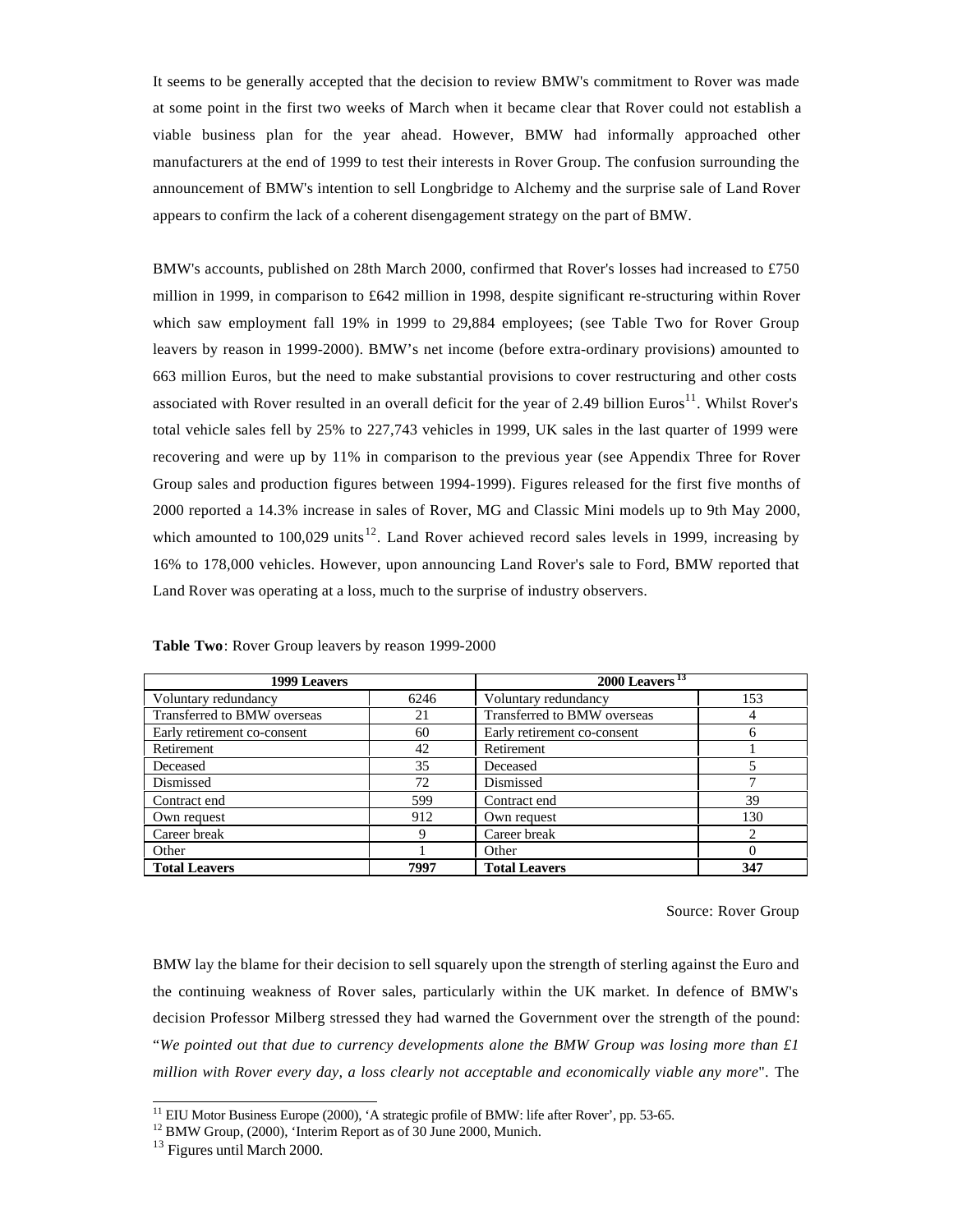Government reacted strongly to BMW's claims that they had been warned of the seriousness of Rover's situation. The Trade and Industry Secretary, Stephen Byers, openly criticised BMW, and in reference to the deal struck with BMW in April 1999, he said that "*there was a clear understanding between the Government, the workforce at Rover and BMW that the business strategy which was entered into accepted that break-even would not occur before 2002<sup>14</sup>*".

An acrimonious exchange of differing interpretations over the course of events and the content of conversations between December 1999 to March 2000 developed between the Trade and Industry Secretary and BMW. The difference of opinion centred upon whether BMW had in fact warned the Government of their intention to re-assess its commitment to its loss making operations as a whole or only to the R30 project. When asked in an interview when he first suspected that BMW might have to relinquish Rover, Professor Milberg replied: "*By the end of November, beginning of December, I was extremely doubtful. Later, around the 20th, I called Byers and told him that Rover was in critical survival mode - in serious trouble*" <sup>15</sup>. He went on to say: "*The Government, as well as the unions, should have known - how could they not have known - the true situation of Rover cars. We had given them regular figures of what was happening that left them in no doubt we were in a critical situation and had to find a solution. If we had kept on, we would have damaged BMW*".

Attention also focused on a critical meeting between the Secretary of State and the Rover Group Chairman, Werner Sämann, on the 10th March. During this meeting it was claimed that BMW had warned the Secretary of State of a change in strategy, a claim strongly rejected by Mr Byers. In an unprecedented move, the DTI released notes taken at the meeting between Stephen Byers and Professor Sämann. It was confirmed that four possible courses of action were outlined to address the serious problems of Rover Group. Professor Sämann confirmed that Rover Group was incurring losses of £2m per day. Of this figure £1m was attributed to the exchange rate whilst a further £1m was due to the poor market situation facing Rover in the UK. Four options outlined were:

- to increase Rover's productivity;
- to reduce the level of UK-sourced components to around 50% over the next two years;
- to concentrate on the 'core business' of final assembly and to outsource parts sourced from Rover's own pressing plant, gearbox facility and foundry;
- to switch production away from the Rover 25 and 75 models towards lower volume models such as the MGF and Range Rover.

In giving evidence to the Trade and Industry Select Committee, Stephen Byers said: "*One of the reasons I was so angry is the* [BMW] *failure six days before their supervisory board meeting to give any indication that the break up of Rover Group and the sale of Land Rover was even being considered*" <sup>16</sup>. The Select Committee later absolved the Trade and Industry Secretary of misleading parliament over the situation at Rover. Whilst the findings of the committee recognised that some

 $14$  DTI press release 16.03.00.

<sup>&</sup>lt;sup>15</sup> Sunday Times, 02.04.00, 'New BMW charges put angry Byers on the rack'.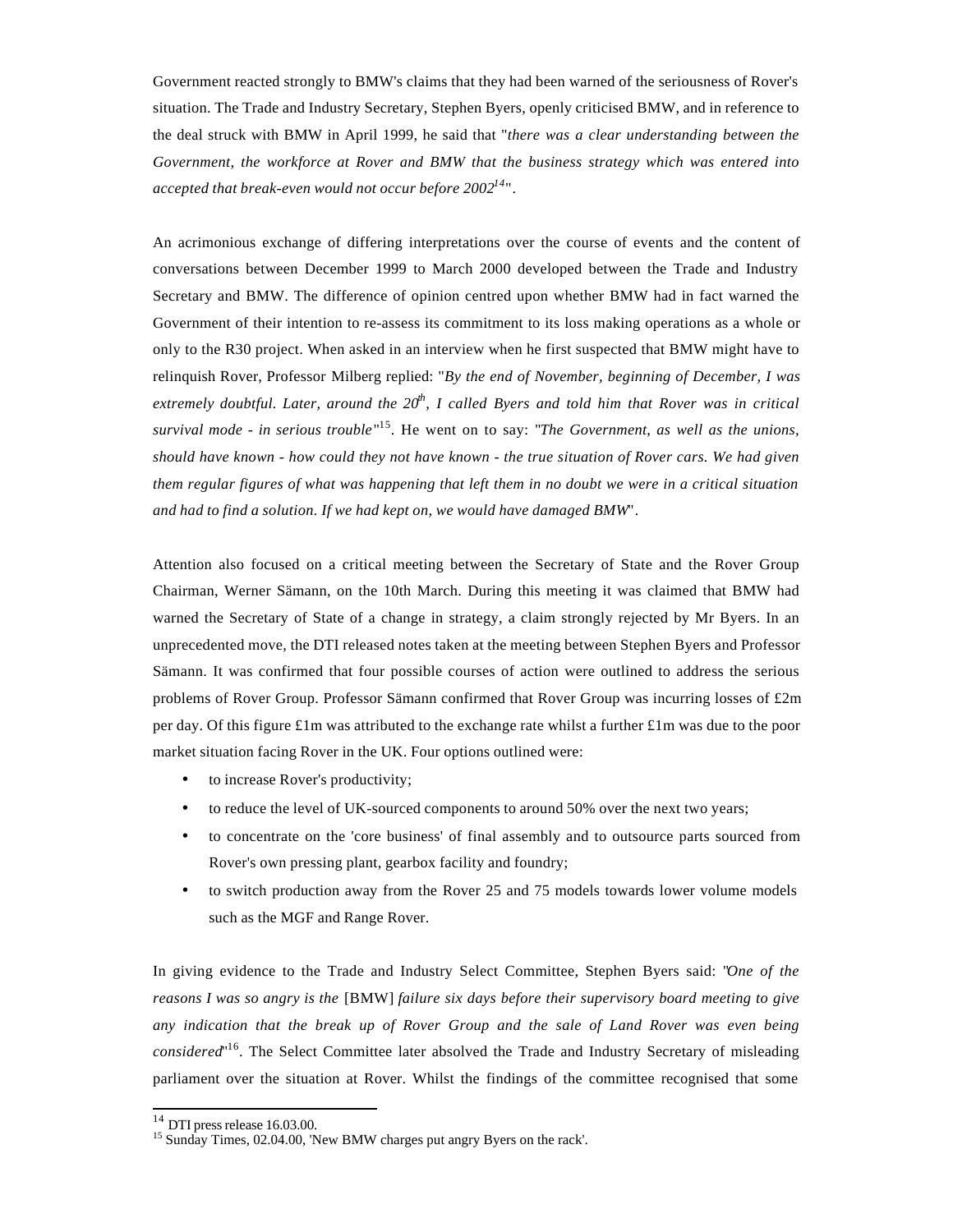notice was given on the 10th March of a change in strategy it was noted: "…*the plans of which they were given notice bore no relation to what the BMW board decided on 16th March*". The report went on to say: "*There was no suggestion that Longbridge and Cowley were for sale, let alone Land Rover, nor that BMW had begun hawking them around the world's principal car makers*".

Regardless of the exact wording used by Professor Milberg in December 1999 over the implications of the potential refusal of the grant application, the outcome was the same. Without the R30 there was no long-term future for Longbridge. Concerns were voiced by informed parties to the Government that a delay in a decision on the European funding might give BMW the excuse that they needed to extricate themselves from their loss making subsidiary. For the BMW board the R30 grant became a matter of principle and a sign of the government's support of the company after similar awards had been made to competitors such as Jaguar. If EU approval of the grant had been confirmed quickly, then it would have become more difficult for BMW to withdraw in the way that they eventually did.

#### **The immediate reaction of the trade unions**

The unproven track record of Alchemy within automotive manufacture and the threat of thousands of job losses at Longbridge and within the West Midlands supply base was the major concern to the trade unions. "*Any owner of Rover must demonstrate financial strength, a clear understanding of the car industry and a demonstrable track record in good employee relations*" said Bill Morris, general secretary of the Transport and General Workers Union. Union concerns were not allayed by the announcement made by Jon Moulton of Alchemy that significant job losses at Longbridge were inevitable as the company in future would not compete in the mass market, focusing instead upon becoming a mid-volume producer of up to 50,000 niche market sports saloons per year. Anything up to half of the 9,000 employees at Longbridge were under immediate threat of redundancy, with serious knock-on effects for the component supply base with such a drastic reduction in yearly production proposed.

Trade union representatives and the Government initially tried to persuade BMW to reconsider its position on Alchemy and to look for alternative offers. However, it appeared unlikely that such offers would be forthcoming from established automotive manufactures. At the end of March, Professor Sämann, the Rover chairman, told the Select Committee on Trade and Industry that talks had been held with General Motors and Ford but that they were "not interested" in buying Rover cars on its own or with Land Rover. Professor Sämann said: "*We don't expect another offer. There is no one else in town*".

From the perspective of the unions it was clear that there could only be one strategy and that was to find an alternative to Alchemy. At this point in time Rover's unions were in contact with the fledgling Phoenix consortium. Union leaders accused BMW of withholding crucial information from potential bidders for Rover. Tony Woodley, the TGWU chief negotiator for the car industry, told the committee that there was a desperate need for BMW to divulge information that would help potential buyers to

<sup>&</sup>lt;sup>16</sup> Financial Times, 05.04.00, 'Byers say BMW gave no warning about Rover'.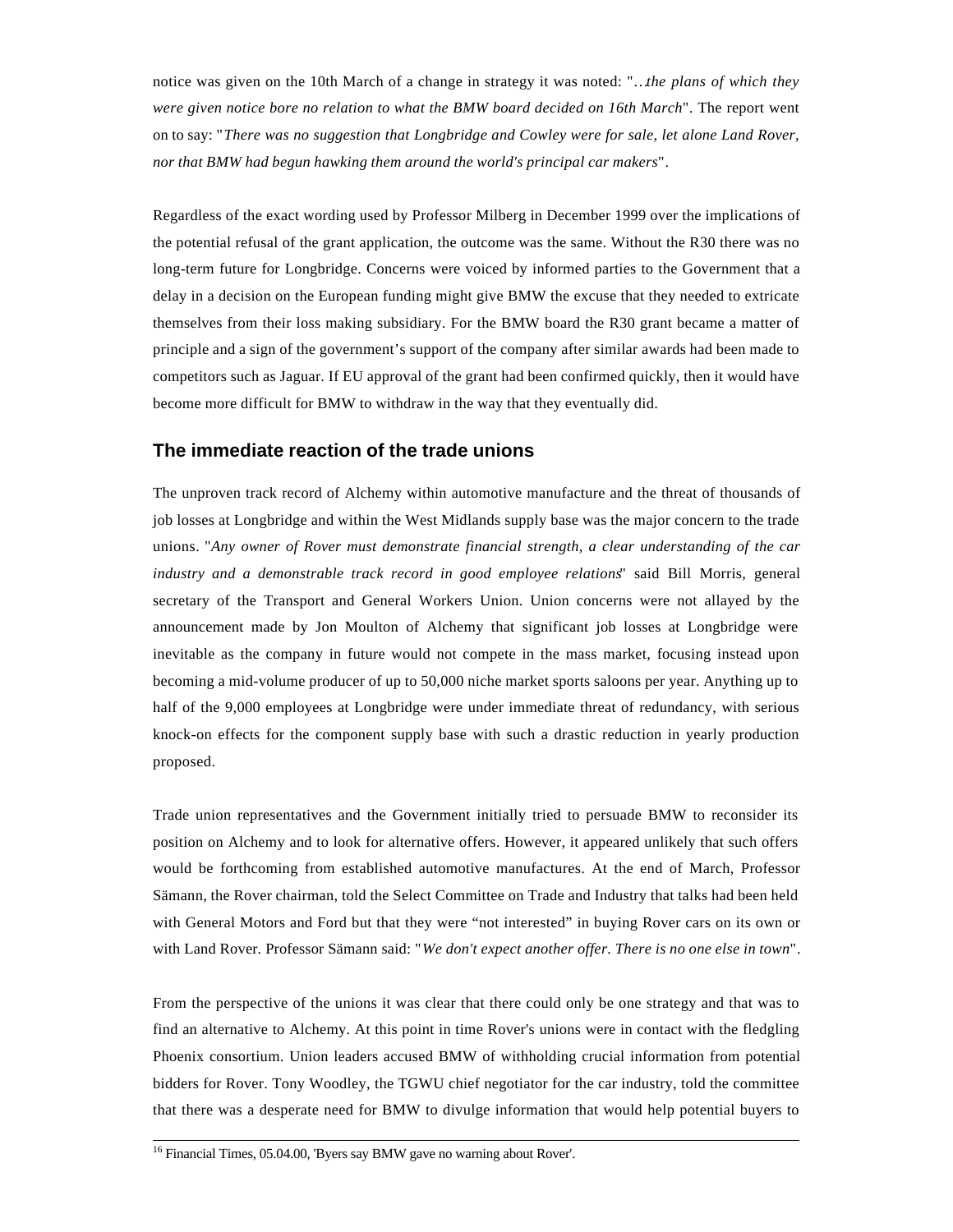reach a decision on Rover<sup>17</sup>. Upon being pressed by the committee, Professor Sämann confirmed that BMW would consider alternative bids if they were forthcoming<sup>18</sup>. On 30th March, at a meeting between Tony Woodley, Duncan Simpson from the AEEU, Manfred Schoch, chair of the BMW works council, and Professor Milberg, an important concession was elicited from BMW. It was agreed that BMW would offer £500 million of finance to both Alchemy, with whom BMW were exclusively negotiating, as well as the yet to be announced Phoenix consortium if a bid were forthcoming<sup>19</sup>.

The sale of Land Rover was completely unexpected and BMW attributed their decision to sell to the successful launch of their own 4x4 model the X5. The reaction to the sale and integration of Land Rover into the Ford Premier Automotive Group was received more positively. Bill Morris welcomed the: "*bold decision by the Ford Motor Company to buy the Land Rover operation*". However there were fears about job losses at Rover's design centre in Gaydon, which formed a part of the deal with Ford. Whilst Ford would continue to require those engineers working directly upon Land Rover programmes it became clear that as Alchemy revealed their plans for the future that a significant engineering function would not be required, thereby putting hundreds of Rover car's related engineering jobs under threat.

#### **The emergence of the Phoenix consortium**

The first sign that a rival offer for Rover might be forthcoming emerged on 5th April when it was reported that Rover ex-Chief Executive, John Towers, and ex-engineering director Nick Stephenson were pulling together a consortium of interested parties to bid for the company. However, the day after BMW's announcement, discussions on finding an alternative solution to that of Alchemy were initiated between John Towers and Richard Burden, the MP whose constituency includes Longbridge. Initially few rated the chances of the consortium to put forward a successful bid for Rover, but a complex set of factors ultimately lay behind the withdrawal of Alchemy from negotiations with BMW thereby giving the consortium the chance that it needed to put forward its plan for the future of Longbridge.

On the evening of the 27th April it appeared that the sale of Longbridge to Alchemy was a formality to be concluded in a matter of days in line with the tight six-week deadline imposed by BMW when they announced the sale. BMW had dismissed the alternative bid mounted by the Phoenix consortium on the grounds that the bid had insufficient financial backing. However, the consortium brought together a powerful alliance of interested parties who wanted Rover to continue as a volume producer, namely the employees, backed by their unions, the dealer network, suppliers and local politicians<sup>20</sup>. Key groups within the consortium exerted their influence to put a strain upon the negotiations between BMW and

 $17$  Select Committee on Trade and Industry Minutes of Evidence, examination of witnesses (questions 140-159), 29 March 2000, Mr Tony Woodley, Mr John Edmonds, Mr Roger Lyons and Mr Duncan Simpson.

<sup>&</sup>lt;sup>18</sup> Select Committee on Trade and Industry Minutes of Evidence (questions 200-219), 29 March 2000, Professor Werner Sämann, Mr Christian John Von Freyend, Mr Bernard Carey and Mr Harry Dunlevy.

<sup>&</sup>lt;sup>19</sup> Mitbestimmung (2000), 'The meeting that saved Rover', August, pp.12-15.

<sup>&</sup>lt;sup>20</sup> The Phoenix Consortium team were: John Towers; Nick Stephenson; John Edwards; Peter Beale; Terry Whitmore; David Bowes; Brian Parker and Richard Ames.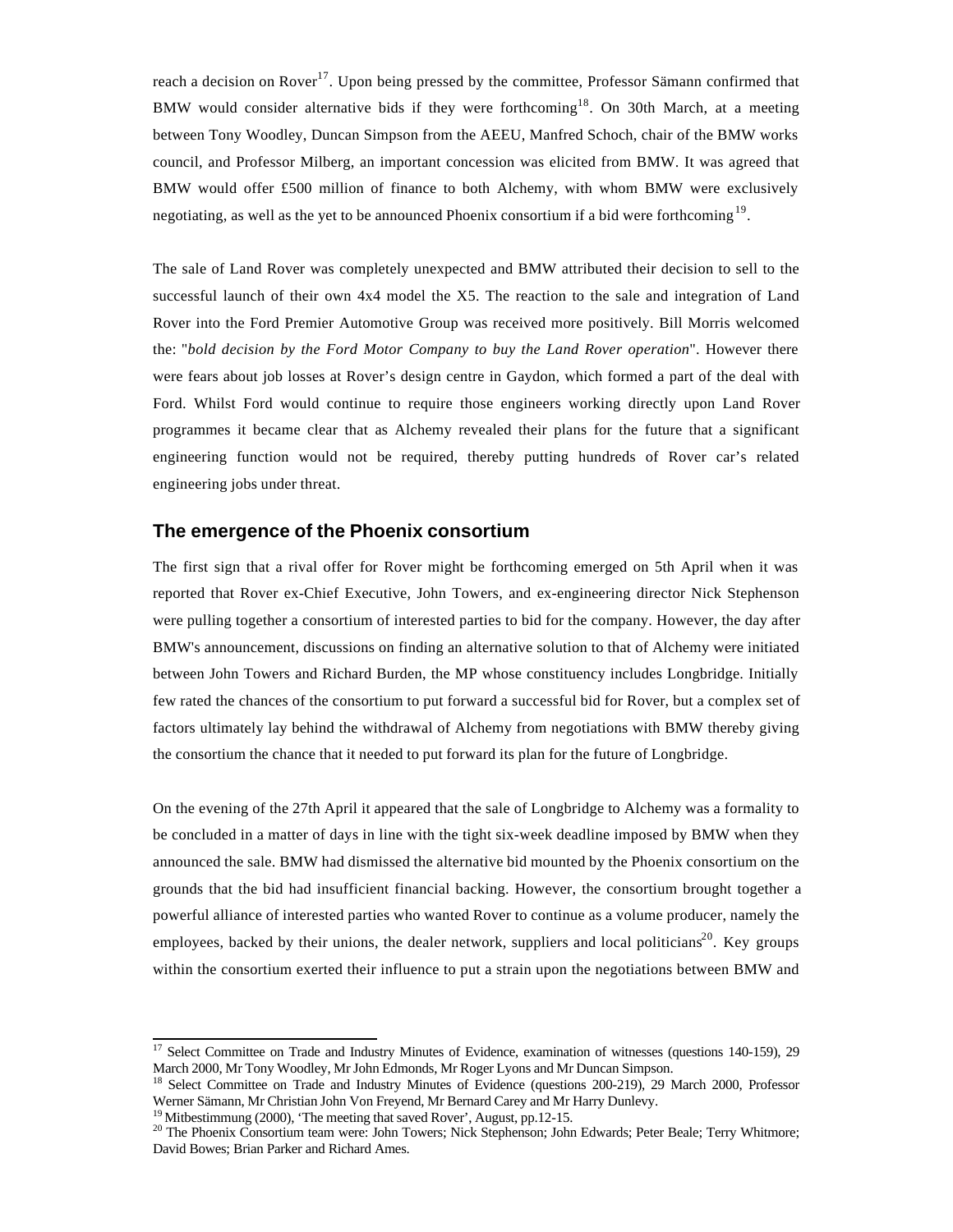Alchemy, most notably the unions, Rover's management and the dealers who all threatened legal action against BMW.

| Timetable of events leading to the sale of Rover to the Phoenix consortium |                                                                                                                                                                                                                                             |  |  |  |  |
|----------------------------------------------------------------------------|---------------------------------------------------------------------------------------------------------------------------------------------------------------------------------------------------------------------------------------------|--|--|--|--|
| 16 March 2000                                                              | BMW announce the sale of Rover Group to Alchemy Partners.                                                                                                                                                                                   |  |  |  |  |
| 17 March 2000                                                              | Birmingham Northfield MP Richard Burden and John Towers meet to discuss the<br>situation at Rover, a meeting pre-arranged before the announcement by BMW.                                                                                   |  |  |  |  |
| 17 March 2000                                                              | John Towers and Stephen Byers meet at the press conference to launch the Rover                                                                                                                                                              |  |  |  |  |
|                                                                            | Task Force and discuss whether there was a better way forward for Rover than<br>Alchemy.                                                                                                                                                    |  |  |  |  |
| 18 March 2000                                                              | First meeting of the Rover Task Force.                                                                                                                                                                                                      |  |  |  |  |
| 31 March 2000                                                              | The Phoenix consortium formed.                                                                                                                                                                                                              |  |  |  |  |
| 1 April 2000                                                               | A public rally in support of Rover, attended by 80,000, is held in Birmingham City<br>Centre.                                                                                                                                               |  |  |  |  |
| 6 April 2000                                                               | The existence of the Phoenix consortium formally confirmed.                                                                                                                                                                                 |  |  |  |  |
| 10 April 2000                                                              | Stephen Byers hosts a meeting between BMW, Phoenix and trade union<br>representatives to review the Phoenix proposal and secure BMW's commitment to<br>consider a full proposal despite BMW's exclusivity deal with Alchemy <sup>21</sup> . |  |  |  |  |
| 14 April 2000                                                              | The Phoenix business plan finalised and presented to BMW.                                                                                                                                                                                   |  |  |  |  |
| 27 April 2000                                                              | Phoenix's bid is rejected by BMW who claimed that the group could not prove its<br>financial backing.                                                                                                                                       |  |  |  |  |
| 28 April 2000                                                              | Alchemy suddenly withdraws from negotiations with BMW.                                                                                                                                                                                      |  |  |  |  |
| 2 May 2000                                                                 | Phoenix formally entered into negotiations with BMW.                                                                                                                                                                                        |  |  |  |  |
| 5 May 2000                                                                 | Phoenix seek to re-assure the DTI of the viability of their bid.                                                                                                                                                                            |  |  |  |  |
| 9 May 2000                                                                 | Phoenix buys Rover for a nominal $£10$ .                                                                                                                                                                                                    |  |  |  |  |

BMW and Alchemy issued brief statements referring to "conditions of contract" as the reason for the eleventh-hour breakdown in negotiations on 28th April. Professor Milberg later elaborated upon the reason for the breakdown in talks with Alchemy in his speech to the BMW Annual General meeting whereby he accused Alchemy of: "*departing from the overall financial conditions for the sale of Rover set forth in the Memorandum of Understanding, demanding twice the amount originally agreed*" <sup>22</sup>. The costs of redundancy and the threat of legal action by Rover's trade unions - and from legal representation engaged by Rover management - over potential breaches in employment legislation were significant contributory factors in Alchemy's withdrawal. Speaking the day before Alchemy's withdrawal, Tony Woodley said that the aim of lodging claims with employment tribunals alleging that BMW had failed to consult properly with employees was to give John Towers more time: "*The whole* agenda is to save jobs and our argument is that he is not being given a fair crack of the whip<sup>,,23</sup>.

BMW's haste to conclude the sale with Alchemy enabled both the unions and Rover management to contest the legality of the whole process of consultation employed during the break-up of Rover Group. Throughout the period of exclusive negotiation with Alchemy, both employee representatives and local Rover management were denied access to the appropriate level of information from BMW with which to conduct a process of consultation in line with UK employment legislation covered by the collective

l <sup>21</sup> Those present included: Stephen Byers and DTI officials; John Towers; from BMW Professor Werner Sämann and Christian John Von Freyend; Longbridge MP Richard Burden; from the trade unions Bill Morris and Tony Woodley (TGWU), Sir Ken Jackson and Duncan Simpson (AEEU) and Roger Lyons (MSF).

 $^{22}$  Milberg, J. (2000), Statement by Professor Joachim Milberg Chairman of the Board of Management of BMW AG, on the occasion of the Annual General Meeting of BMW AG, Munich, 16 May.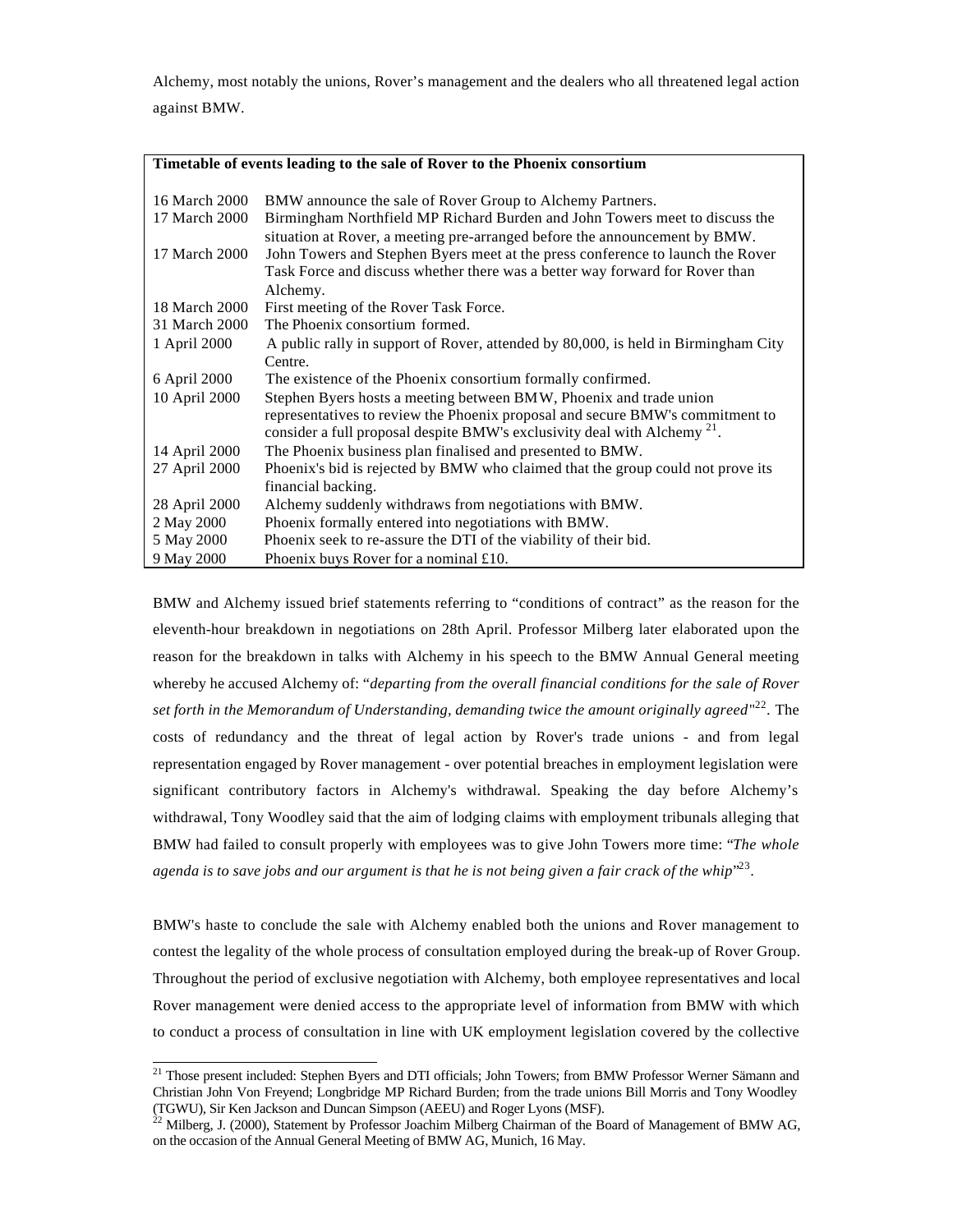redundancies and the Transfer of Undertakings (Protection of Employment) Regulations (TUPE). As one senior Rover personnel manager observed: "…*the struggle that we had to meet our legal obligations on TUPE, on the one hand, and for redundancy on the other, were frustrated by the refusal* (of BMW) *to share any information that we saw as necessary for that consultation to be effective*" (interview June 2000).

On 3rd April an announcement was first made to Rover Group employees on the corporate restructuring process. An intermediate corporate structure where seven business units were separated out from Rover Group Limited was to be created. The shares in these companies were then to be purchased by BMW's UK holding company. Assets, facilities and employees were then to be allocated to these business units, prior to the sale of Rover Group to Alchemy Partners and Land Rover to the Ford Motor Company. The remaining businesses units would remain a part of BMW Group whilst the intention was to effect the sale of the Longbridge assets to Alchemy in the form of a transfer of shares in the residual Rover Group company<sup>24</sup> (see Figure One – intermediate structure).



## **The division of Rover Group Limited into business units**

Figure One: The division of Rover Group Limited into business units<sup>25</sup>

Letters were issued to all Rover Group employees on 10th April informing them of a revised corporate structure (se Figure One) and that a deadline of 4.00pm on 12th April had been set for managers to tell

 $^{23}$  Financial Times, 27.04.00, 'Unions may seek injunction to block Rover sale'.

<sup>&</sup>lt;sup>24</sup> Armour, J., and Deakin, S., (2000), 'The Rover case (2)- bargaining in the shadow of TUPE', Industrial Law Journal, pp. 395-402.

<sup>25</sup> Whilst the corporate structure dated 11th April 2000 was created for the purpose of the sale of Rover Group to Alchemy and Land Rover to Ford, this corporate structure remained in place for the eventual sale of Rover Group to the Phoenix Consortium.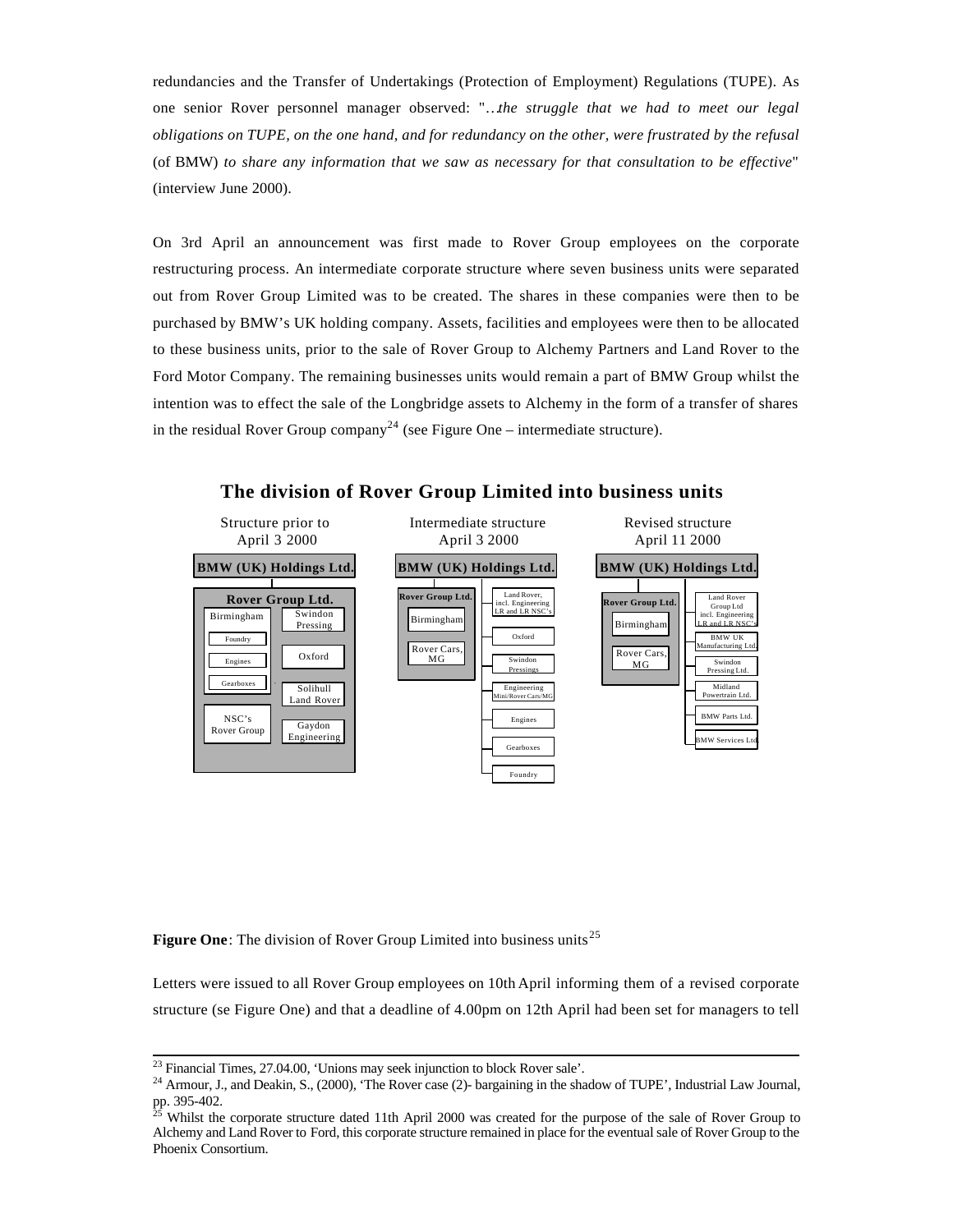associates which of these new business units they were to be allocated to: "*to meet the Alchemy sale agreement deadline of 14th April*"(internal communication 10 April 2000). Unions at Rover immediately threatened a High Court injunction to prevent the breach of the 1992 Rover Tomorrow agreement guaranteeing no compulsory redundancies, arguing that if BMW transferred thousands of workers to Alchemy knowing they would be made compulsorily redundant, BMW could be regarded as in "anticipatory breach of contract". More generally, the Rover unions argued that BMW was not adhering to the statutory requirement to consult employee representatives over the impending redundancies and transfer of the business – a failure which the unions pointed out could result in compensation of three months' pay per employee being awarded against the company.

Rover management also engaged legal representation to contest the legality of the consultation process, specifically the staff reallocation process announced by BMW on the 11th April under the Transfer of Undertakings (Protection of Employment) Regulations (TUPE). This move was on behalf of central function staff, the majority of whom were located within engineering (3,700 staff) of which 2,500 engineers were based at Rover's engineering facility at Gaydon, 340 corporate staff based at the Warwick headquarters, and 340 sales and marketing staff based at Bickenhill. As a part of what was referred to internally as the "hive down" process, on a nominated date, all Rover associates were to be allocated by their departmental head to an area of the business that reflected their role. The proposed management litigation focused upon the lack of consultation during the "hive down" process. For example, those working 100% of their time manufacturing a particular vehicle or undertaking design engineering on one particular model would be allocated to the business unit responsible for that model. But the process of allocating central function staff to the new business units was extremely complex. A rule of thumb was imposed whereby employees spending 50% or more of their time on activities for a particular brand would qualify for transfer to the business unit controlling that brand. Those spending less than 50% of their time on one brand were classified as being 'multi-branded' and around 2,500 staff were classified in this way. Multi-branded staff remained employed by Rover Group and by implication remained part of the deal with Alchemy until re-allocated to another business unit.

As the proposed sale of Rover to Alchemy would only involve the transfer of shares and not a formal change of employer, BMW and Alchemy could have argued that TUPE did not apply, and Alchemy would not have been bound to observe employees terms and conditions once a transfer had been completed. However, representation for Rover's management employees advanced the argument that the creation of the 'residual' Rover company in preparation for the sale of shares to Alchemy "*was akin to a hiving down and, as such, would in due course be caught by TUPE*" <sup>26</sup>. In the case of the six subsidiary companies then it was clearly arguable that transfers were to take place with BMW's UK holding company being substituted for Rover Group as the employer. A letter from lawyers acting for BMW to those acting for Rover's unions issued on the 14<sup>th</sup> April stated: "*Our client is fully aware of* 

l <sup>26</sup> See footnote 23.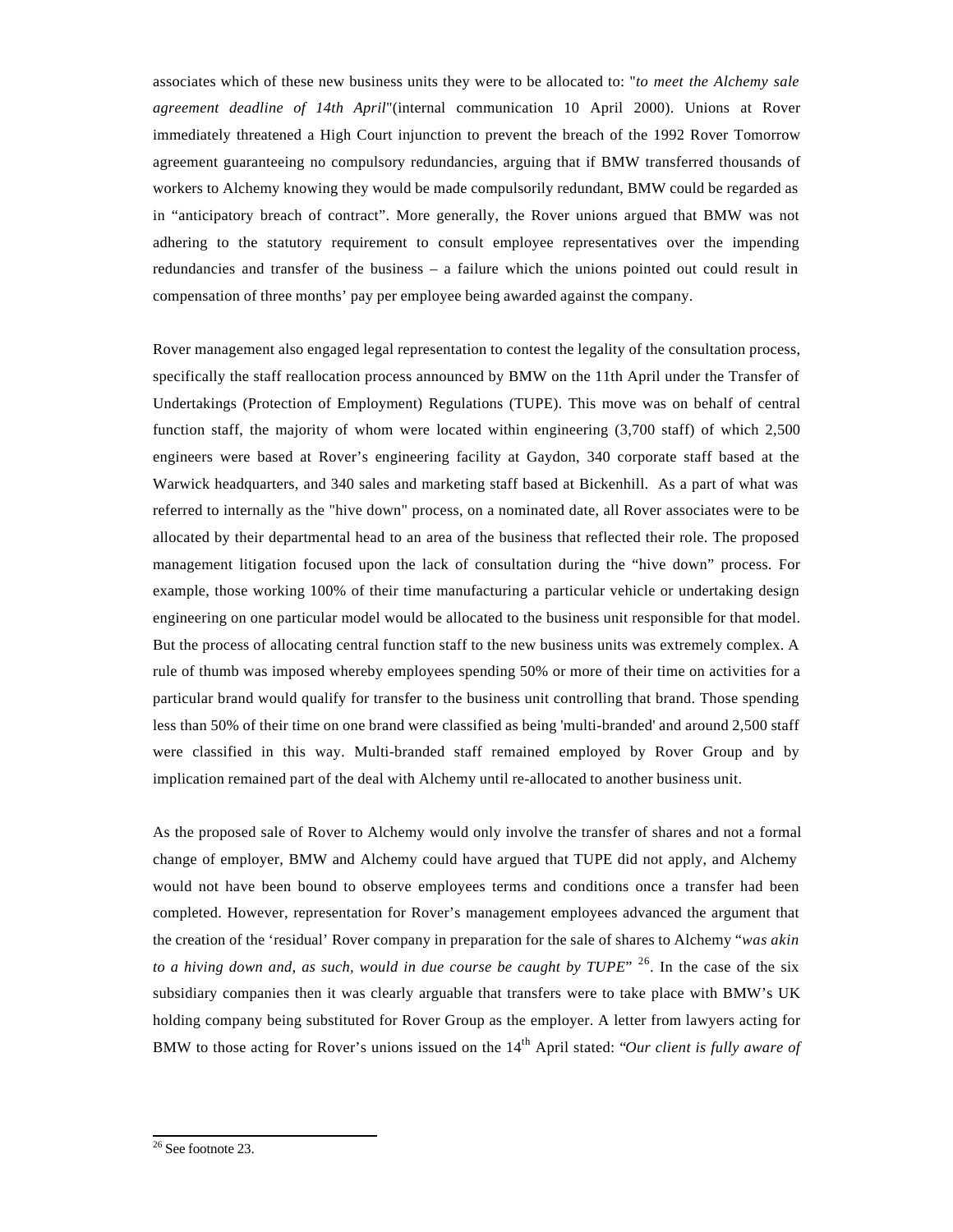*the requirement to consult in accordance with Regulation 10 of TUPE and they are immediately putting in place a more formal structure to ensure consultation proceeds in a more meaningful way".<sup>27</sup>*

As a result of the threat of legal action from the management staffs BMW announced that the proposed transfers would not take effect on the revised deadline of 14th April. However, many employees who were originally informed that they would be transferred to BMW Services<sup>28</sup> when the original deadline was in force were then told that they were to be re-classified as being multi-branded. As a consequence of this they too would have to apply for "*alternative employment as all other multibrand associates*" (internal communication 4th May 2000).

BMW further delayed the sale deadline to Alchemy, putting it back to the 28th April. The corporate restructuring of Rover Group Limited was completed on this date with the Land Rover re-structuring being completed on 3rd May. As a result the contracts of those associates who fulfilled the 50% quota were transferred out of Rover Group under TUPE regulations to the following companies:

- Land Rover Group Ltd.
- BMW (UK) Manufacturing Ltd.
- Swindon Pressings Ltd.
- Midland Powertrain Ltd.
- BMW Services Ltd.
- BMW Parts Ltd.

It is believed that BMW were prepared only to fund the costs of redundancy to the level of the statutory minimum rates. This would have led to a short-fall of several hundred million pounds to be funded by Alchemy as existing redundancy arrangements agreed between BMW and the Rover unions were three to four times higher than the statutory minimum. The legal liability for redundancy was not clear, since the enhanced terms were not included in employee contracts. Rover's unions said that they would take legal action against Alchemy if only the statutory minimum terms were offered. According to lawyers representing Rover's 4,000 managers, Alchemy was facing potential liabilities estimated at £20 million and £90 million for failure to consult managers and employees respectively<sup>29</sup>. This would have been in addition to the cost of funding enhanced redundancy terms and unquantified pension rights, thought to be in the region of £200m.

Following Alchemy's withdrawal, BMW re-opened talks with the Phoenix consortium on 2nd May. However, BMW issued a stern warning. Werner Sämann, the Rover UK chairman said: "*at the moment Phoenix is the only possibility to continue Rover Cars Operations in the desired sense – otherwise a closure is unavoidable*". The stakes were high: once Alchemy had left the scene Phoenix had to succeed as there appeared to be no alternatives if the closure of Longbridge was to be avoided.

 $^{27}$  MSF press release, 14.04.00.

<sup>&</sup>lt;sup>28</sup> BMW Services Ltd was created to retain the engineering function, and some central functions such as IT, finance, legal, personnel, security, either whole or in part.

<sup>&</sup>lt;sup>29</sup> The Times, 09.05.00, 'How to scupper the cherry-pickers'.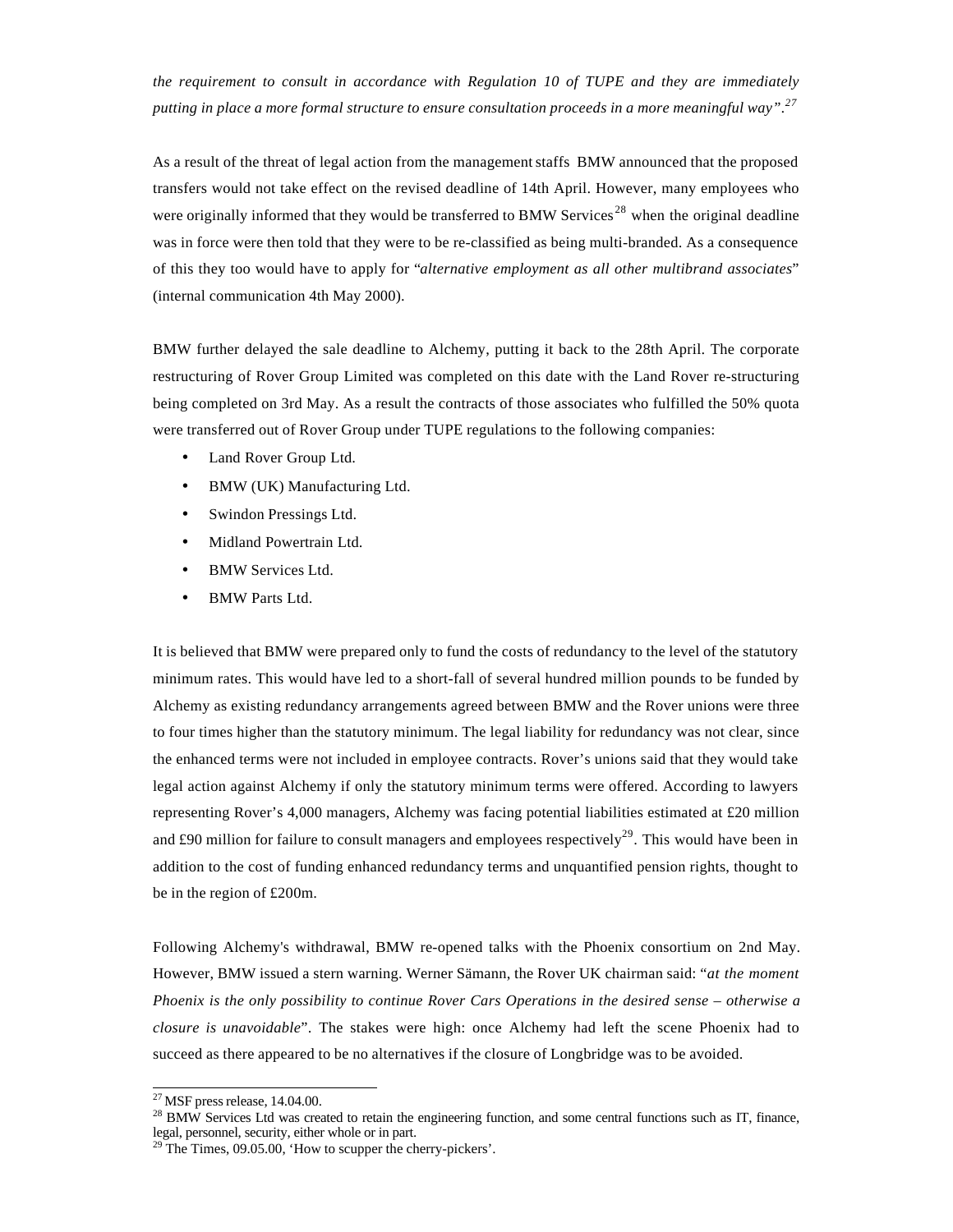In a twist to the ongoing negotiations, Alchemy wrote to Helmut Panke, the BMW finance director, setting out the terms under which Alchemy would resume negotiations. Lines of communication were also re-established between the DTI and Alchemy as insurance in case the Phoenix deal did not succeed. Wider concerns were expressed within government circles over the long-term viability of the Phoenix proposal and the danger that the Government would be placed in a compromising position if the Phoenix bid was successful and then ran into trouble at a later date. During two crucial meetings on 5th May, the first attended by John Towers, Nick Stephenson, Tony Woodley and Richard Burden, Stephen Byers put pressure upon the consortium to reveal their business plan and sources of finance. Later that day in an attempt to re-assure the DTI of the viability of the bid the consortium revealed their sources of finance<sup>30</sup>. Tony Woodley said after the meeting that: "*BMW have made it clear they are giving the appropriate time, information and attention to the Phoenix consortium. I have to believe that everyone involved will work together and be mindful that they hold the destinies of many people in their hands*" *31 .*

Once Alchemy had been forced to withdraw, the threat of litigation by employees and dealers - running into many hundreds of millions of pounds – meant that their most important concerns might be resolved positively in their favour in a deal between Phoenix and BMW. To enable the sale with Phoenix to go through Rover's unions and the management staff had to waive their collective legal claims. This was negotiated through ACAS via a COT 3 agreement whereby the unions and management staff agreed to withdraw their group actions. (A COT 3 is the form used by ACAS which records the terms of a settlement between an employer and a group of employees where a case is settled before going to an employment tribunal. Whilst the COT 3 waives the collective rights of a group to subsequently take out a group action, it does not remove the rights of an individual to take an employer to an employment tribunal).

The trade unions, having been deeply involved in the preparation of the Phoenix bid, were aware that Phoenix were prepared to meet redundancies at Rover's existing enhanced rate: "W*e knew that was part of our agreement with them* (Phoenix) *so litigation became irrelevant*" (Tony Woodley, July 2000). The management staff required that a new process of consultation be put in place for the reallocation of multi-branded employees as well as the confirmation of redundancy packages. These conditions were complied with on 8th May 2000. As a part of the deal Phoenix and BMW agreed to match the terms paid by BMW in 1999 to those taking voluntary redundancy for the next twelve months. Whilst not explicitly a part of the COT 3 agreement, Land Rover are also observing the redundancy terms set out in the agreement (interview, August 2000).

The COT 3 agreement took away a significant part of the risk that would have fallen upon Phoenix. It means that all the parties agreed to a date from which the 90 days consultation on redundancy is

<sup>&</sup>lt;sup>30</sup> The Times, 07.05.00, 'Rover Rescue battle of knife-edge'.

<sup>&</sup>lt;sup>31</sup> Transport and General Worker Union press release 05.05.00.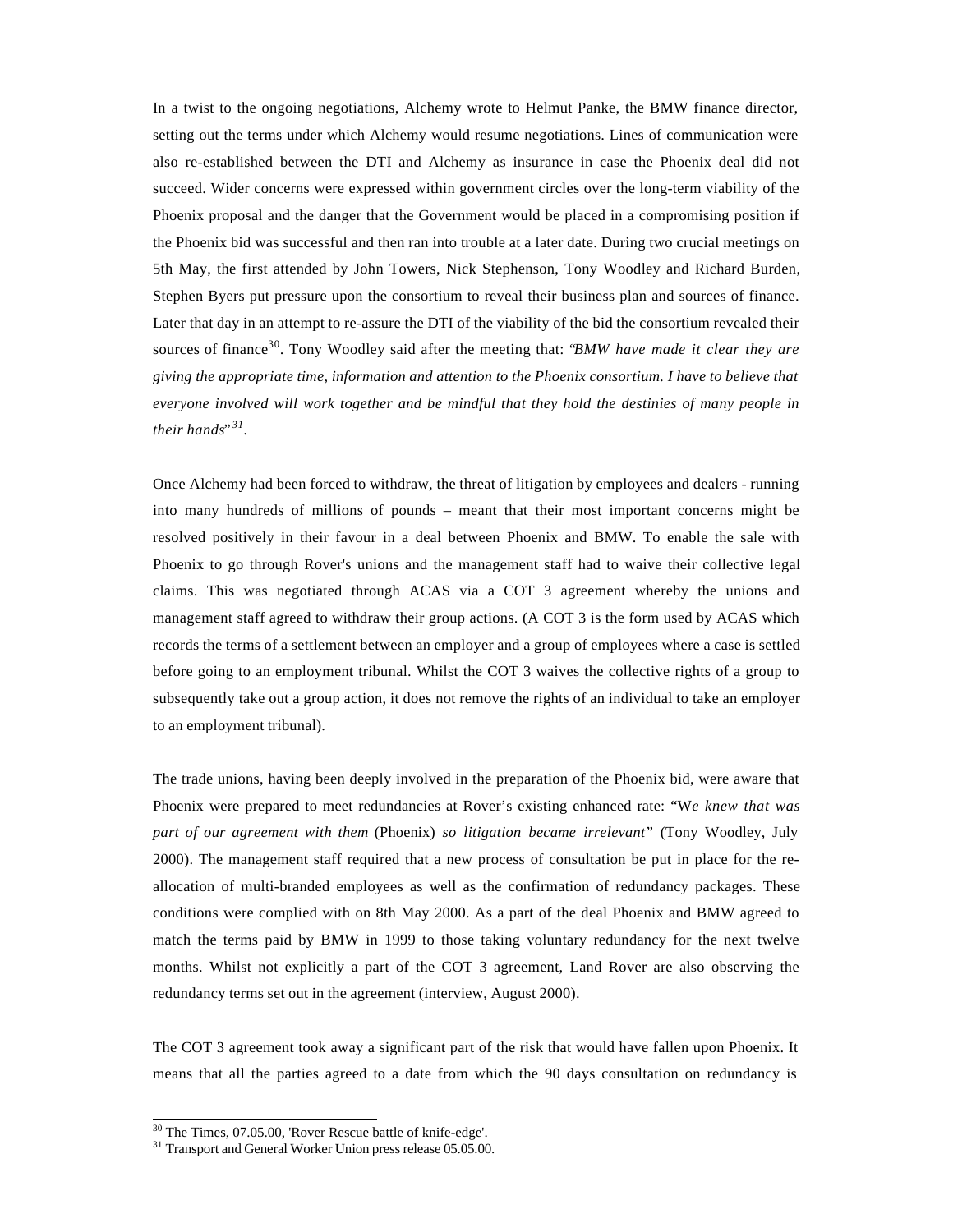effective. The agreement covers all of the company sales which took place under TUPE conditions on 28th April 2000 and any consultation prior to that which should have taken place and which did not is now regarded as having been done in the eyes of the law. One Rover representative explained the importance of the deal brokered by Tony Woodley as follows: "*It was the prize that the unions brought to the party in order to get the Phoenix deal signed…*" (interview June 2000).

On 9th May 2000 Phoenix concluded their deal with BMW and paid a nominal sum of £10 for Rover. Phoenix secured funding of £200 million from a UK division of the First Union Bank of Carolina whilst BMW have given Phoenix £500 million in repayable loans to cover the costs of redundancies and restructuring. Phoenix plan to produce around 200,000 cars per year and John Towers pledged to return Rover to profit within two years and to remove the negative cash flow within 14 months. Shares will also be distributed to employees and dealers. Workers at Rover will receive a 35% share in the company through a new employee trust, whilst the dealer network would receive a 25% stake in the business.

Only with the confirmation of the sale of Longbridge to Phoenix could the employment requirements of all of the companies, excluding hourly paid staff, be properly assessed and a fair allocation process implemented. Under the deal with Alchemy the majority of the engineering staff automatically allocated to Rover under the 50% threshold would have lost their jobs. Instead the engineering staff were allocated as follows: 2,100 approximately to Land Rover, 600 to Phoenix, 400 to support the Mini at Oxford and 150 to Midland Powertrain. At the end of June the regional officer for the AEEU responsible for the Gaydon site reported that 540 of about 570 employees at the site classified as multibranded had found vacancies within the three companies, a figure far higher than originally expected<sup>32</sup>.

#### **Employment security**

l

As a consequence of the break-up of Rover Group, the terms and conditions of Rover Tomorrow are protected for all hourly paid employees transferred out of Rover Group under TUPE<sup>33</sup>. BMW Manufacturing UK and Land Rover recognise and remain bound by the original terms of the agreement. However, upon being asked if Rover Tomorrow was recognised by any of the three companies, Tony Woodley, replied that: "*As it is at the moment each of those companies are now in the process of negotiating new procedural and other agreements with the unions. It's quite obvious that the Rover Tomorrow agreement must by default go out the window…"* (interview July 2000). This statement contradicts the position maintained by IR personnel interviewed within BMW Manufacturing UK and Land Rover. However, one management interviewee noted that: "*the COT 3 agreement by implication recognises that through the break-up of the company that the no compulsory terms may not be up-holdable*". The COT 3 agreement "*tacitly recognises*" that a point may come when compulsory redundancy may be the only option left after all other avenues have been exhausted (interview August 2000).

 $32$  Coventry Evening Telegraph, 30.06.00, 'Ford finalises Land Rover deal', P.46.

<sup>&</sup>lt;sup>33</sup> Rover Tomorrow did not cover white collar or senior management grades.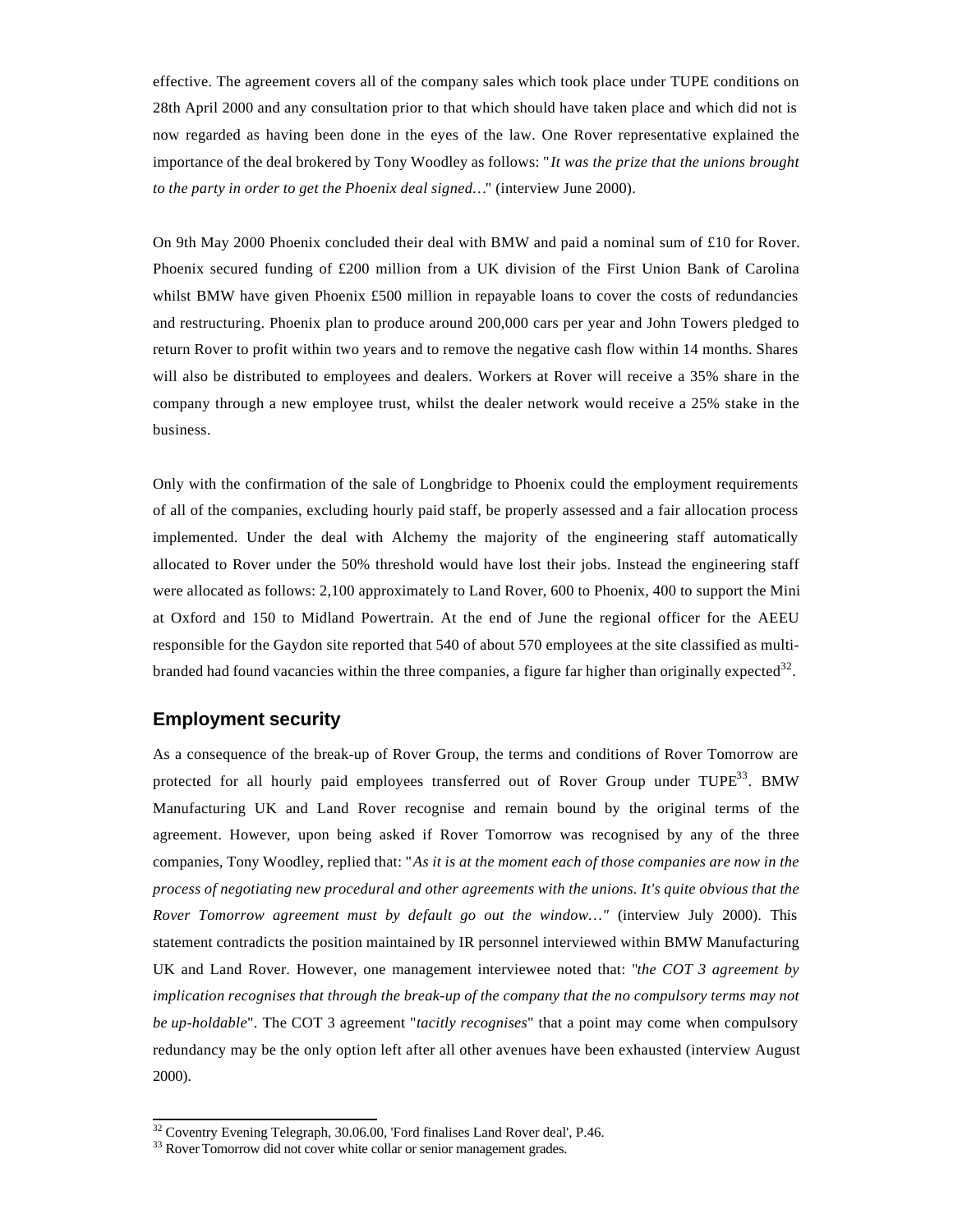The COT 3 agreement fulfils three roles. Firstly it removed the threat of group actions by the unions and Rover management for the failure to consult properly. Secondly it guarantees that all voluntary redundancies are at the enhanced rates paid by BMW in 1999. Finally it protects entitlements for any compulsory redundancies on the same terms and conditions as the voluntary rates. At the time that the agreement was negotiated no one knew how the central functions were to be divided across each of the succeeding businesses and how many jobs might be lost through this process of re-allocation. The COT 3 provides a safety net to protect the interests of Rover Group employees if Phoenix is required to make any compulsory redundancies to ensure the survival of the company. The enhanced terms for all redundancy packages are protected until 8th May 2001.

Each of the remaining companies faced differing labour flexibility requirements in the immediate aftermath of re-structuring and the 1998 flexibility agreement formed the cornerstone upon which both Phoenix and BMW Manufacturing UK addressed their flexibility requirements. The conditions, which faced each of the companies, are summarised below.

#### **BMW Manufacturing UK**

With the movement of the Mini and the Rover 75 between Cowley and Longbridge, production at Cowley will have been disrupted for at least nine months by time the new Mini is launched in mid 2001. BMW said that there would be no compulsory redundancies at the plant and that any slack in production would be absorbed through changes in shift patterns according to the terms of the 1998 flexibility agreement<sup>34</sup>. To accommodate the transfer of the Rover 75 production workers at Cowley had a nine-week holiday on full pay between the end of July and September. Under the terms of the flexibility agreement up to 200 hours a year can be deployed flexibly. Cowley's 1,200 production employees will therefore work extra hours during the Mini's volume production ramp-up phase in 2001.

After BMW announced their withdrawal from Rover, Cowley initiated a voluntary redundancy campaign at the plant. Around 500 volunteers, or 20% of the work force, were sought. In all, including white-collar staff, around 600 volunteers had come forward by August. The age profile of the plant was high and the majority of the leavers were over 50 years of age (interview August 2000).

Concerns remain over Cowley's long term future, however. The Mini is currently a one variant model, which will be produced in volumes of around 100,000 units a year. BMW need to confirm their plans for future models to be introduced at Cowley to justify the continued support of a workforce of just under 3,000. Much depends upon the success of the Mini and Cowley's ability to demonstrate that it can build the model to the standards expected by BMW. Cowley is not in the running for the new sub 3 series model which BMW will initially introduce at Regensburg in Germany in 2004 before moving to a purpose built green field site in Eastern Europe. The continuing weakness of the euro will put further

<sup>&</sup>lt;sup>34</sup> Financial Times, 08/06/00, 'New Mini cuts UK components'.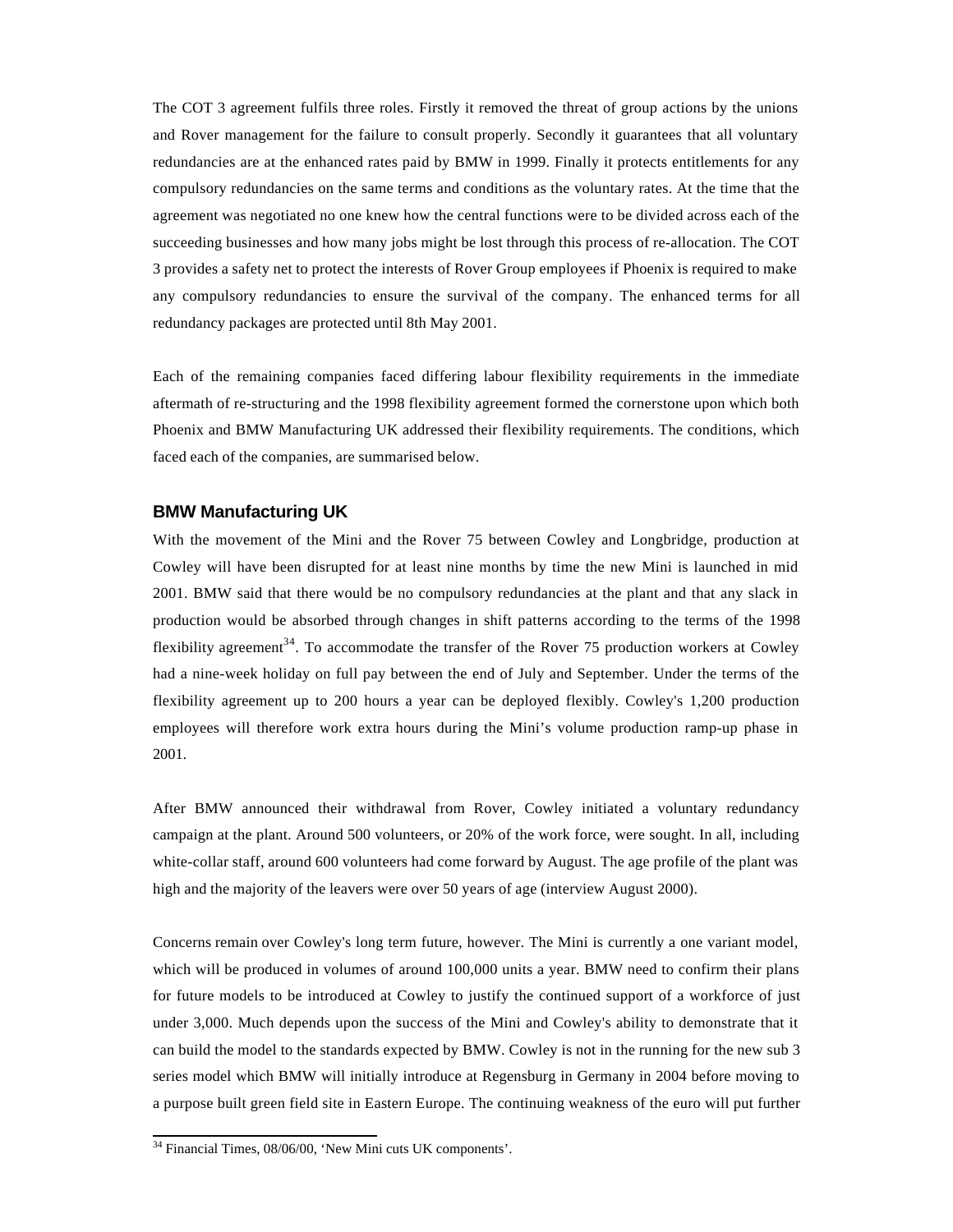pressure upon Cowley. Norbert Reithofer, who is responsible for BMW's manufacturing operations world wide, admitted that there was a "*very high pressure on cost*" for the Mini due to currency issues, even though only 40% of components will be sourced in the UK.

#### **Land Rover**

Amid reports that Ford do not expect Land Rover to return to profit before 2002, Wolfgang Reitzle, Chairman of Ford's Premier Automotive Group, said that Ford have inherited a business from BMW which is handicapped by "*an absolutely uncompetitive cost position*" and he warned that "w*e will not stay with the cost base as it is today. To dramatically improve you must do whatever is necessary to come up to competitive levels*" <sup>35</sup>. He highlighted poor productivity at the Solihull plant and the value of sterling as areas to be addressed. However, the experience of Jaguar under Ford's stewardship indicates that the future for Land Rover is likely to be secure.

In October 2000 Land Rover announced that more than 3000 production workers, 23% of the total workforce, will receive intensive training at Ford plants across Europe in an effort to address its productivity problems. All 2000 workers on the Defender and Discovery lines will be transferred temporarily to Ford plants for 15-day placements. Martin Burela, Land Rover's new manufacturing director, said: "*We need to completely transform the way that we build the Discovery and the Defender. Nothing like this has been attempted in the history of the company*" <sup>36</sup>. In addition, a further 1000 employees from the Range Rover lines will attend a four week training programme on premium-sector production techniques in preparation for the introduction of the new Range Rover in 2001. Ford have announced an investment programme of around £150 million to modernise facilities at Solihull, however, Land Rover is to seek 600 voluntary redundancies before the end of the year. Over the next five years Land Rover plan to increase production from 178,000 units to about 275,000 units<sup>37</sup>.

At the beginning of November, Land Rover were in the middle of pay negotiations, which would see the suspension of the controversial working time flexibility agreement. The agreement on working flexibility, stuck as a part of the deal to save Longbridge, was never supported by employees within Land Rover.

After initial fears expressed over the future of the Gaydon site due to the duplication of UK-based design facilities within Ford at its sites at Dunton and Whitley, Aston Martin, another member of the Premium Automotive Group, have announced that they will be developing a new production facility on the Gaydon site. It is expected that this will create up to 400 jobs whilst Aston Martin will have access to Land Rover's extensive research and development facilities.

<sup>&</sup>lt;sup>35</sup> Financial Times, 01.06.00, 'Ford hints at radical Land Rover overhaul'.

 $\frac{36}{25}$  Financial Times, 19.10.00, 'Land Rover to send staff overseas for training'.

<sup>&</sup>lt;sup>37</sup> Sunday Times, 17.09.00, 'Ford to provide £150m injection for Land Rover'.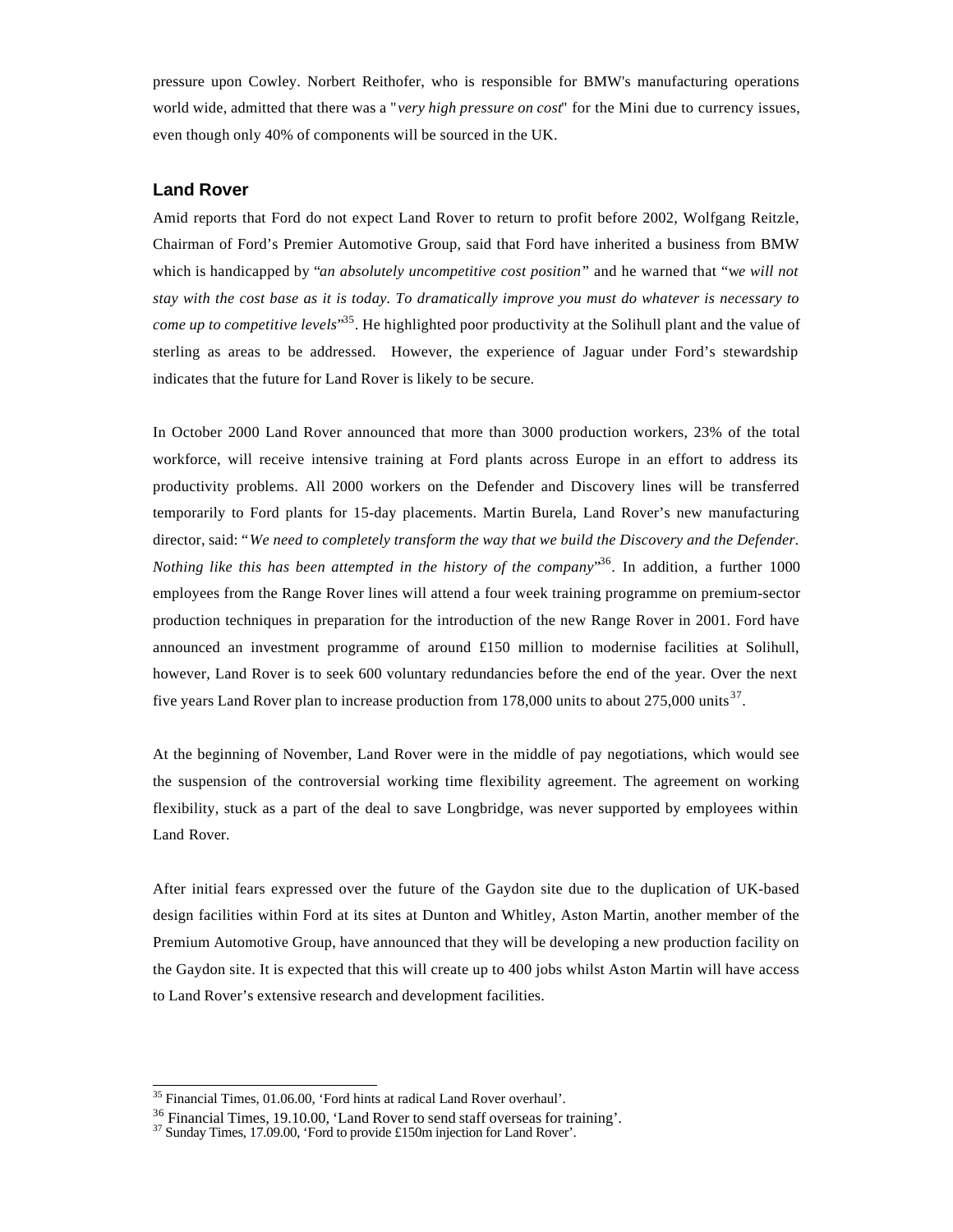#### **MG Rover Group**<sup>38</sup>

A danger for Phoenix during the staff re-allocation process was that significant skill shortages would develop in critical areas such as engineering and IT systems. As a part of the restructuring process between the three companies the policy was not to offer voluntary redundancy to multi-brand or employees transferred under TUPE. This was done to ensure that each business unit could exist as an independent entity upon start-up. More vacancies for multi-branded employees existed between the three companies than there were people to fill the roles. Even though Phoenix had positions for up to 600 engineers, skill shortages did occurred. Naturally the first choice of many multi-branded employees was to opt for positions advertised within Land Rover rather than to opt for equivalent roles within Phoenix. During August 2000 MG Rover advertised a range of vacancies to recruit around sixty engineers to work in product development.

During the summer of 2000 the unions and Rover management adopted a pragmatic approach towards the redundancies required at Longbridge. Longbridge union representatives worked on the assumption that Phoenix would honour, in principle, all existing agreements with the unions. However, it was recognised by local officials that a time might come when the unions and management would have to sit down together and review the situation. Equally Phoenix affirmed their desire to maintain, where possible, the conditions of flexibility incorporated into Rover Tomorrow and to balance the Longbridge workforce through voluntary means: "*We have said that the tenets of the New Deal do not apply in its entirety"* (management interview August 2000). As noted above implicit in the terms of the COT 3 agreement is the recognition that employment security may not be sustainable.

Three months after the sale a further 300-400 volunteers were still required out of the 1000 hourly paid redundancies necessary. Severance terms had been extended from manufacturing to all areas of the company. A local union official confirmed that up to August the monthly targets for voluntary leavers were being met. Tony Woodley felt, however, that it would be 'touch and go' whether all the redundancies required can be achieved through voluntary means. But, a restricted number of compulsory job losses if they were to occur, whilst regrettable, would bear no comparison to what would have happened if the Alchemy bid had succeeded and the thousands of compulsory job losses which would have followed within Rover and their supply base.

In July ten compulsory redundancies did occur at Longbridge. This was as a consequence of the reallocation process for multi-branded employees, which was controlled by BMW. As a part of the break-up of Rover Group, BMW decided upon the numbers of employees allocated to each business as well as a provisional structure for each company. As already noted multi-branded employees remained employed by Rover Group until re-allocated. Originally just under 2,500 out of Rover's 28,000 employees were classified as multi-branded. After the first round of allocations when employees could chose from three advertised vacancies in any of the businesses, around 70% of employees found new positions. But by time the final round of allocations was completed 52 employees remained without

<sup>&</sup>lt;sup>38</sup> Rover Group renamed MG Rover Group September 2000.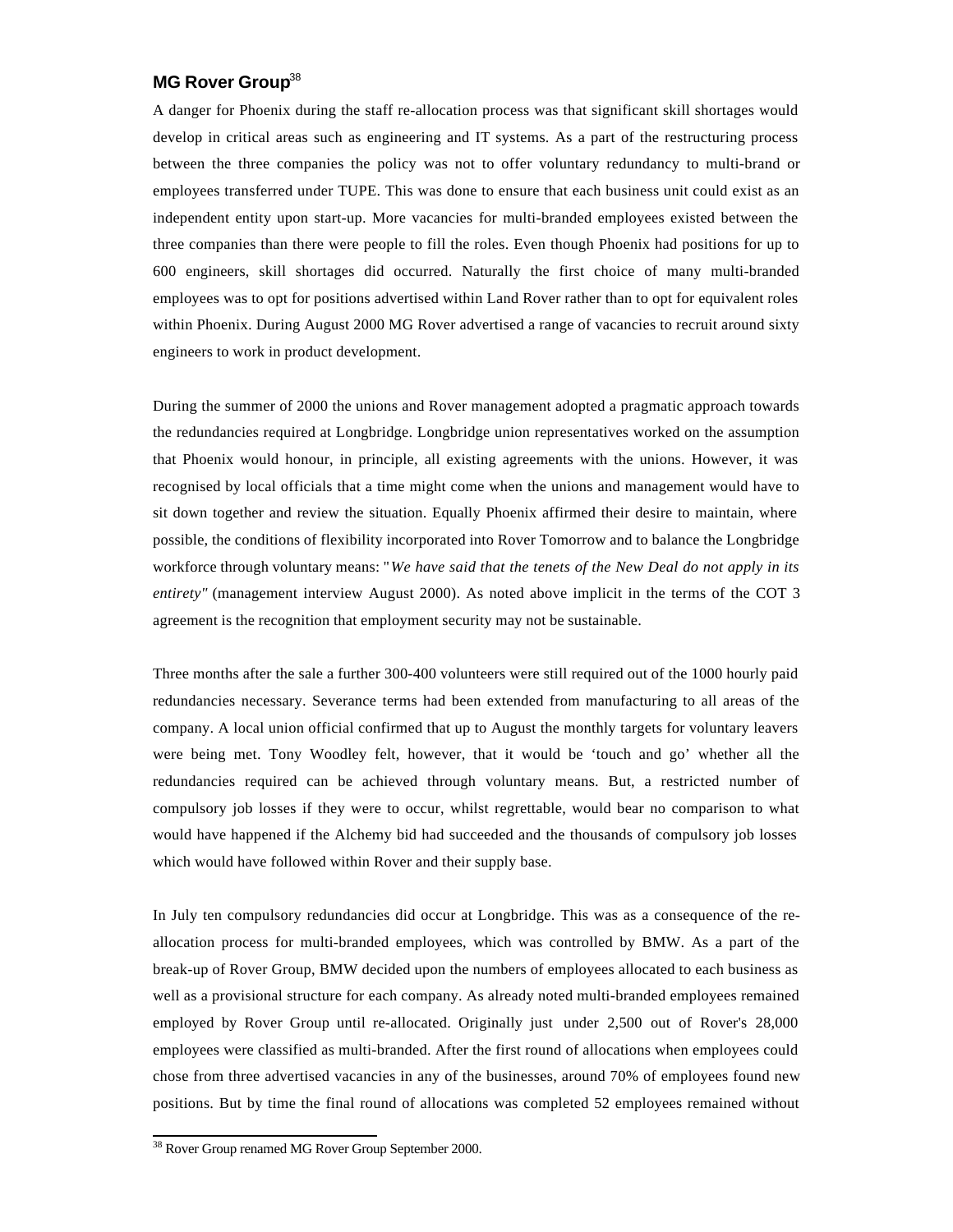positions and were therefore left within Rover Group. Eventually 42 of these employees were found alternative employment by Phoenix or took voluntary redundancy, but suitable jobs were not available for everyone within Phoenix and 10 compulsory redundancies were made on 21st July 2000.

Similarly on 15th August 50 workers, mainly women, in the sewing room at Longbridge producing seat covers for the Rover 25 and 45 models, were told that their jobs had been outsourced as a consequence of contracts entered into by BMW earlier in the year. They have been told that they will be retained on full pay and that the company will endeavour to find alternative employment for them<sup>39</sup>.

The transfer of the Rover 75 to Longbridge caused significant disruption to production at Longbridge. The introduction of the 75 required that the Rover 25 and 45 production lines be merged into one line. Again, like Cowley, employees at Longbridge used their working time flexibility accounts. The 75 went into production in October 2000 with volume ramp-up due to be completed during the first quarter of 2001, once the installation of the body framing facility is completed. Many of those allocated to the Rover 75 line were associates who were bussed on a daily basis from Longbridge to Cowley during 1999 to support the introduction of the Rover 75.

#### **Summary of the break-up of Rover Group Limited**

After the deals with the Phoenix consortium and the Ford Motor Company, BMW's UK operations were broken up as follows:

- production of the Rover 25, 45, MGF sports car and current Mini (production of the Mini discontinued 4th October 2000) to continue at Longbridge under the ownership of the Phoenix consortium;
- production of the Rover 75 saloon model and the yet to be launched estate model to be transferred from Cowley to Longbridge, whilst the new Mini was to be transferred to Cowley;
- Phoenix has options to buy the Rover pressing plant in Swindon which employed 2,500 workers as well as the powertrain facilities employing 2,300 at Longbridge (now known as Midland Powertrain);
- BMW retained ownership of the Cowley production facilities, which employed 3,500 as well as the new Hams Hall engine factory which will employ 1,500 when open;
- on 1st July 2000 Land Rover passed into the ownership of Ford, becoming a member of the Premier Automotive Group. Under the terms of the transaction, Ford will pay BMW 3 billion Euros (US\$2.7 billion) in two instalments for Land Rover. The sale includes the full line up of vehicles and the rights to the Land Rover brand, the Land Rover plant in Solihull as well as the Gaydon Research and Development Centre, the Land Rover dealer network, and the British Motor Heritage Centre.

Rover Group's 28,000 employees were divided as follows between the three companies: MG Rover inherited around 7,000 employees, Land Rover inherited a total workforce of 13,200 and BMW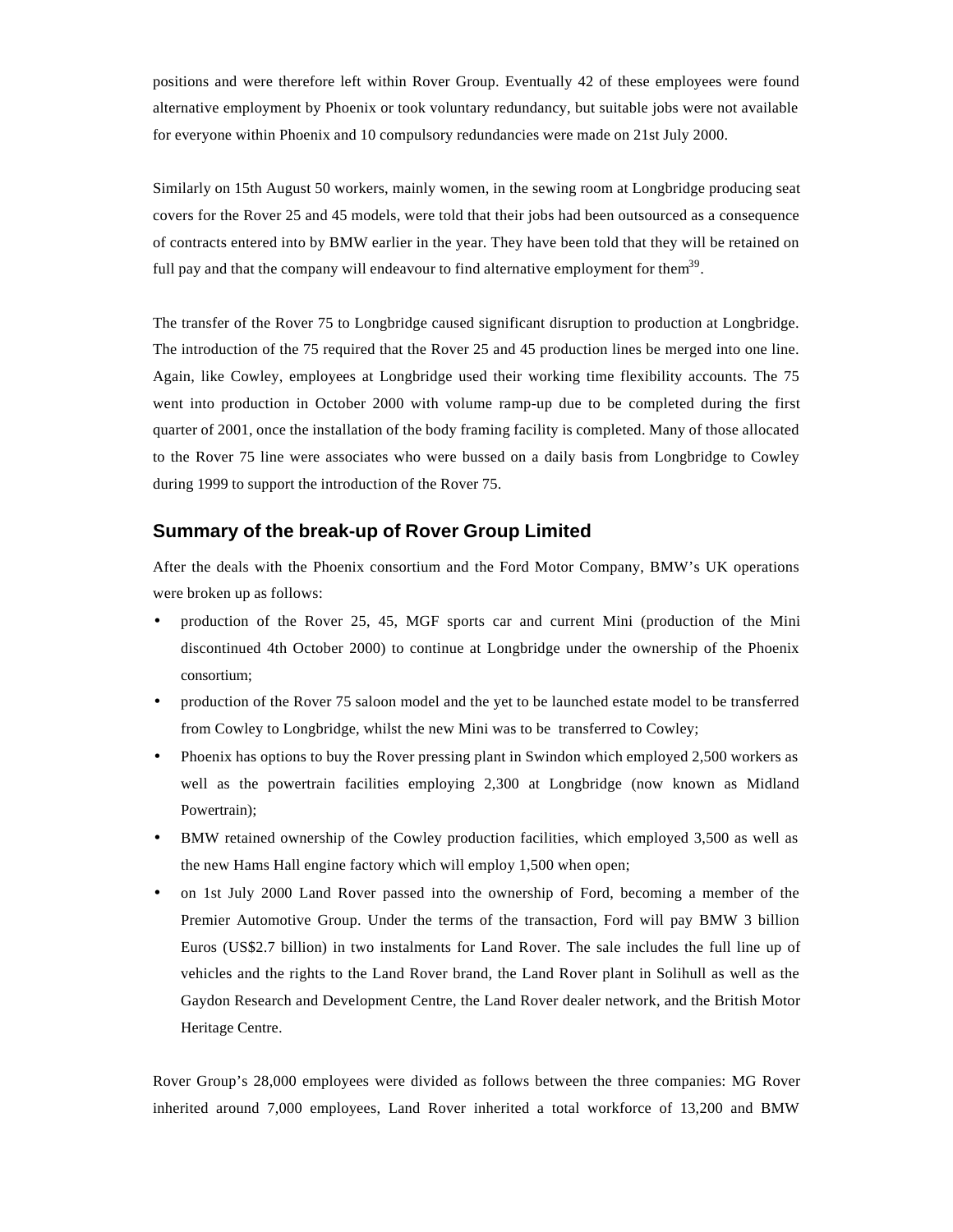Manufacturing UK inherited 8,170 employees at Cowley, the Swindon pressing plant and Midland Powertrain. Six months after the immediate future of Longbridge was secured and the sale of Land Rover was completed, the consequences of BMW's actions can begin to be assessed. In all, the three remaining companies will have sought up to 2,500 voluntary redundancies by the end of 2000, a figure on a par with those which BMW would have sought during the year had they not sold Rover.

#### **The future for MG Rover Group**

Both Phoenix and Stephen Byers, the Trade and Industry Secretary, said that while the rescue plan was viable in the short and medium term, Longbridge's long-term future would require Phoenix to link up with a world-wide producer for the purposes of product development and platform sharing. Initial reports of a link-up with Rover's original partner, Honda, were dismissed by Honda, although a relationship with Honda continues through existing licensing agreements for the use of the Rover 45's platform and the supply of gearboxes.

Nick Stephenson, presenting to suppliers in July 2000, said that it was premature to speak of the next generation of cars, however, future products would be exciting, "*even outrageous"* thereby affirming the product development link with Lola racing cars. Phoenix have taken the bold step of appointing Peter Stevens as Design Director. Stevens, who has worked for Lotus and Jaguar, was responsible for the design of the world's fastest production car, the McLaren F1. In referring to the task of replacing the medium platform Stephenson confirmed that Rover "*had an approach from a significant industry player*". By September 2000 it was confirmed that a confidentiality agreement had been signed with a prospective collaborator and speculation was rife that the collaborator might be the Malaysian firm Proton, which also owns Lotus. Proton, however, have denied the link.

Whilst the decision over the source of a platform $40$  for the medium car is vital to MG Rover's long-term survival a more pressing issue to be resolved is whether MG Rover will be successful in their quest to own Midland Powertrain and the Swindon pressing plant. Whilst it is believed that the future of Swindon will be announced early in 2001, MG Rover's attempts to secure ownership of Powertrain maybe less than clear cut, with BMW appearing to be prepared to solicit alternative offers. A critical part of MG Rover's competitive strategy is the retention of control over engine development as this would form a core feature in re-establishing the MG brand's focus upon 'accessible performance'.

The unavoidable disruption in production caused to all of Rover's vehicle lines whilst the Rover 75 was transferred to Longbridge gave Phoenix an opportunity to address the cost burden of finished goods inventory levels, however suppliers production schedules were hit adversely in the short-term by this disruption. Speaking at the same July meeting the Sales and Marketing Director John Parkinson told suppliers: "*painful as it is we will sell ourselves into lower stock levels this autumn*". He outlined Rover's sales predictions over the next three years as follows:

<sup>&</sup>lt;sup>39</sup> Birmingham Post, 17.08.00, 'Outsourcing deal closes Longbridge sewing room'.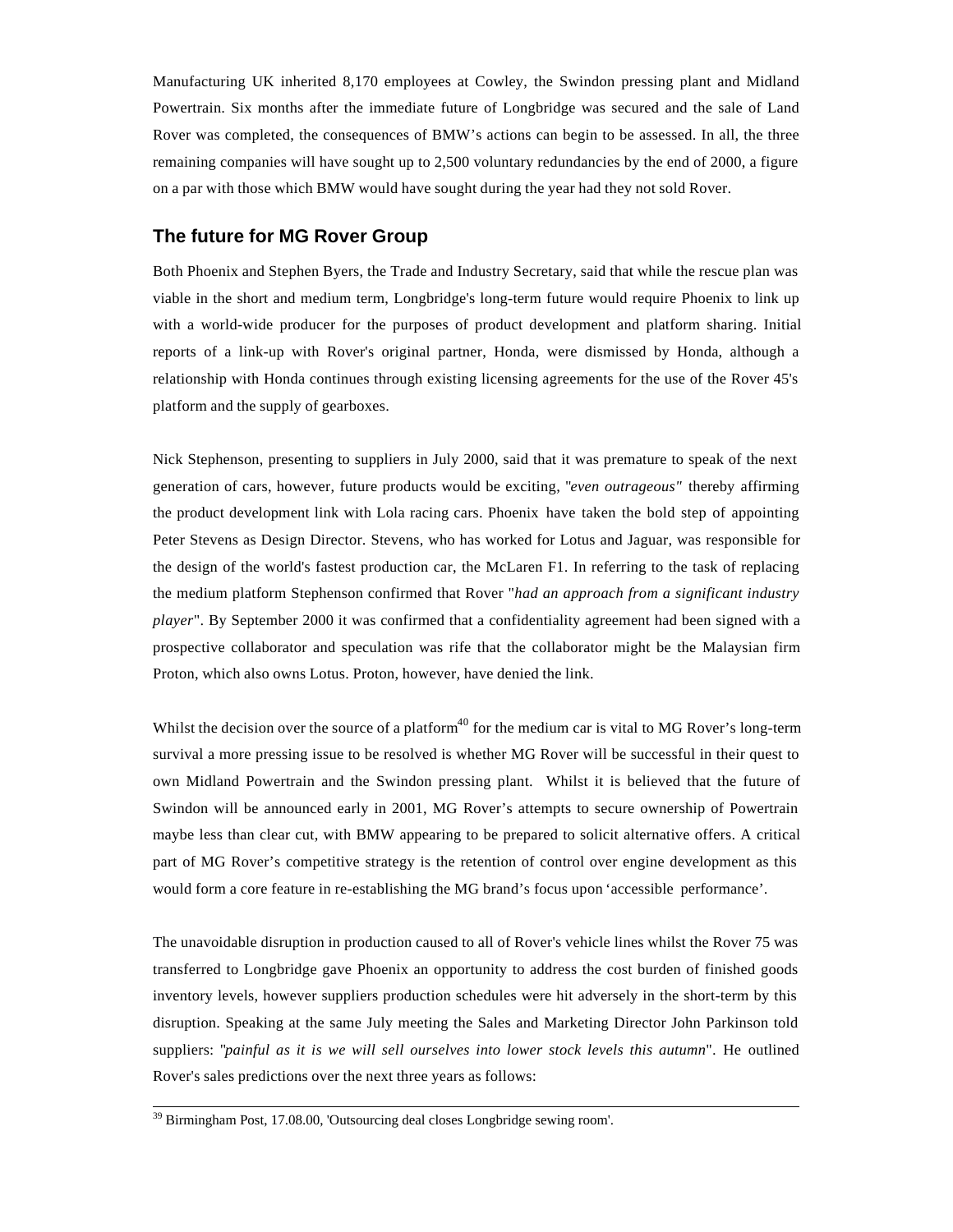- 1999 251,000 units were sold under BMW
- 2000 200,000 unit target set to be achieved
- 2001 185,000 unit target
- 2002 200,000 units
- 2003 220,000 units

l

Two-thirds of the estimated drop in sales figures for 2001 will be due to the discontinuation of the classic Mini which, accounted for 9,500 units. The estimated yearly production figures for the Rover 75 have been re-assessed as being in the region of 45,000 to 50,000 units. With production of around 200,000 units a year Rover will continue to spend around £1.8 billion with suppliers, 80% by value is currently sourced from UK suppliers.

Controversy over the future of MG Rover has continued to occupy the British press. In October 2000 two non-executive board members, who were members of the Phoenix consortium, resigned over intense press speculation that a boardroom split over MG Rover's business strategy had occurred, although both board members denied that such a split had transpired<sup>41</sup>. On top of this the rumours of a tie-up between MG Rover and Proton in a joint platform venture fuelled further speculation that MG Rover might be up for sale. Such speculation has continued to de-stabilise customer confidence in the UK and ignores the positive steps taken by the company since achieving independence.

MG Rover were the first car manufacturer in June 2000 to make price reductions right across the Rover range of 10% or more in anticipation of the DTI directive on car pricing in the UK. The summer saw the successful transfer of the Rover 75 production line to Longbridge, a civil engineering project unique to the British car industry in terms of its scale and the time in which the transfer was completed. After 41 years of production the last Mini rolled off of the production line at Longbridge on 4 October, coinciding with the production of the first Rover 75's to be built at Longbridge, just three months after production ceased at Cowley.

Six months after the sale of Rover, MG Rover's new model plans were revealed. Plans to launch the Rover 75 estate and three MG derivatives of the 75, 45 and 25 models in 2001 involves an investment in the region of £100 million in product engineering. By the third quarter of 2001, MG Rover will be producing eight models at Longbridge under the Rover and MG brands. Whilst attention continues to be focused upon the need for a collaborator for the next generation of cars, MG Rover have indicated that collaboration with leading suppliers may be the way forward for the company, rather than with an established automotive manufacturer. MG Rover is likely to develop upon the successful supplier collaboration model first tried on the development of the MGF. Mayflower, who build the MGF's body-in-white, had a leading role in funding its design and development, and share in the revenues

 $40$  Attention has focused upon finding a collaborator for the medium car platform, however, it is feasible that the Rover 75's platform be amended to provide the medium car platform.

<sup>&</sup>lt;sup>41</sup> Brian Parker, the West Midlands financier, and Terry Whitmore, the managing director of vehicle systems at Mayflower resigned.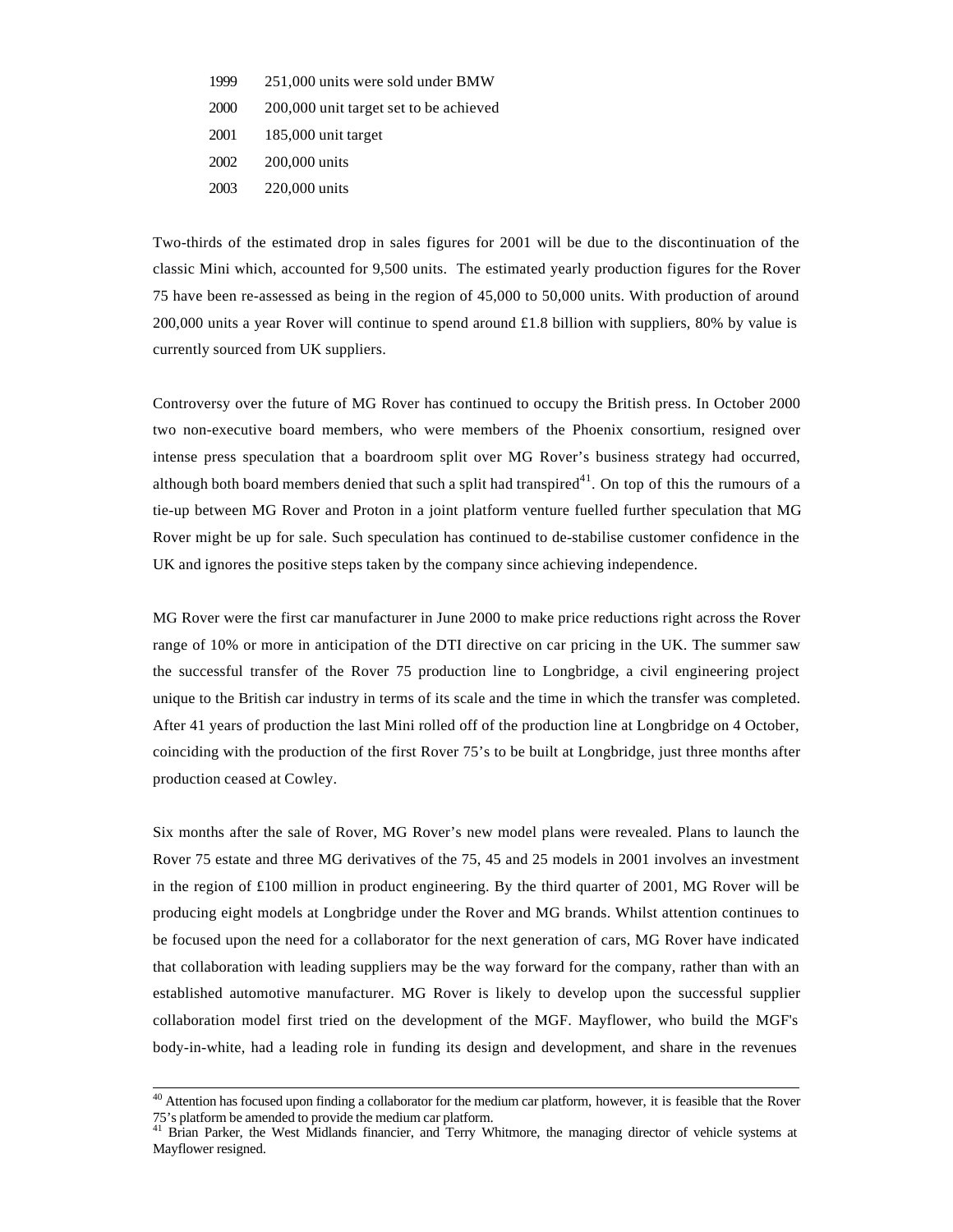from MGF sales. Nick Stephenson hinted at this in June 2000, when he said: W*e want real partnerships - not just in technological development, but also in production and investment*" 42 .

John Towers speaking in November 2000 about collaborating with suppliers said: "*The most important discussions we are having are focused on sharing technology that may change the whole way we invest in products".* He continued: "*There are some huge component manufacturers that want to sell you* systems, an alliance isn't necessarily going to be with a vehicle manufacturer" <sup>43</sup>. For a number of systems suppliers, MG Rover could be an interesting proposition. MG Rover's willingness to explore innovative solutions through collaborative design relationships could allow suppliers to prove new technologies and demonstrate their design capabilities in areas where many mainstream manufacturers remain reluctant to give up direct control.

In October 2000 MG Rover's unions voted to accept the company's pay offer: "*The acceptance of the offer demonstrates that employees have taken this opportunity to show the outside world that we are committed to the future of this, our company and making this business a success*". As a part of the deal MG Rover have also reverted back to a 37-hour working week, thereby revoking the flexibility working time agreement. By November 2000 the details of the employee share ownership scheme were revealed. Initially each employee will be allocated 800 shares. At current values these shares could be worth between £28,000 to £30,000. Employees can cash their shares in, however, only if the company is sold, partially sold or floated on the stock exchange.

#### **Discussion:**

l

#### **Factors leading to the break-up of Rover Group**

BMW's decision in March 2000 to sell off the majority of its UK manufacturing operations has reinforced the questions about the ultimate validity of employment security agreements. As the details of the factors behind BMW's decision to withdraw from Rover Group emerged it became increasingly clear that the deterioration of Rover's competitive situation far exceeded the scope envisaged by Rover's partnership agreement. A point recognised by the unions: *"…no one was naive with Rover Tomorrow. Everyone understood that those agreements could only be delivered if you were selling product…* ", said Tony Woodley (interview July 2000). The crisis at Rover proved ultimately to be beyond the reasonable means by which the social partners could act.

The focus of discussions between management and unions at Rover over the period 1998-99 sought to address issues of productivity, labour flexibility and agreed levels of voluntary redundancy to secure the long term future of Longbridge. But the causes of Rover's decline lay far deeper, and were not restricted to the widely reported un-competitiveness of the Longbridge plant. Even with a falling volume basis in 1999 an average 19% cost productivity improvement in manufacturing was recorded across the group as a consequence of the turnaround activities initiated by BMW (interview June 2000).

 $42$  European Automotive Design, (2000), 'Supplier partnerships to drive Rover revival', May, pp.5.

<sup>&</sup>lt;sup>43</sup> The Financial Times, 'MG Rover seeks tie-up with leading suppliers', 22.11.00.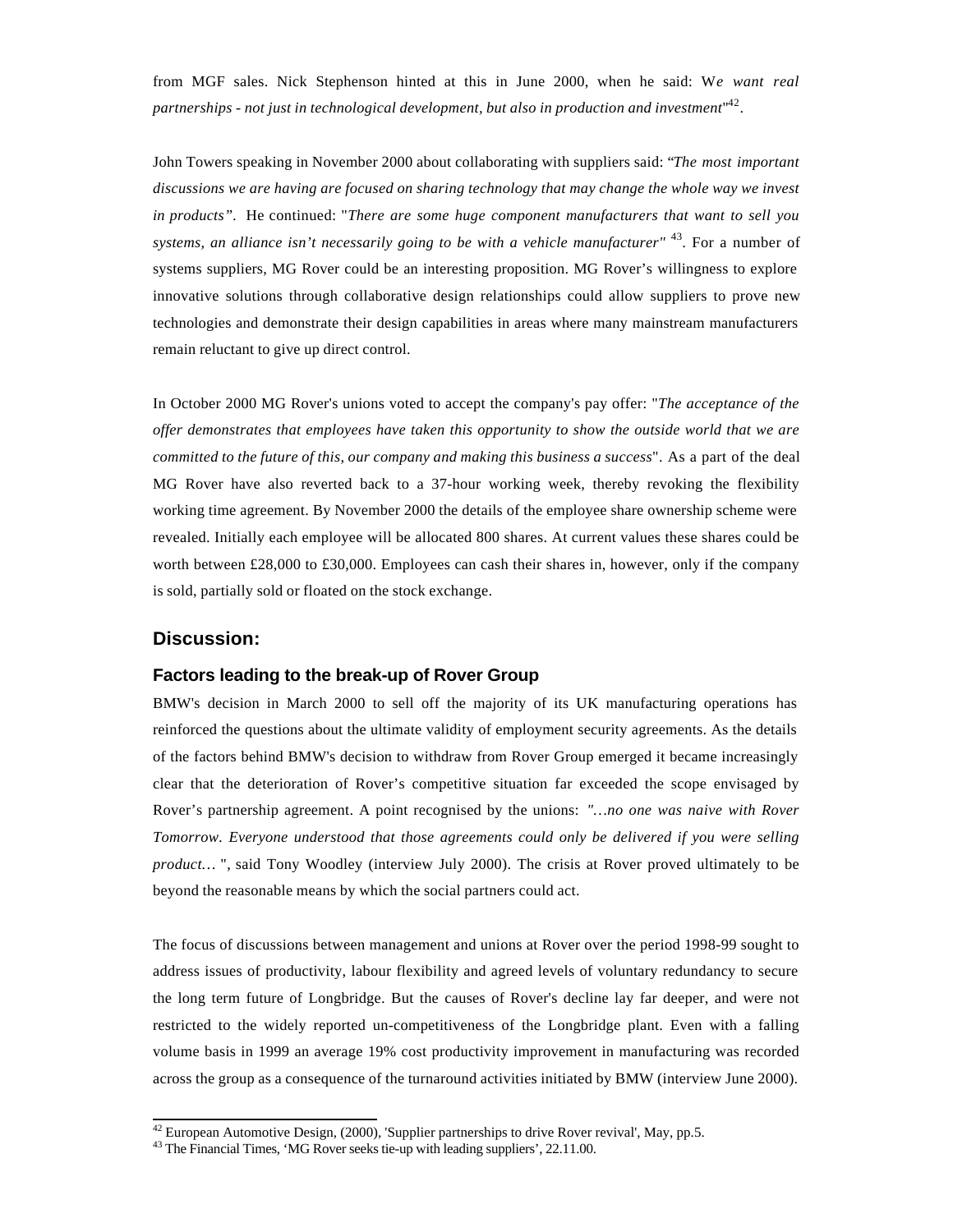It was reported to the Trade and Industry Committee that productivity at Longbridge, measured in hours per vehicle, had risen dramatically over the proceeding 18 months. Tom Glennon, the then plant convenor, reported that the European Works Council had been told in November 1999 that over an 18 month period that production per man at Longbridge had increased from 34 cars per individual per year to 56 cars per year<sup>44</sup>. Productivity improvements alone could not stem the losses incurred by Rover.

The extent of these losses though is hotly debated due to the accountancy procedures employed by BMW which, it is argued, distort the true level of Rover's losses. Under BMW's management, Rover's profitability was hit internally from three areas simultaneously:

- increased capital investment and staffing levels but with limited new model launches and falling revenues to offset costs;
- additional financial annuities from Group facilities; and
- German accountancy procedures that included substantial write-off development costs for new products and facilities rather than through amortisation over a longer period of time in accordance with British accountancy rules.

John Towers, upon concluding the deal to buy Rover, reiterated the impact of these factors: *"The way BMW got to a £2 million loss a day through write-offs and depreciation does not reflect the cashflow position of the business*". For example, during BMW's ownership of Rover the profits from the sale of financial services on Rover cars and the revenues generated from the highly lucrative replacement parts business were re-directed to BMW. Equally external factors impacted upon Rover Group's profitability. Under BMW's ownership one of Rover's strategies had been to lessen its dependence upon the UK market. Between 1994 and 1999 the proportion of Rover Group's total sales accounted for by exports rose from 46% to 58%. But this increased Rover's vulnerability to the adverse effects of currency fluctuations reducing the revenue from sales in Europe as the pound appreciated. This negative effect was further compounded by Rover Group's reliance for over 80% of its components by value from UK based suppliers. Rover was particularly exposed when BMW let currency cover at 2.40DM run out and exchange losses of approximately £300 million per year were incurred (interview June 2000).

BMW highlighted the weakness of the Rover brand within the UK market, but low customer confidence was to a great extent in reaction to the actions of BMW itself. At the public launch of the Rover 75 at the Birmingham Motor Show Bernd Pischetsrieder issued his ultimatum over the future of Longbridge casting considerable doubt over the future of Rover Group. This incident was not isolated and the very public debate between the Government and BMW over the awarding of grant assistance to the R30 further re-inforced the lack of customer confidence. The Rover brand was further weakened by the interminable wait for new product. In six years of ownership, BMW launched only the Rover 75.

<sup>&</sup>lt;sup>44</sup> Select Committee on Trade and Industry Minutes of Evidence, examination of witnesses (questions 120-139), 28 March, Mr Tom Glennon, Mr Aelwyn Thomas and Mr Tony O'Keeffe.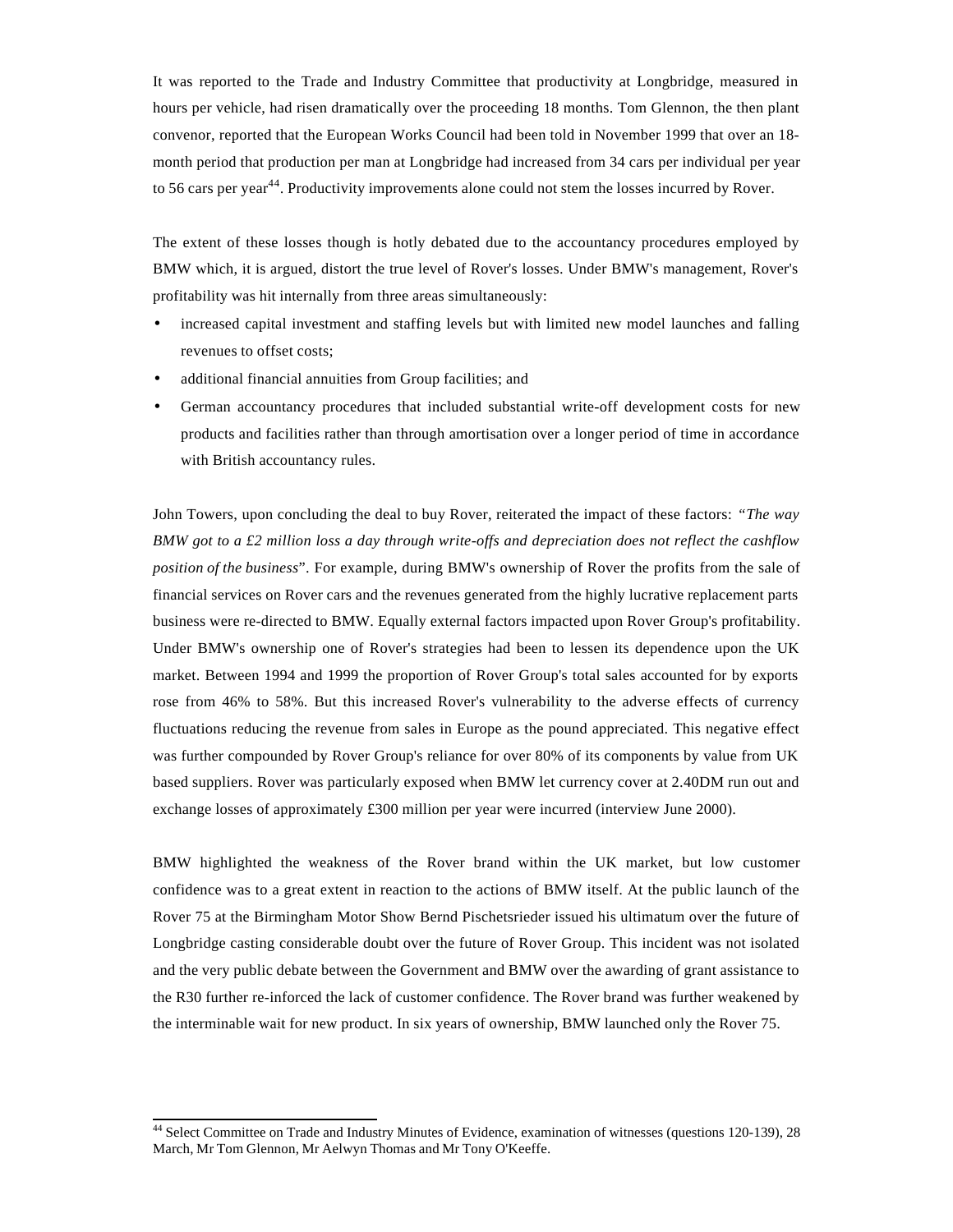BMW have since tried to claim that one of the reasons why things went wrong at Rover was that they took a "hands off" approach towards the management of Rover. Whilst this may be true of the day-today running of the manufacturing operations, this was not the case at the level of setting corporate strategy and approving investment decisions. Throughout BMW's ownership Rover had a senior board member as chairman. In the period 1994-95 it was Bernd Pischetsrieder; 1995-96, Wolfgang Reitzle; 1996-98, Walter Hesselkus; and 1998-2000, Werner Sämann. In the first two years of ownership a Joint Policy Committee existed and this reviewed all major product and investment decisions. Monthly meetings were held and the committee comprised five BMW board members and four Rover Group board members. Reporting into this group was the Product and Marketing Committee, which was chaired by Wolfgang Reitzle and all engineering, marketing, finance and product planning functions were represented at this level.

BMW's strategy in respect of Rover was fundamentally flawed - not least in product development and brand management. If BMW had created a fully integrated group in which Rover was the centre of excellence for high volume small and medium cars, and Land Rover as the centre of excellence of off road vehicles, then the future may have been different. Instead BMW tried to maintain a separation of the brands but propagated a conflicting product strategy whereby models were developed which overlapped between the brands. Most notably this conflict affected the development of the medium car for Rover, which was seen to overlap with the 3 series. However, Land Rover too was affected by the development of BMW's own 4WD model the X5 with a subsequent delay imposed upon the replacements for the Range Rover and Discovery models.

The logic behind the purchase of the Rover brand by BMW was that Rover would provide the volume production that BMW Group, as a whole, required. The presence of the Rover brand in the small and medium car segments would protect the BMW brand from devaluation through entering a lower market segment. Professor Milberg restated this position in March 1999 when he rejected the idea of developing a 2 series model range below that of the 3 series. He stated this did not fit in with the BMW brand values of premium positioning and exclusivity. He concluded that a 2 series variant would not be "*economically target-oriented*". "*Compared to the path we then took with Rover we could have achieved higher prices but would have achieved fewer sales and lower model profits for the same oneoff investment*". Professor Milberg continued, "*we therefore made a clear decision to operate in the* lower middle class segment with a Rover brand<sup>, 45</sup>. BMW also needed the small and medium vehicles of Rover to cancel out the vulnerability of BMW products on corporate average fuel economy (CAFÉ) regulations.

Interviews conducted within Rover's engineering function highlighted the factors underlying BMW's inability to establish a coherent product strategy for Rover and Land Rover. BMW Group product strategy was always subordinate to the needs of the BMW brand. This conflict between developing a group-wide product strategy and the preservation of the distinctiveness of the BMW brand resulted in

<sup>&</sup>lt;sup>45</sup> Milberg, J., (1999), Annual Accounts Press Conference of BMW AG, Munich, 30 March.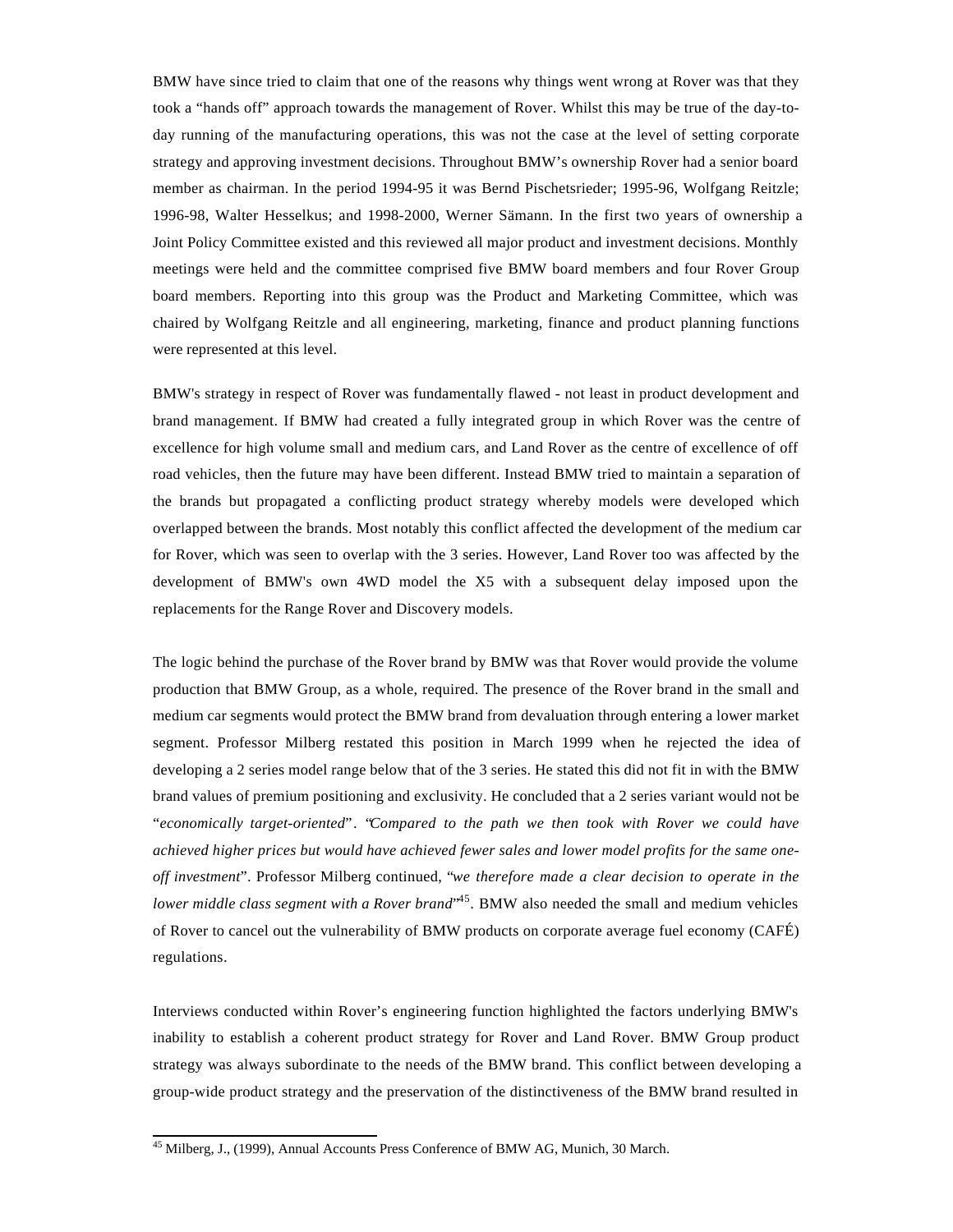over four years of indecision in respect of establishing an integrated product strategy for both BMW and Rover Group. The outcome of this inability to set a coherent product strategy resulted in the new model crisis which emerged at Longbridge in the summer of 1998.

Throughout the six years that BMW owned Rover, BMW rejected the notion of sharing platforms between Rover and BMW. The logic behind not sharing platforms with Rover was that this would have undermined the distinctive value of the BMW brand. The needs of the Rover brand, however, were quite distinct from those of BMW. To be economically viable in volume markets with lower unit margins, the Rover branded vehicles needed to adopt an integrated approach towards platform planning to realise the economies of scale associated with cutting new model development costs as well as production costs. In addition to rejecting the idea of sharing platforms internally, on two occasions BMW also rejected platform-sharing arrangements with both Chrysler, prior to its takeover by Mercedes, and VW. Costs for Rover were further driven up when components and systems were shared with BMW due to the higher development and piece costs incurred for BMW engineered systems.

#### **Rover Car's product strategy between 1995-1999**

**R48:** The Rover 75 (code named RD1) was the lead vehicle to be developed off the proposed Rover car's platform, the R48. Two other models, one a small vehicle (RB1) and the other a medium vehicle (RC1), intended for Longbridge, were also being developed on the platform. When RC1 was seen to be too close to the BMW 3 series both models were abandoned in late 1996 after a significant level of development.

**R50:** The R50 project was established in 1995 to develop the new Mini. However when the R48 platform strategy fell through, the R50 platform could not be adapted to develop a new small car for the Rover brand. The R50 platform, developed in Munich, was purely for the Mini and was therefore "*useless for anything else over and above niche Mini products*", according to one Rover engineering director (interview May 2000) whilst a second described the Mini as "*a complete cul de sac*" with little component commonality with anything else within the Rover range of vehicles (interview December 2000).

**R55:** The R55 platform (1997-98) was intended to provide a common vehicle platform for the Rover medium car and the Land Rover Freelander. The lead car for the R55 project was an upper medium model, with an estate and a smaller Golf sized derivative to follow. These vehicles were to be sold for a premium and with such a brief the vehicle proposed, whilst very clearly a 'Rover' in its styling, was again seen through the eyes of BMW as a competitor to its own 3 series. It was also questionable whether the R55 could have justified the 8% price premium, which BMW expected the model to earn under the Rover brand and the project was abandoned in summer 1998.

**R30:** Only with the collapse of the R55 project did BMW establish a clear policy to position the Rover brand below that of BMW. The brief for the R30 project was to develop a core vehicle, which would compete head to head with the VW Golf. This core vehicle would have been built at Longbridge in three and five door derivatives at volumes of up to 260,000 units a year. A medium car would also follow but this was to be positioned below the 3 series in terms of pricing, appointment and performance. An MPV derivative was to have been produced at Cowley (86,000 units a year).

At the heart of the crisis in new model development was the fact that BMW never resolved how it saw the Rover brand fitting in with BMW. Was the Rover brand to be complementary to the BMW brand or was it to be a subordinate brand? This very question separated the BMW Chairman Bernd Pischetsrieder, who favoured a complementary approach and Wolfgang Reitzle, head of Research and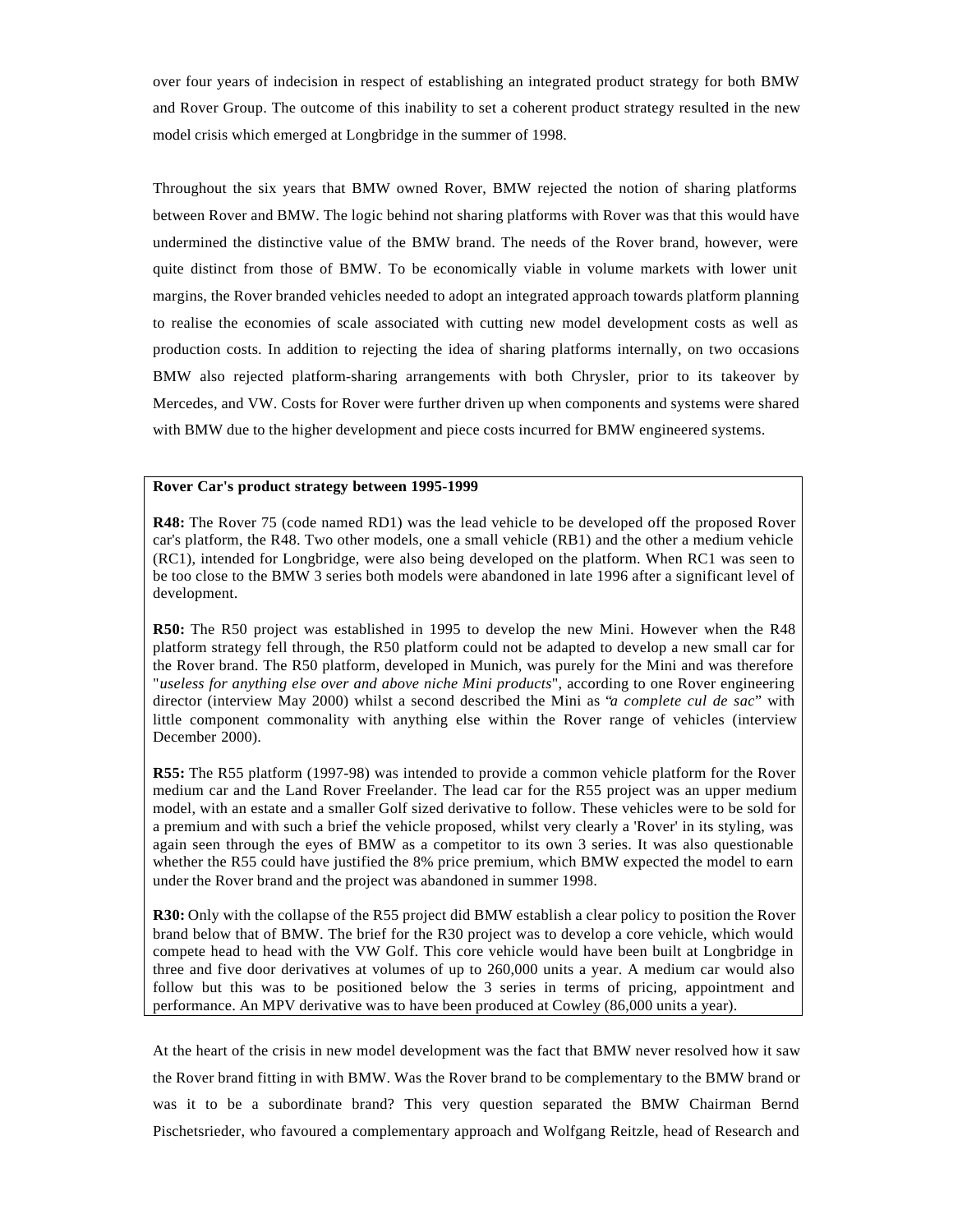Development, who saw the Rover brand in a subordinate light with no overlap with BMW. Here was where the problem lay as these two fought over what was the right way to go in respect of determining the position of the Rover brand within BMW Group. Bernd Pischetsrieder, in breaking his silence over what went wrong with Rover admitted: "*I think the strength of the brand is part of the reason of the failure with Rover, because part of the secret was that we [BMW] were always focused on one single kind of product.*" He continued, "*The total strength of the company was that everyone understood what the BMW brand was. And we possibly didn't understand how to build another brand with a different* value and different content'<sup>,46</sup>.

This was the backdrop to the series of events, which saw BMW start and then abandon on two separate occasions vehicle programmes prior to R30, which would have delivered not only the crucial medium car but also a series of derivative models into Longbridge (see box above). By the summer of 1998 the Rover brand and Longbridge were left exposed with the prospect of no new models until the introduction of the R30 in  $2003^{47}$ .

#### **Lessons drawn from the Rover experience**

Events in the UK automotive industry have focussed attention on the efficacy of current UK legislation on employee consultation, especially when dealing with multi-national companies. In the same week that Longbridge was saved, Ford announced that car assembly at Dagenham would cease by 2002 at the expense of 1,900 jobs, on top of the 1,350 job cuts announced earlier this year. Production of the Fiesta model will in future be undertaken at Ford's plants in Cologne and Valencia. Unions in the UK argue that Ford has opted to cease car production at Dagenham because it is easier and cheaper to implement redundancies under UK legislation than elsewhere in Europe.

The lessons drawn by the unions from the Rover affair and Ford's actions are that legislation needs to be tightened within the UK. That legislation should not be restricted to consultation, in line with the European Works Council Directive, but that the law needs to be reinforced in relation to exit costs as well. Until this is done British workers will remain: "*second class citizens in Europe on labour law and protection*" (Tony Woodley, July 2000). The Trade and Industry Select Committee's investigation into the Rover sale recommended that the findings of their report should form the basis for a detailed analysis to be undertaken to identify what lessons can be learnt from the Rover affair in respect of: "*Government policy on national and EU law on protection and consultation of employees, in particular those of overseas companies*". This refers to the UK Government's continued rejection of the proposed EU directive regulating national rules on informing and consulting employees<sup>48</sup>.

 $46$  Car, (2000), 'Salsa to spearhead bold new Seat', September, pp. 24.

<sup>&</sup>lt;sup>47</sup> The facelifted 25 and <sup>45</sup> models were introduced as stopgaps in late 1999, whilst the new Mini would have been produced in volumes of upto 100,000 units. The capacity of Longbridge was in the region of half a million units per year.

 $^{48}$  In January 2001 the Trade and Industry Secretary, Stephen Byers, announced that the Government would review UK arrangements affecting collective redundancies. Working with the CBI and the TUC, the Department of Trade and Industry will consider whether the current laws are working and if more should be done to promote effective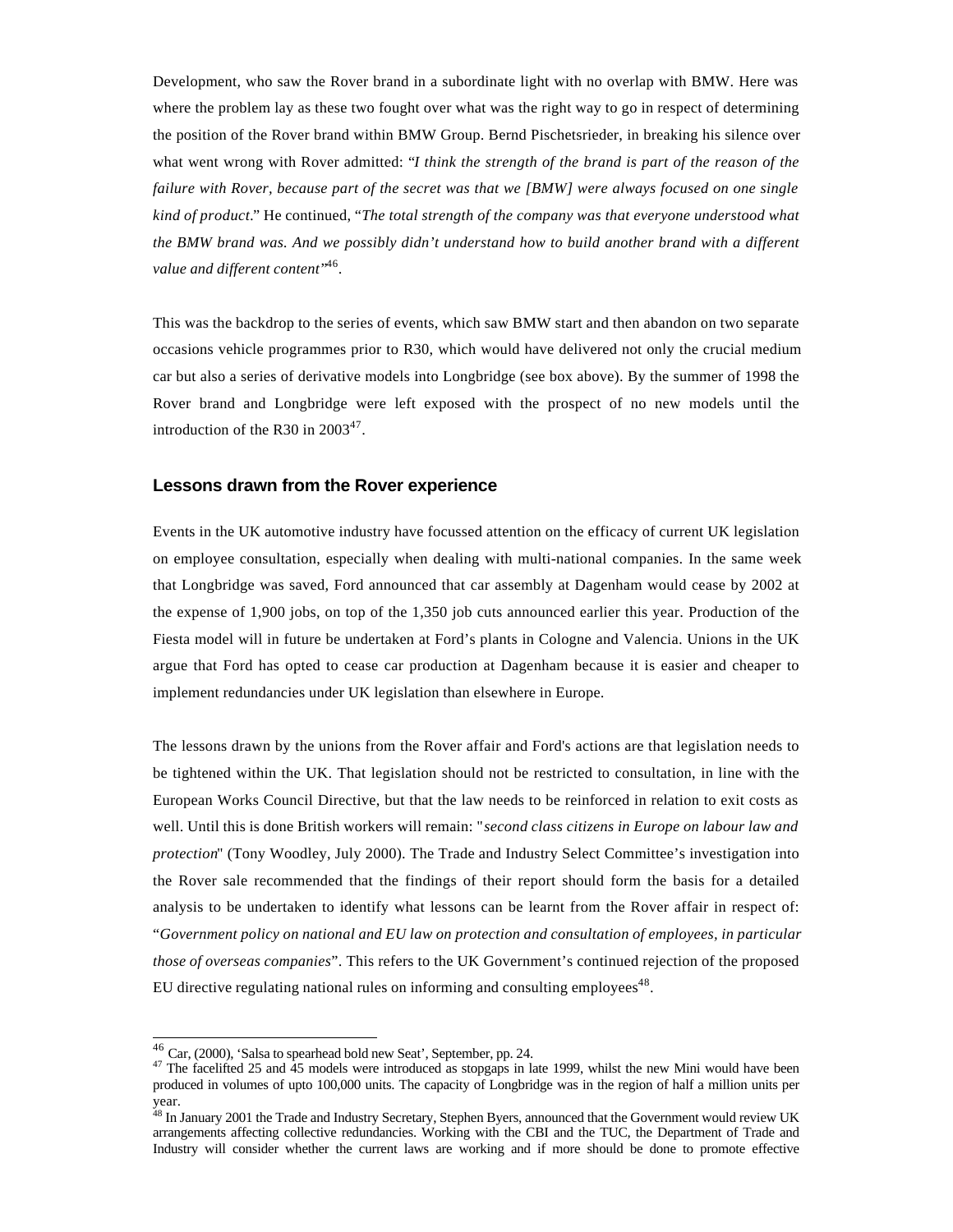Existing European Works Council (EWC) legislation failed to guarantee that the interests of Rover workers were represented effectively during the final months of BMW's ownership. Under the terms of the agreement establishing the BMW EWC in April 1995, prior to the introduction of European legislation, it was BMW Group management's responsibility to ensure that EWC members were informed in advance of any decisions taken over matters such as plant closures, movement of production and redundancy. No meeting of the EWC was convened prior to BMW's decision to break up its UK operations, or immediately after the announcement. Even if the BMW EWC had been established under the EWC Directive it is unlikely that Rover's workers would have been any better protected as existing legislation "*does not challenge the existing balance of power in the company*" to enable workplace democracy<sup>49</sup>.

After the events surrounding the negotiation of the 1998 flexibility agreement it has been reported that members of the German works council who sat on the supervisory board of BMW actively intervened to ensure the survival of Longbridge<sup>50</sup>. However, this was not the dawn of a new level of co-operation between the British and German unions. Instead Longbridge was a pawn in a wider battle, the battle of who would control BMW itself. Bernd Pischetsrieder's position was under threat by Wolfgang Reitzle. If the Rover flexibility negotiations had failed then Pischetsrieder would have been highly vulnerable to Reitzle, who by this time was openly hostile to the strategy of BMW's retention of the Rover brand. If Pischetsrieder fell then the future of Rover and Longbridge was under threat.

Manfred Schoch, chairman of the BMW works council and deputy chairman of the supervisory board, backed Pischetsrieder because the German works council was against Reitzle's plans for future expansion. Therefore there was a natural alliance between Manfred Schoch and the Rover unions to ensure Pischetsrieder's continued survival: "*There's no disputing the fact that the effort between both countries to try and keep Pischetsrieder in power and keep the Longbridge plan alive was the joint aim and objective*" (Tony Woodley, July 2000). But once Rover became to be seen as a liability and a threat to BMW's continued independence, it appears that the German unions backed the supervisory board's decision to abandon Rover.

Employee representation on BMW's supervisory board did not extend to employees outside Germany, despite requests from Rover's unions and the precedent of a US union official taking one seat allocated to IG Metall on the supervisory board of Daimler-Chrysler<sup>51</sup>. Throughout the whole affair German workers were better informed than their British counterparts because of their representation at the supervisory board level. John Edmonds, general secretary of the GMB union observed that: "*the*

consultation with employees, however, Mr Byers reaffirmed the Government's opposition to European legislation in this area.

 $49$  Villiers, C., (2000), 'The Rover case (1) The sale of Rover cars by BMW – the role of the works council', Industrial Law Journal, pp. 386- 394.

<sup>50</sup> Whittall, M., (2000), 'The BMW European Works Council: a cause for European industrial relations optimism?', *European Journal of Industrial Relations*, Vol. 6, No. 1, pp. 61-83; T&G Record, (1999), 'The Battle for Rover', June, pp. 6-20.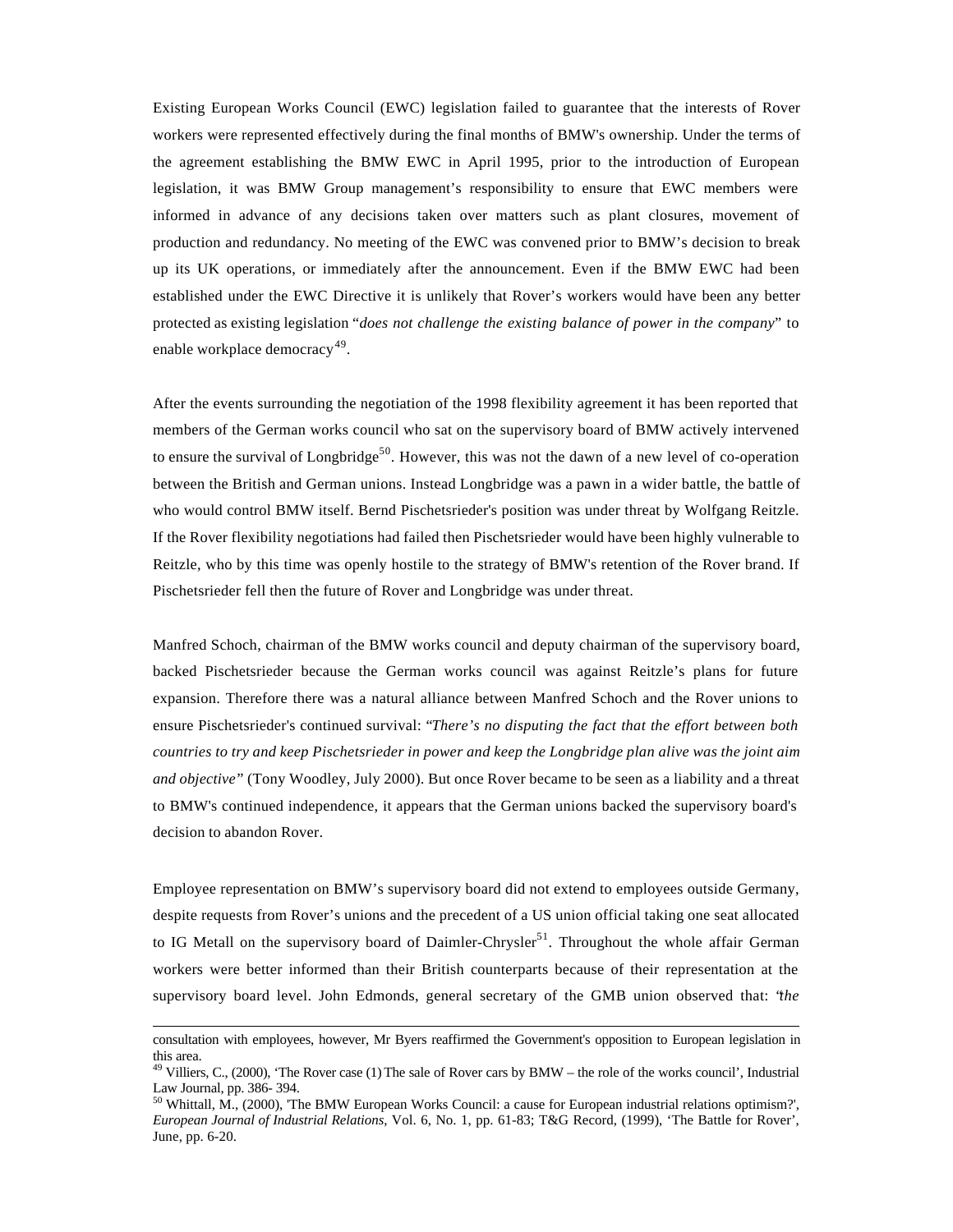*abiding image that will stick with most people about this whole affair is of the supervisory board meeting in Munich containing German trade unions, discussing the future of a British plant, while* British trade unionists are outside the door<sup>52</sup>. But it remains unlikely that legislation on consultation would have prevented the situation which emerged within BMW. Since entering into the Rover Tomorrow agreement, Rover's unions were informed about the position of the company, including access to the company's strategic plans, and they worked proactively to ensure that the interests of their members were protected<sup>53</sup>. In particular, the Longbridge survival plan would not have been proposed in 1998 if it were not for the awareness of the unions of the severity of the situation facing the whole company, not just Longbridge. BMW's decision to withdraw from Rover was seen to be in the best interests of BMW and its shareholders, and there was little, if anything that the Rover unions could have done with prior warning to divert the board from their decision.

The experience of Rover has put the value of employment security agreements into sharp context. Whilst it is misleading to think that these agreements result in an equal partnership it should be recognised that such agreements can act as important enablers for constructive engagement between employees and their employers. The experience of Rover does not mean that partnership concepts do not work, but that workers are likely to be increasingly sceptical as to the value of such agreements after the actions of BMW. In the case of Rover with its turbulent industrial relations past, the Rover Tomorrow agreement signified a new beginning and provided a clear stake in the ground upon which to re-structure the company in a spirit of co-operation and without the fear of compulsory redundancy. The advances made by Rover in terms of manufacturing quality by the mid 1990's owed much to this shift in culture.

The danger of importing anti-union attitudes through mergers and acquisitions is recognised as a threat to partnership agreements<sup>54</sup>. The greatest irony of the situation at Rover is the fact that BMW operates in a system of legislated co-determination in Germany, a system of social partnership envied by many<sup>55</sup>. Despite this background, in the last year of ownership BMW reverted to an authoritarian style of management which ran counter to the culture engendered through Rover's model of social partnership. The failure of BMW to effectively manage Rover should not be interpreted as a failure of social partnership. In the final assessment, partnership agreements can only be enablers through which the foundations are built upon in which to compete; they are not substitutes for effective business strategies and competitive products.

#### **Postscript**

l

The factors which ultimately undermined the merger of BMW and Rover had little to do with employee relations issues. However, the chain of events which lead to the break-up of Rover Group was triggered

 $51$  Cited by Tony Woodley in giving evidence to the House of Commons Select Committee.

<sup>52</sup> Select Committee on Trade and Industry Minutes of Evidence, examination of witnesses (questions 140-159), 29 March 2000, Mr Tony Woodley, Mr John Edmonds, Mr Roger Lyons and Mr Duncan Simpson.

<sup>53</sup> Whithead, M., (1999), 'Rover's return', *People Management*, 16 September, pp. 44-48.

<sup>54</sup> Walsh, J., (2000), 'New brooms threaten to sweep away partnerships', *People Management,* 3 February, pp. 15.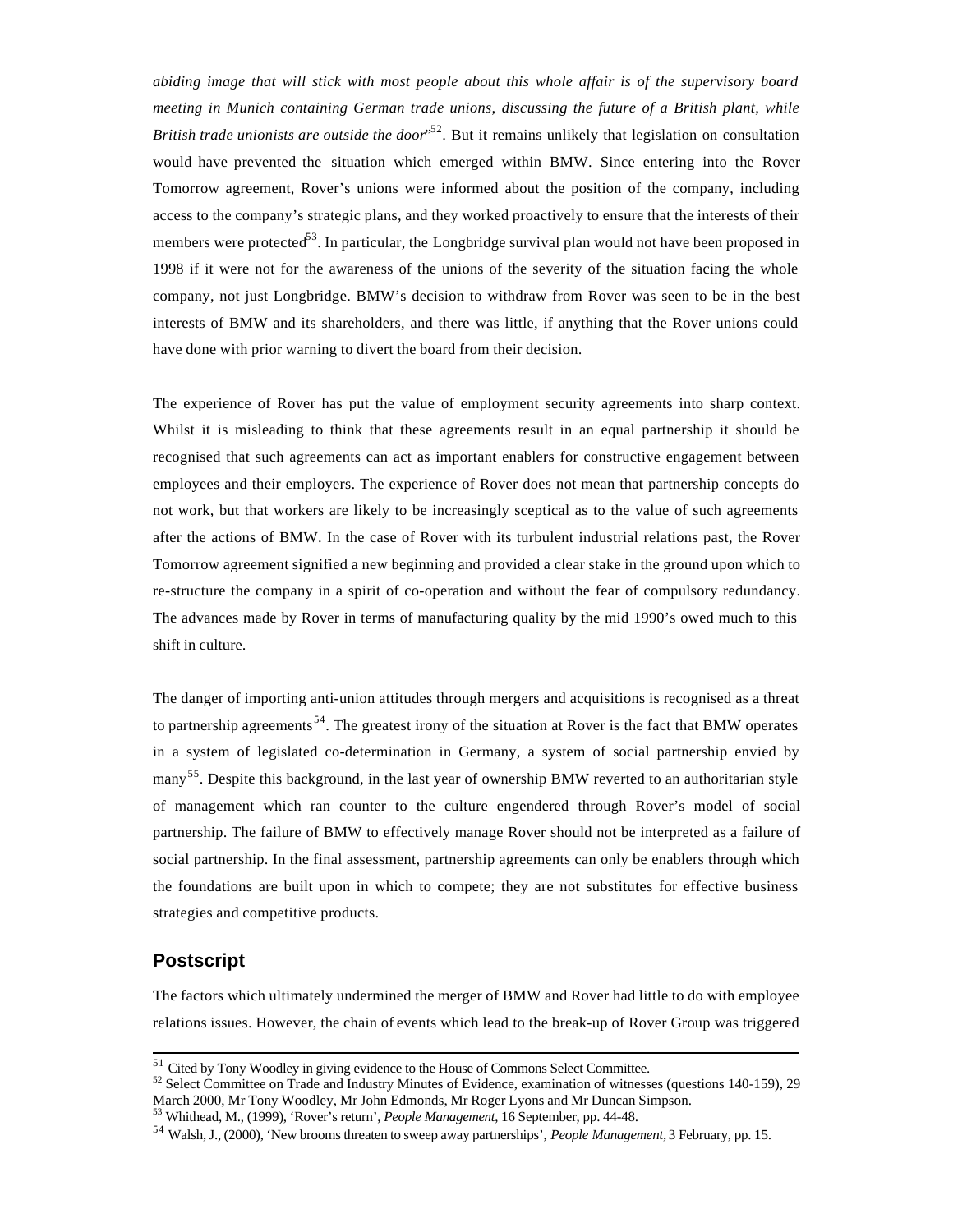by the highhanded management tactics employed by BMW in trying to put pressure upon Rover's unions over proposed changes to working practices. Bernd Pischetsrieder has subsequently admitted that he felt 'partly to blame' for the events that led to the break-up of Rover<sup>56</sup>. He felt that BMW could have made a success of Rover if the image of the brand had not been damaged – in part by his and BMW's actions at the launch of the Rover 75 where he demanded significant cost savings in an attempt to avoid the closure of Longbridge.

During the period of 1997-98, BMW had been engaged in negotiations with the unions over the introduction of new German style working practices. As apart of the negotiations BMW were looking to revoke the Rover Tomorrow agreement and as a consequence of Pischetsrieder's announcement on Longbridge in October 1998, BMW's initial thoughts were to terminate all existing Rover contracts and re-employ less staff on flexible shift patterns<sup>57</sup>. This was a move subsequently avoided through Manfred Schock's suggestion to Tony Woodley that the answer lay in the negotiation of a reduced working week, which formed the basis of the 1998 flexibility agreement.

Pischetsrieder acknowledges that the fundamental problem for Rover was not employee or plant productivity. Whilst an agreement, in principle, over the future of Longbridge was finally reached in early April 1999 the very public debate which raged between BMW and the UK Government over grant aid further eroded customer confidence in the Rover brand. Alongside the low customer confidence in new car prices in the UK this meant that sales of the Rover 75 in the six months after the launch of the vehicle in June 1999 were below expectations, despite being launched to critical acclaim<sup>58</sup>. The success of the Rover 75 was seen to be crucial to Rover's recovery  $^{59}$ . Sales of the 75 had begun to recover in the first three months of 2000 coinciding with the launch of the facelift Rover 25 and 45 models in January. However, this brief up turn was to be short lived as BMW bowed to shareholder pressure to free themselves of the burden of Rover Group in March 2000.

#### **Acknowledgements**

l

The author wishes to thank those who participated in the preparation of this working paper. The views expressed are those of the author and the author assumes responsibility for any errors.

<sup>&</sup>lt;sup>55</sup> It should be noted that BMW's plant at Spartenberg in America is a non-union plant.

<sup>56</sup> The Financial Times, 'BMW chiefs undermined Rover launch', 12.12.00

<sup>57</sup> Brady, C., and Lorenz, A., (2000), '*End of the Road. BMW and Rover- A Brand too Far*', Financial Times Prentice Hall, London.

<sup>&</sup>lt;sup>58</sup> Between February 1999 and February 2000 the Rover 75 picked up over a dozen international motoring awards including the prestigious WhatCar? Car of the Year award for 1999 in the UK as well as being short listed for the 1999 European Car of the Year Award.

 $59$  For further information on the design and development of the Rover 75 see Batchelor, J. (2001), 'Engineering a vehicle for world class logistics: From paradox to paradigm shifts on the Rover 75', in B.L. MacCarthy and J.R. Wilson (eds.), *Human Performance in Planning and Scheduling*, Taylor and Francis, London.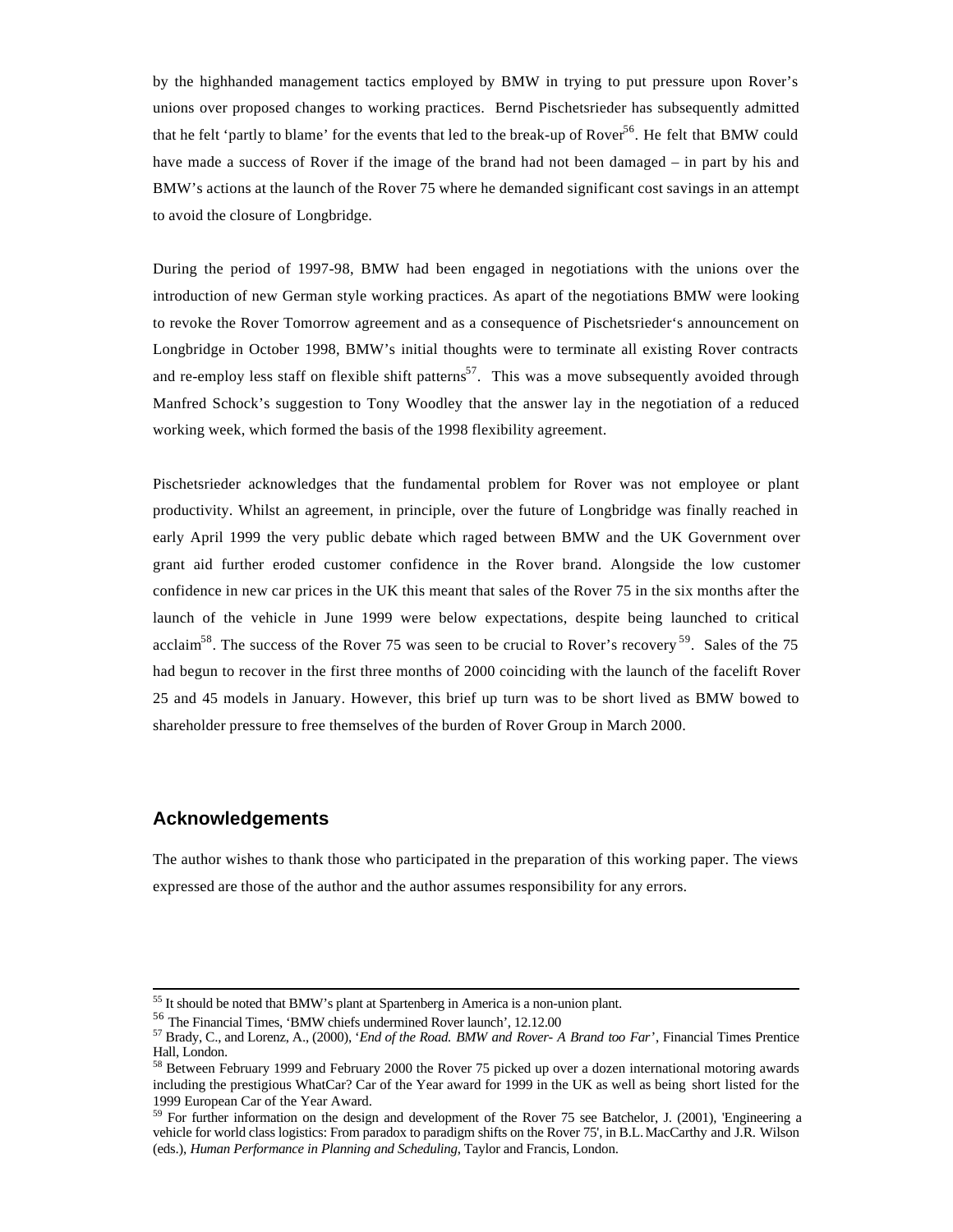## **Appendix One: Rover Tomorrow – The New Deal (extracts)**

1. Rover will be a single-status company. We are all employees, and the only distinction is the contribution we make. All remaining distinction between "staff and hourly-paid status" will be ended:

- Clocking will be progressively phased out for all employees.
- A single-status sick pay scheme will be progressively introduced.
- All employees will be invited to participate in a regular health check provided by the company.
- Everyone working within the company with the exception of external-facing activities will wear company workwear. We will all wear appropriate safety apparel: hearing protection, safety glasses etc.
- Single-status catering will apply throughout the company.
- Production-related employees will progressively have the opportunity to take part of their annual holiday entitlement outside shutdown periods.
- Every employee will be paid by credit transfer.
- No employee will be laid off by the company. In the event of a problem which disrupts production, all employees will be engaged in worthwhile activities and be required to cooperate with efforts to maintain productive output.
- The minimum notice period for all employees will be one month.
- 2. Continuous improvement will be a requirement for everyone.

Work planning/changes in production schedules will be carried out in consultation with the teams involved to ensure the most effective route and use of all resources.

- The teams will consider all alternative ways of satisfying customer demand.
- If overtime working is required it will be allocated fairly based on skills/numbers required with no restrictive practices applied or sought.

3. Employees will be expected to be flexible subject to their ability to do the job, after training if necessary, and subject to safe working practices being observed. Every employee will have unrestricted access to the use of company tools and equipment, necessary for them to make their contribution.

4. There will be maximum devolution of authority and accountability to the employees actually doing the job. Teams will be responsible for:

- quality of work;
- routine maintenance;
- routine housekeeping/waste materials disposal;
- involvement in plant/office layout and equipment;
- process improvements;
- cost reduction: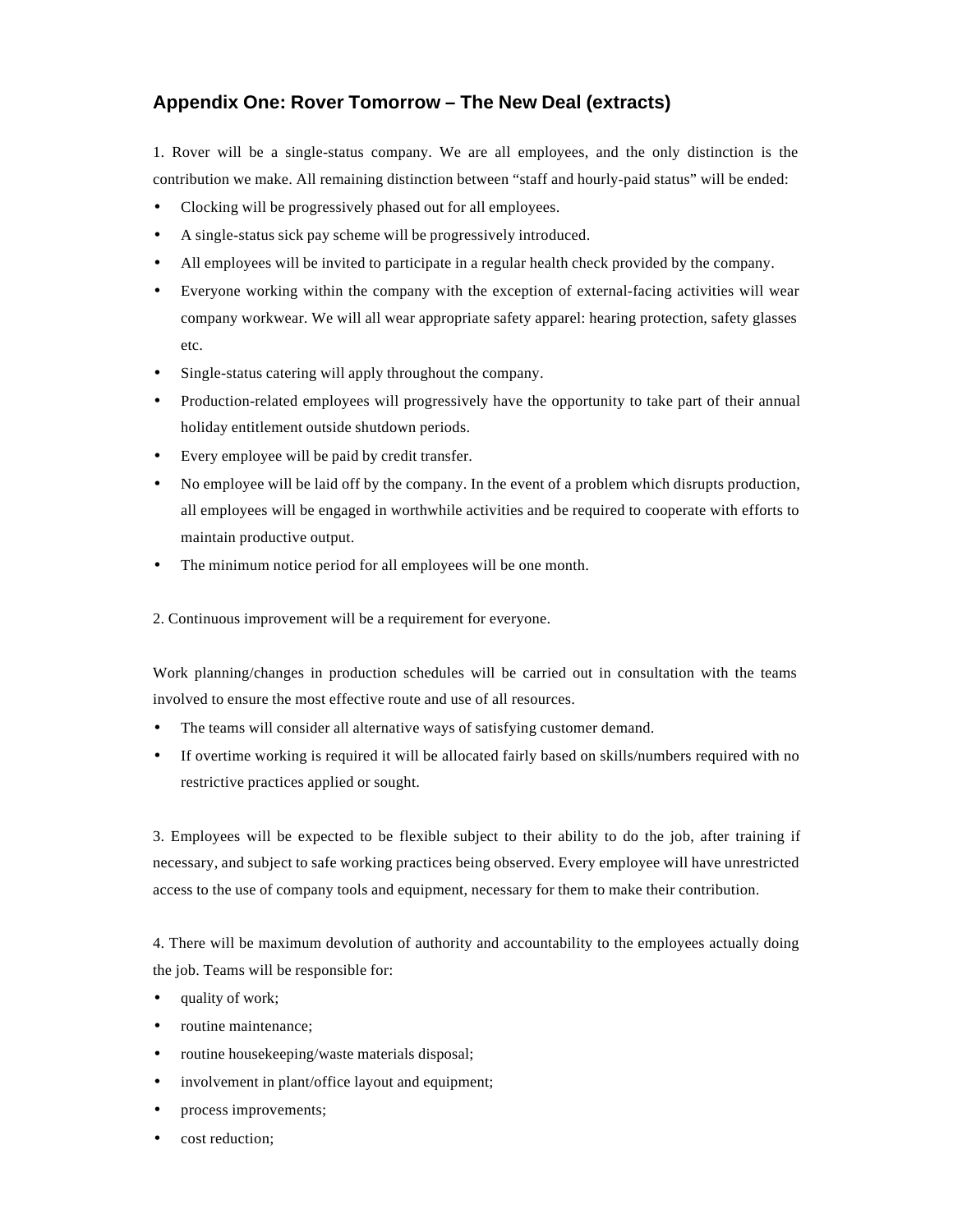- control of consumable tools and materials;
- work allocation;
- job rotation;
- training each other; and
- material control.

5. It is our intention to establish a single-grade structure for all our people. The current five grade "hourly-paid" and six-grade staff structure will be progressively replaced by a scheme with a reduced number of occupational classifications. Each level will have a salary band encompassing a number of salary steps which will be achievable by everyone through skill acquisition.

6 Productivity bonus schemes will be progressively phased out. All of us will participate in a bonus scheme related directly to the performance of the company. Qualification for the bonus will be attendance-related.

8. Employees who want to work for Rover will be able to stay with Rover. Necessary reductions in manpower will be achieved in future, with the cooperation of all employees, through retraining and redeployment, natural wastage, voluntary severance and early retirement programmes.

10. All of us will participate in identifying training needs and giving and receiving training to improve skills/knowledge and to continuously improve the processes on which we work.

14. Consultation with representatives of recognised trade unions will be enhanced to ensure maximum understanding of company performance, competitive practices and standards, product and company plans and all areas at activity affecting the company and its employees. Twice-yearly reviews of company performance and outlook will take place with national officials and joint negotiating committee employee representatives.

- Training of employee representatives will be developed and strengthened on a joint trade union/company basis to ensure representatives and managers have the fullest understanding of agreements, company and trade union philosophy and objectives, and the skills necessary to fulfil their responsibilities.
- All employee representatives will be encouraged to become fully involved in the development of safe working practices and plant layouts, improvement of medical, catering and all other employee facilities, employee training, understanding of pensions and other benefits, etc.

15. In the event of any grievance or dispute which any employee or group of employees may have, the full company/trade union procedure will be used to resolve the problem. In the unlikely event of any grievance or dispute not being resolved in this manner, if both parties agree, it will be referred to arbitration – the outcome of which will be binding on both parties. There will be no disputes outside this procedure.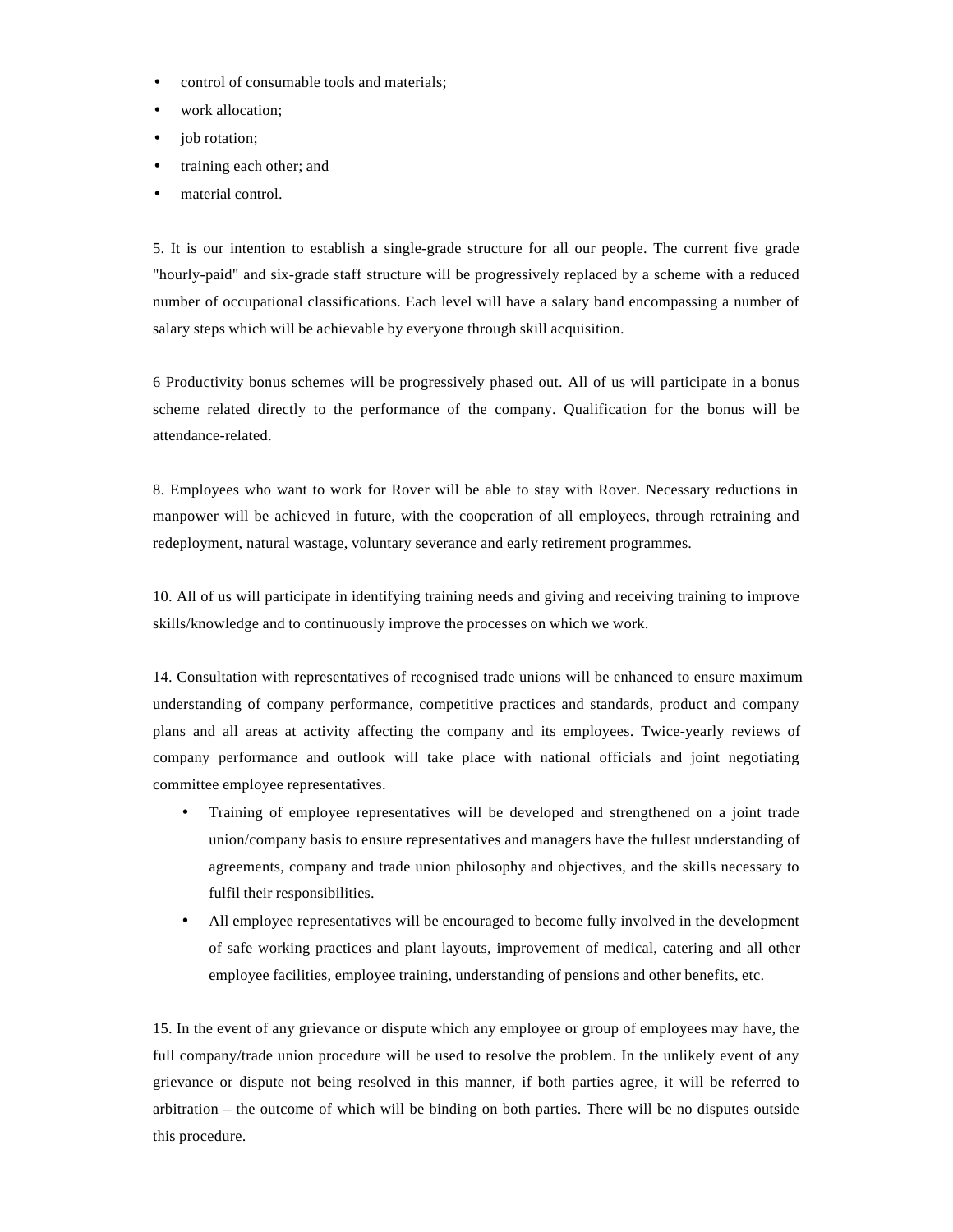#### **Appendix Two:**

#### **Collective Bargaining on Employment and Competitiveness: Rover Group**

#### **Mark Hall (May 1999)**

#### **Introduction**

The 'New Deal' employment security and flexibility agreement concluded at Rover in 1992 has been the focus of considerable attention from industrial relations practitioners and analysts alike and arguably marks the starting-point for the spread of employment security agreements in the UK over the 1990s. It is also significant in that the negotiated Rover employment security guarantee - essentially a 'no compulsory redundancies' policy - has been maintained over the past seven years even though there have been substantial reductions in employment levels in 1992-3 and again in 1998-9. However, in the first three months of 1999, the threatened closure of Rover's Longbridge plant, though eventually averted after BMW secured a £180 million aid package from the UK Government, highlighted questions about the ultimate viability of employment security guarantees in the face of adverse market conditions.

#### **The Organisation**

The Rover Group was acquired by BMW in 1994. Resulting from successive mergers of a range of British motor manufacturing companies, the Rover Group's predecessor, British Leyland (later BL, then Austin Rover), underwent a period of state ownership between 1975 and 1988 when it was sold to British Aerospace and renamed the Rover Group. From 1979 until its acquisition by BMW, BL/Rover Group engaged in joint production ventures with Honda. In the late 1980s, the company began a process of 'Roverisation' involving a shift away from high-volume models towards higher quality niche products. Following BMW's acquisition of Rover, it was initially intended that Rover would operate as an independent division of the BMW Group rather than as a subsidiary of the BMW car division but more recently Rover has been progressively integrated into BMW, a process which is currently accelerating rapidly following senior management changes within BMW and Rover in the early part of 1999.

In mid 1998 the Rover group had a workforce of almost 39,000, with 14,000 employees at Longbridge (including 5,500 in engine production), 13,000 at Solihull and 3,000 at Cowley, though significant job losses have occurred since (see below). In 1997, the Longbridge plant produced 343,150 vehicles (Rover 100, 200, 400, MGF and Mini) and 400,000 engines, Cowley produced 51,500 vehicles (Rover 600 and 800) and the Solihull plant 127,900 vehicles (Range-Rover and Land Rover models). Other significant Rover sites include the Swindon body and pressings plant, the design centre at Gaydon near Warwick, the new Hams Hall engine plant and, until the end of April 1999, the small Bargoed car components plant.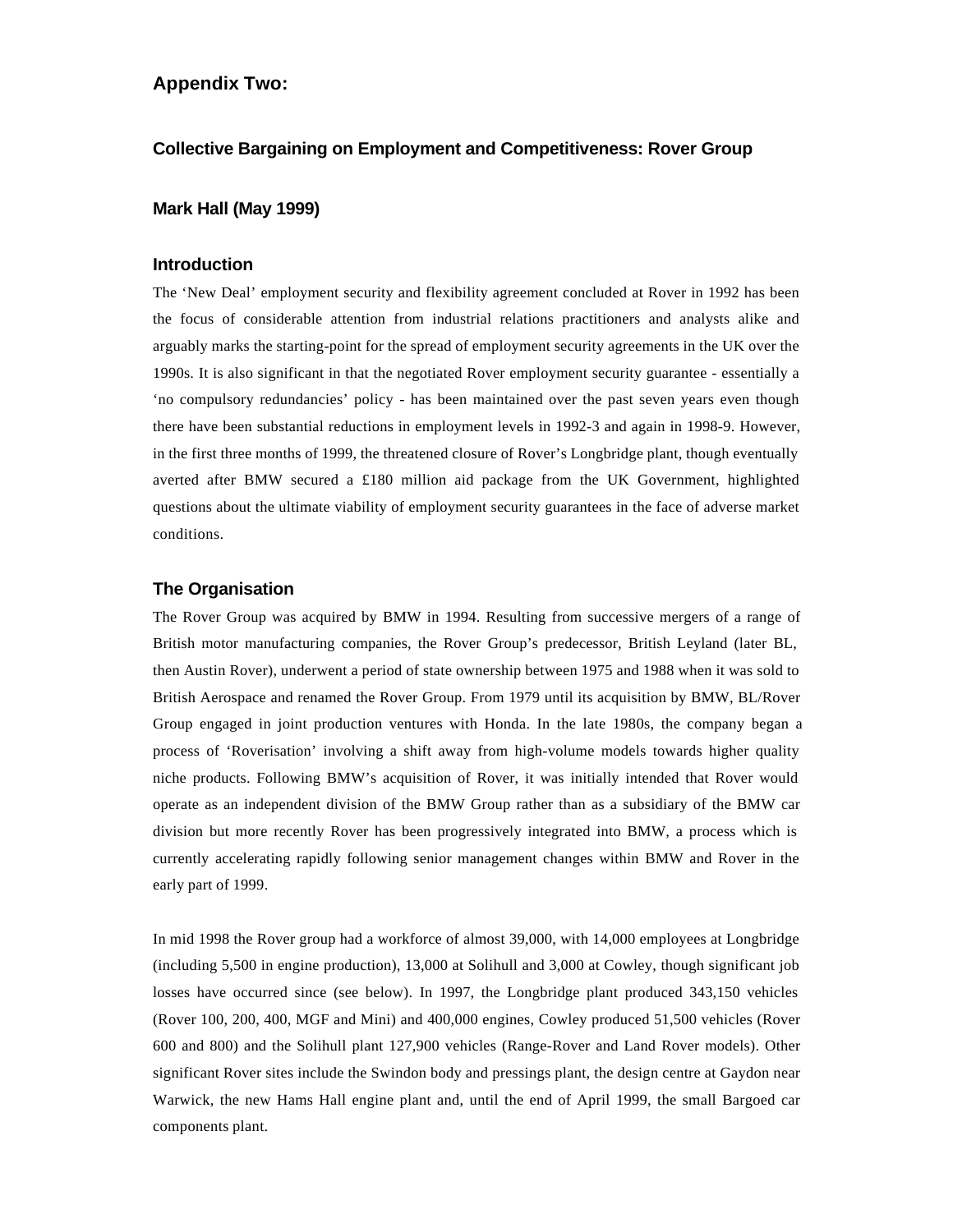Rover employees are represented by five recognised unions - the Amalgamated Engineering and Electrical Union (AEEU), GMB, MSF, the Transport and General Workers' Union (TGWU) and the Union of Construction, Allied Trades and Technicians (UCATT). Union membership levels are high. Representatives from each union constitute the company-level Joint Negotiating Council, which is responsible for negotiating terms and conditions covering all Rovers' non-managerial employees. The TGWU has the largest number of members amongst Rover employees and the Rover unions' chief negotiator and spokesperson is the national secretary of the TGWU automotive group.

#### **The Context of the 1992 'New Deal' Agreement**

Rover's predecessor British Leyland had long had a reputation for poor industrial relations and productivity, particularly during the late 1960s and the 1970s. Moreover, falling sales and poor company performance led to successive substantial reductions in the workforce, with major restructuring also taking place during the company's period of public ownership. From 1979 onwards, following a successful drive to weaken shopfloor union influence and re-establish managerial control, the company undertook a series of work organisation and productivity initiatives, often strongly influenced by Japanese production philosophies and processes as a result of Rover's links with Honda.

Perhaps most notably, in 1987 the company introduced a 'total quality improvement' programme, and adopted a form of team working at about the same time - subsequently modified by the removal of supervisory 'foremen' and the introduction of a 'cell'-based form of work organisation in which, though cell managers were management-graded employees, team leaders were shopfloor employees. However, against a backdrop of large-scale redundancies which occurred in the early 1980s and again in 1987 and 1988, and a continuous voluntary redundancy programme, it appears that at this stage Japanese-style employment security was thought by Rover's senior management to represent an unnecessarily onerous commitment.

#### **The Rationales of the Parties**

Rover's management saw the 1992 New Deal employment security and flexibility package as a further step in the reform of its industrial relations and working practices to enable the effective implementation of Japanese 'lean production' techniques (IRS 1992; Scarbrough and Terry 1996). The 1987 total quality improvement programme and associated initiatives had failed to secure sufficient sustained productivity improvements. Scarbrough and Terry (1996: 9) also report that, according to Rover managers interviewed, it was becoming clear that:

the limits of change and 'improvement' through job loss had been reached. Employees were increasingly reluctant to leave in the early 1990s; the return of economic recession had a significant impact, and the company realised that their target of 'absolute flexibility' could best be achieved in 'an environment where people did not feel threatened'.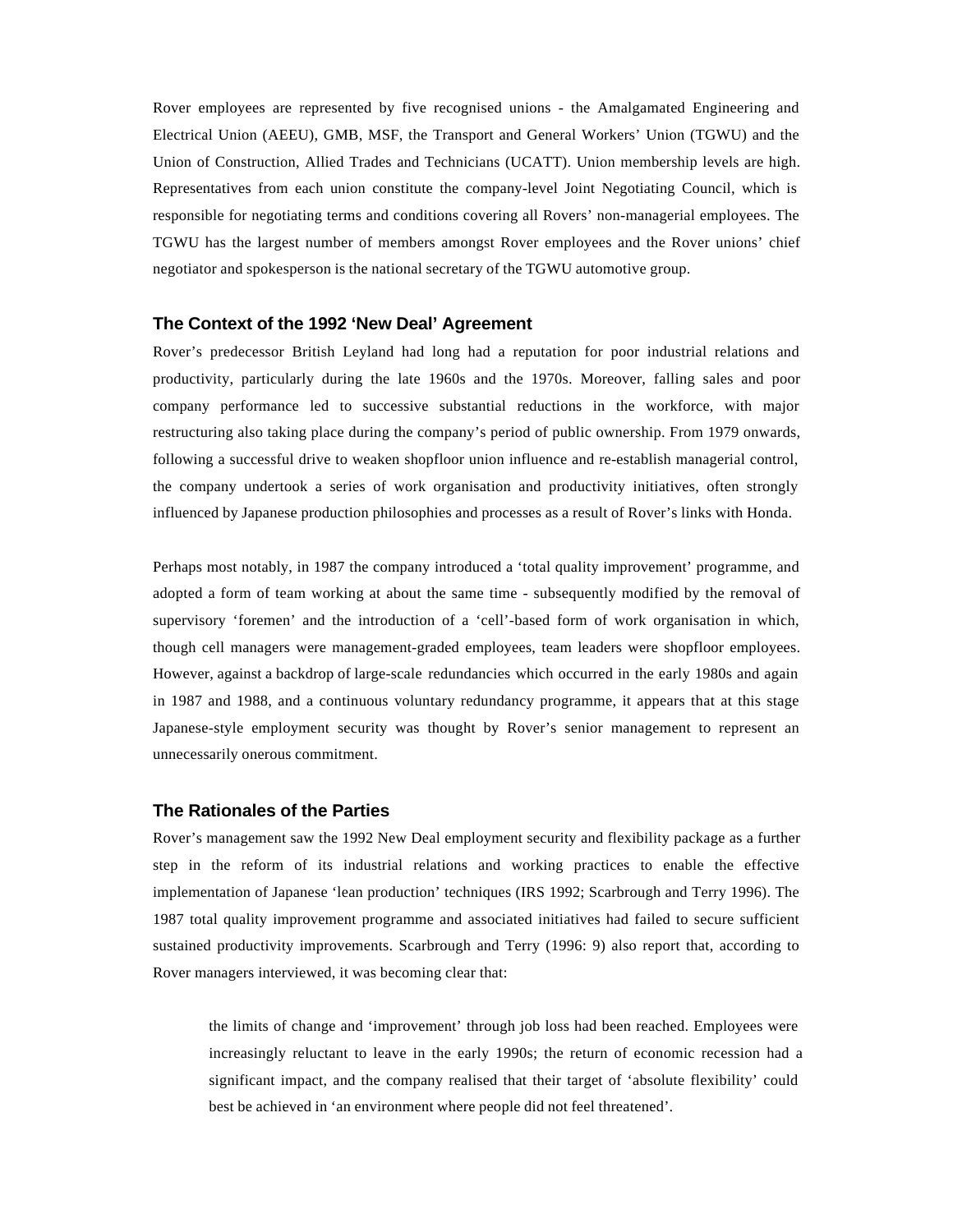Underpinning the New Deal proposals was the argument that world-class performance and quality could only be obtained if employees were treated reasonably (Scarbrough and Terry 1996: 12). Rover employees would be more inclined to work more efficiently if doing so did not jeopardise their own jobs. Management therefore reached the conclusion that their objective of maximum flexibility required the removal of the threat of imposed job losses.

It has also been suggested (IRS 1992) that Rover, together with most vehicle producers in the UK, were concerned about capacity increases announced by Japanese inward investors such as Nissan and Toyota. In support of its New Deal initiative, the company argued that continuous improvement was necessary to match world best performance and to compete within the single European market.

The response of the trade unions to Rover management's initiative was essentially pragmatic: officials of the TGWU which represented the majority of Rover's production workers wanted to give 'the last British motor manufacturer a fighting chance to survive' (IRS 1993: 5). In written evidence to the House of Commons Employment Committee, the TGWU said that 'The agreement is a positive example of the way in which unions can contribute to the process of introducing changes in working practices while retaining employee protection' (cited in Taylor 1994: 122). In particular, the TGWU wanted to secure a future for long-serving Rover employees, and was concerned in particular to protect the position of those unable to become 'all-singing, all-dancing' team members (IRS 1993: 5). Nevertheless, the TGWU was reported to hold the view that 'jobs for life can only be maintained in an expanding market' (IRS 1993: 7).

#### **The Process**

The package of industrial relations reforms entitled 'Rover Tomorrow - the New Deal' emerged from a senior management group, supported but not led by personnel specialists (Scarbrough and Terry 1996). It was put to the Rover unions in September 1991. The management initiative was launched in favourable circumstances - a few weeks before the implementation of the second stage of what was seen as a 'generous' two-year pay deal. Negotiations with the unions resulted in 'some changes to the detail of the proposals', reportedly including the dropping of references to the introduction of shortterm contract staff (Scarbrough and Terry 1996: 11). The modified package was agreed overwhelmingly by the newly unified Rover joint negotiating committee but only very narrowly endorsed in a subsequent ballot of union members (by 11,961 votes to 11,793). Its phased introduction began in April 1992.

According to Scarbrough and Terry (1992: 14):

In the New Deal negotiations Rover listened, and responded to, union suggestions and criticisms; it did not force things through. However . . . the response of the unions was relatively muted. There were a number of key features on which they had few if any comments.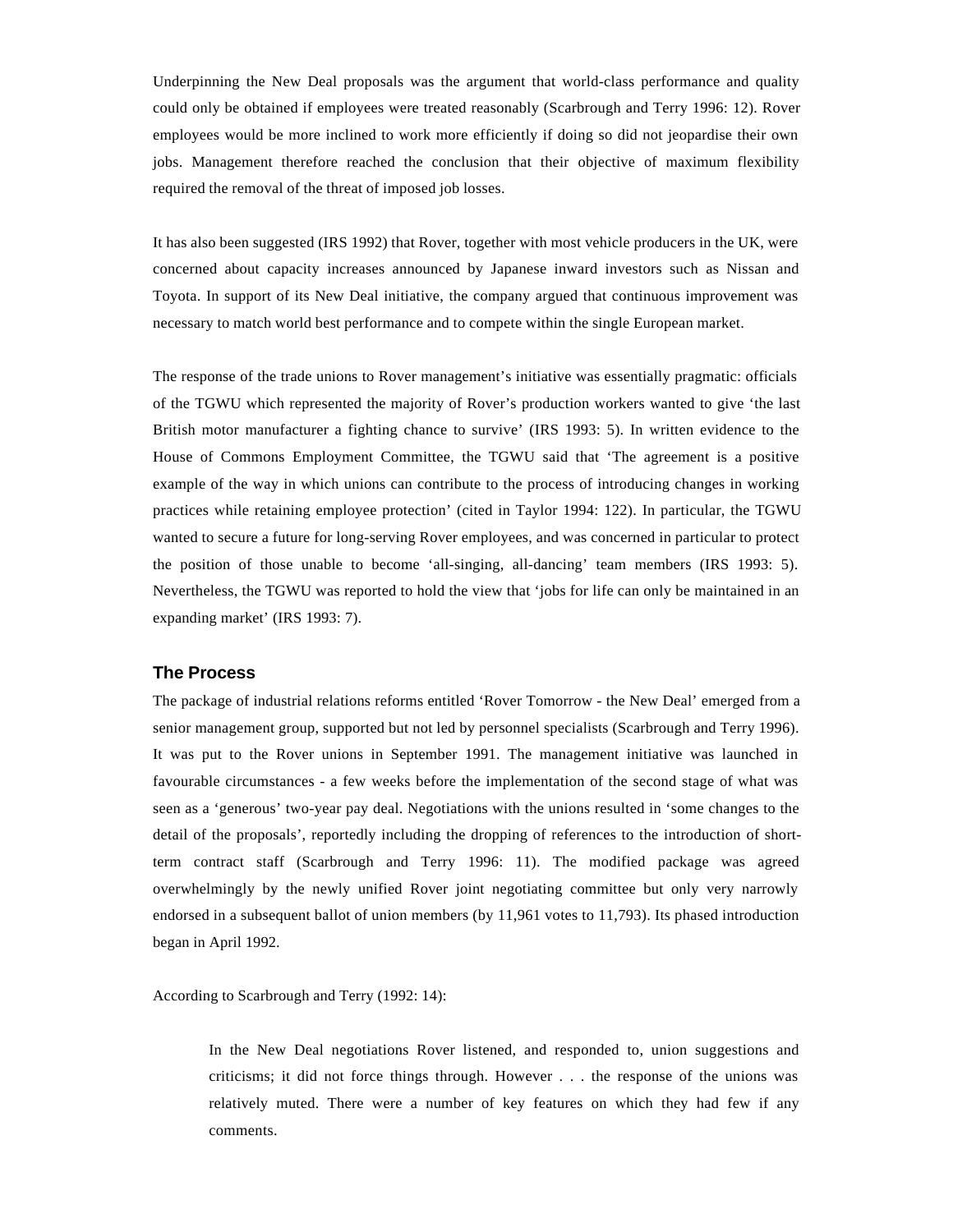#### **The Content of the Agreement**

Key features of the New Deal included:

- the introduction of single status terms and conditions
- a 'requirement' for 'continuous improvement'
- a greater emphasis on team working
- the removal of all restrictions on overtime working
- no more 'laying off' employees in the event of disruption to production
- employee flexibility subject to their ability to do the job, after training if necessary
- the introduction of a single pay grade for all Rover employees, with a reduced number of occupational classifications
- an employment security clause
- a commitment to training
- the introduction of a 'single table-bargaining', with a single joint negotiating committee replacing the two which previously covered staff and hourly-rated employees respectively
- enhanced consultation with trade union representatives and joint company/union training of employee representatives.

Extracts from the agreement are reproduced in Appendix One.

The central aim of the agreement was to encourage employees to work as efficiently and as flexibly as possible, but the commitment to employment security was seen by both management and unions as the necessary cornerstone of the New Deal strategy. Clause 8 of the agreement stated that:

Employees who want to work with Rover will be able to stay with Rover. Necessary reductions in manpower will be achieved in future, with the co-operation of all employees, through retraining and redeployment, natural wastage, voluntary severance and early retirement programmes.

Rover's commitment was (and remains) essentially one of 'no compulsory redundancies'. A senior manager at Rover is quoted as saying: 'Conditions of absolute flexibility, the preparedness to acquire new skills, can only come about if we give a guarantee that we will not make people compulsorily redundant' (Scarbrough and Terry 1996: 11). However, this was based on employees being prepared to accept redeployment after appropriate training. There was no guarantee applied to existing jobs. Disciplinary dismissals could also still be used. The employment security commitment also applied only to permanent employees.

Voluntary redundancy and improved early retirement provisions were introduced, along with redeployment and retraining schemes. Company help was also available with careers for ex-employees outside Rover, with suppliers and dealers or by moving into areas such as teaching and consultancy (IRS 1992).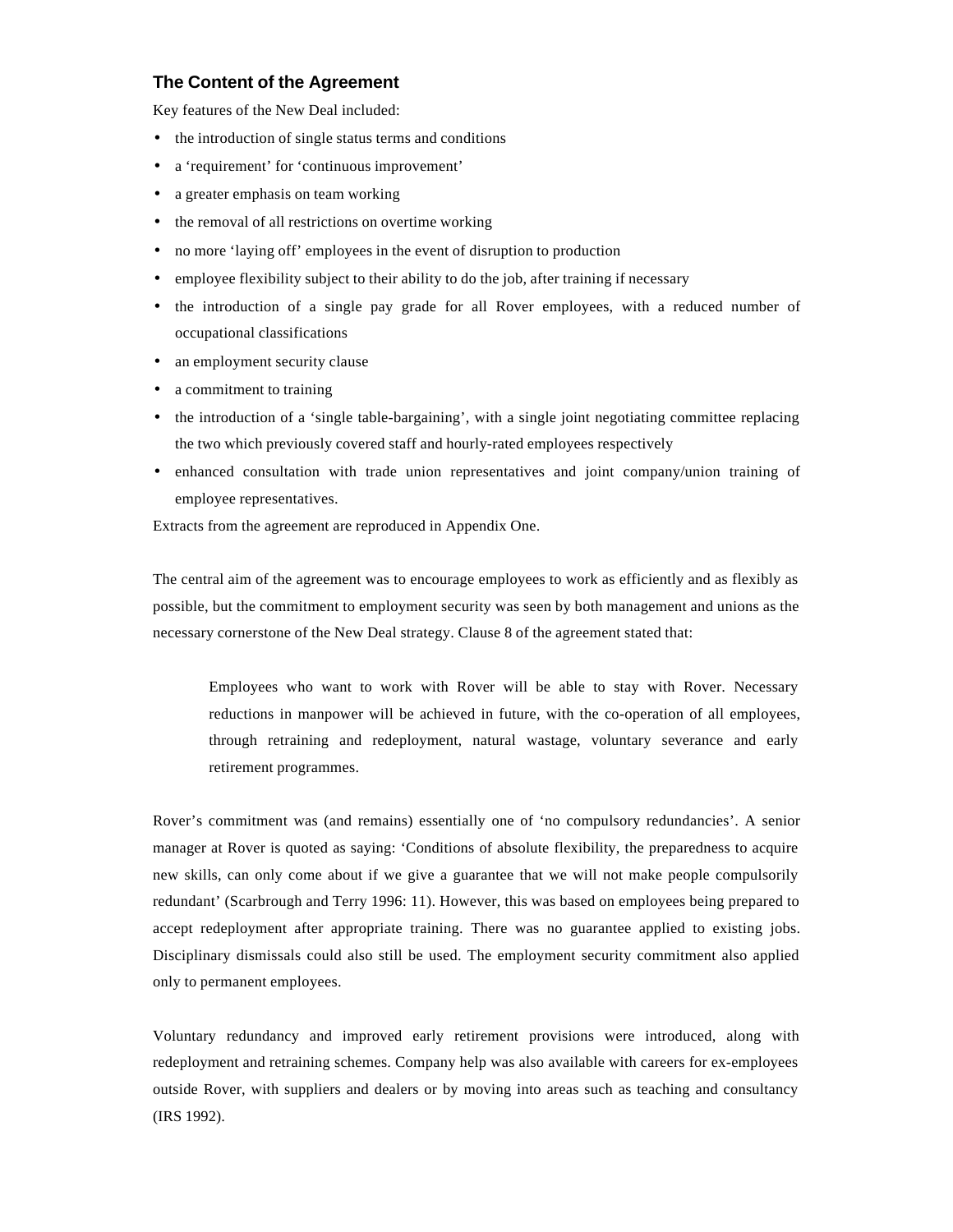However, it appears that the employment security clause in the agreement was not interpreted as a formal guarantee of employment: it was reported (IRS 1992a) that 'both the company and the unions recognise[d] that compulsory redundancies could not be ruled out in the event of a severe downturn in the car market'.

#### **The Effects of the Agreement**

The Rover employment security agreement has been maintained over the past seven years even though several thousands of jobs have gone at Rover since the New Deal was agreed, most notably in the years 1992 and 1993 and more recently in 1998 and 1999. The Rover Group's annual employee headcount statistics since 1992 are given in the table below.

**Table One:** Rover Group employee headcount, mid year

| Year          | 1992    | 1993    | 1994    | 1995    | 1996    | 1997   | 1998  |
|---------------|---------|---------|---------|---------|---------|--------|-------|
| Headcount     | 33550   | 31398   | 33652   | 36564   | 38159   | 38893  | 38712 |
| Change over   | $-3970$ | $-2152$ | $+2254$ | $+2912$ | $+1595$ | $+734$ | -181  |
| previous year |         |         |         |         |         |        |       |

Source: Rover Group

Voluntary redundancy schemes have operated throughout this period, with the value and make-up of the ex-gratia element of the package being dependent on business requirements, e.g. the number of volunteers being sought and the category of employees targeted while maintaining a balanced workforce. Enhanced terms are payable in a number of circumstances, including voluntary redundancies effected by a defined date, voluntary redundancies among the shorter service population and plant closures.

A high proportion of those employees leaving Rover is accounted for by voluntary redundancy. Rover's own statistics on the main reasons for employees leaving the company from 1994 to April 1999 are presented in tables two and three. Between 1994 and 1998, voluntary redundancies ranged from 32% to 45% of Rover leavers each year. In the first four months of 1999, 95% of those leaving the company have left under a voluntary redundancy programme geared to securing 2,500 job cuts. See Tables Two and Three.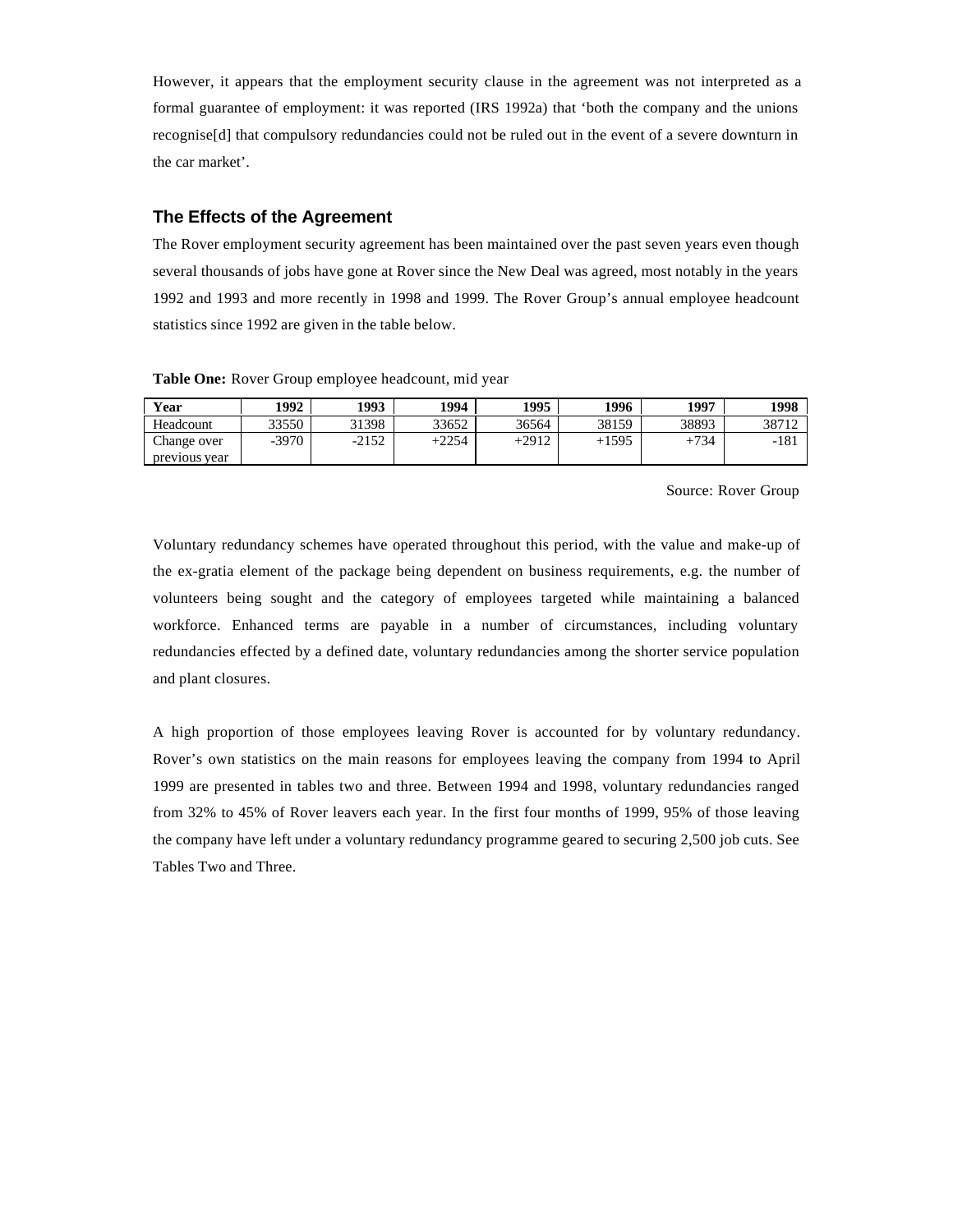| Year   | Number of      | <b>Leavers-Redundancy</b> |        | <b>Leavers-All other Reasons</b> |        | <b>Turnover</b> | Turnover %          |
|--------|----------------|---------------------------|--------|----------------------------------|--------|-----------------|---------------------|
|        | <b>Leavers</b> | <b>Number</b>             | As $%$ | <b>Number</b>                    | As $%$ | Total %         | <b>Excluding VR</b> |
| 1994   | 1446           | 653                       | 45.16% | 793                              | 54.84% | 4.22%           | 2.31%               |
| 1995   | 1265           | 443                       | 35.02% | 822                              | 64.98% | 3.42%           | 2.22%               |
| 1996   | 1063           | 384                       | 36.12% | 679                              | 63.88% | 2.77%           | 1.77%               |
| 1997   | 1585           | 506                       | 31.92% | 1079                             | 68.08% | 4.15%           | 2.82%               |
| 1998   | 4130           | 1845                      | 44.67% | 2285                             | 55.33% | 10.52%          | 5.82%               |
| Apr-99 | 4608           | 4356                      | 94.53% | 252                              | 5.47%  |                 |                     |

**Table Two**: Turnover from 1994 to April 1999

Source: Rover Group

| Year   | Redundancy | <b>Dismissal</b> | <b>Deceased</b> | <b>Normal</b>     | <b>Early Retire</b> | Own             | Other                | Total % |
|--------|------------|------------------|-----------------|-------------------|---------------------|-----------------|----------------------|---------|
|        |            |                  |                 | <b>Retirement</b> | Company             | <b>Decision</b> |                      |         |
|        |            |                  |                 | at 65             | <b>Consent</b>      |                 |                      |         |
| 1994   | 45.16%     | 6.22%            | 4.22%           | 2.65%             | 0.62%               | 26.63%          | 14.50%               | 100%    |
| 1995   | 35.02%     | 5.69%            | 3.65%           | 5.29%             | 2.61%               | 39.29%          | 8.15%                | 100%    |
| 1996   | 36.12%     | 5.83%            | 3.67%           | 8.09%             | 7.15%               | 34.05%          | 5.09%                | 100%    |
| 1997   | 31.92%     | 4.86%            | 4.29%           | 11.23%            | 6.69%               | 34.83%          | 6.18%                | 100%    |
| 1998   | 44.67%     | 2.06%            | 1.07%           | 3.78%             | 4.70%               | 20.02%          | 23.70% <sup>60</sup> | 100%    |
| Apr-99 | 94.53%     | 0.09%            | 0.02%           | 0.41%             | 0.50%               | 4.17%           | 0.11%                | 100%    |

**Table Three:** Main Reasons for Leaving from 1994 to April 1999

Source: Rover Group

Rover's pension scheme also has a number of features designed to support early retirement, including 100% of accrued pension from age 55 where the employee is leaving at the company's request (including voluntary redundancy), and a pension bridge of £1,500 per year payable from age 55 to state pension age where the employee is leaving at the company's request. Retirement before age 55 is also facilitated.

In recent years there has been a strong emphasis within Rover on internal mobility. Employees are moving between plants to an increasing extent. For example, in 1997-8, some 800 employees transferred from Longbridge to the Solihull Land Rover plant to work on the Freelander and Discovery lines, and 120 employees transferred temporarily between Cowley, where they were surplus to requirements pending the introduction of the Rover 75, and other sites including Solihull and Gaydon. In 1999, around 700 employees will transfer temporarily form Longbridge to Cowley and will return to support the building of the new Mini. The flexibility commitment within the New Deal has also enabled the transfer of surplus tool making craftsmen to maintenance or manufacturing support roles with retraining as required. Where employees move to a lower grade level job their personal pay grade and benefits are maintained indefinitely.

 $60$  High figure due to non renewal of temporary contracts.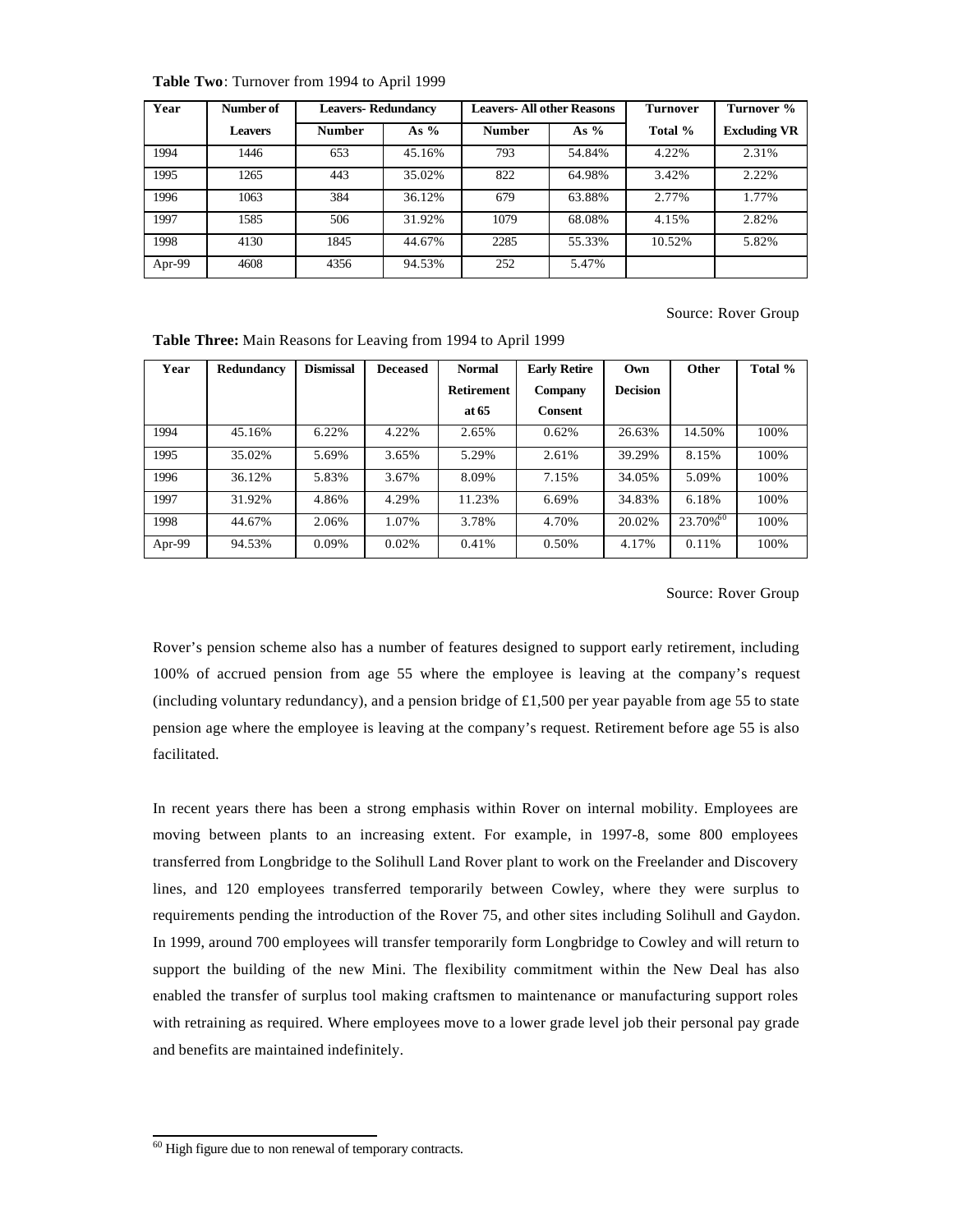From mid 1998, after four years of overall employment growth, Rover began implementing a series of job cuts, blaming a range of factors including the strength of the pound, poor sales performance and uncompetitive productivity levels. In July 1998 Rover announced the loss of 1,500 jobs (mainly shortterm contract workers). These job losses were intended to be partially offset by the planned recruitment of an extra 800 workers at Cowley for production of the new executive model, the Rover 75. In March 1999, Rover confirmed the closure of its car components plant at Bargoed, South Wales at the end of April with the loss of 44 jobs. The company offered to relocate the workers concerned to its Cowley plant (*Guardian*, 11 March 1999).

But the most extensive recent round of job losses have occurred in the wake of the December 1998 agreement introducing changes in working patterns to secure future investment in the Longbridge plant by Rover's parent company, BMW. A package of changes involving some 2,500 job losses and more flexible working hours was sought in the autumn of 1998 by BMW, as the basis for new investment in Rover and keeping open the Longbridge production plant in Birmingham. BMW management maintained that a 30% productivity gap existed between the Longbridge plant and BMW plants in Germany which had to be narrowed by means of more flexible working practices. An agreement negotiated with the Rover unions was endorsed in a ballot of Rover Group workers in early December by 17,484 votes to 7,045.

The company estimated that the agreement would lead to cost savings of around £150 million a year. About half of this would come from the reduction in the workforce headcount. In line with the New Deal employment security agreement, the 2,500 job losses would come through natural wastage and voluntary redundancies, with the company establishing a selective voluntary redundancy programme to achieve the necessary reductions. Rover management confirmed its intention of honouring the New Deal approach, i.e. to avoid compulsory redundancies, but the then Rover personnel director David Bower stressed that this assumed that the 2,500 target would be met and that Rover employees would be willing to retrain or transfer to other suitable roles. In the event, there is reported to have been a high take-up of the voluntary redundancy package, which BMW/Rover management see as reflecting positive labour market conditions in the UK and the fact that the average age of Rover employees is rather higher than that of their BMW counterparts.

The most radical aspect of the deal has been the introduction of new German-style working patterns to extend plant operating hours at basic rates of pay. Workers' basic hours will be cut from 37 hours a week to 36 in November 1999, and to 35 hours in November 2000 - achieving a long-standing union objective in the UK engineering sector - but management will be able to schedule these more flexibly, including working on Saturday morning if necessary. Working time accounts are to be introduced in all Rover plants, under which extra hours worked at peak periods of production are 'banked' and taken as additional leave at quieter times. Savings derive from the reduction of premium payments for overtime and shift working. Similar flexible working time arrangements had earlier been agreed with UK unions for the new Hams Hall engine plant which is planned to be operating at full capacity by the beginning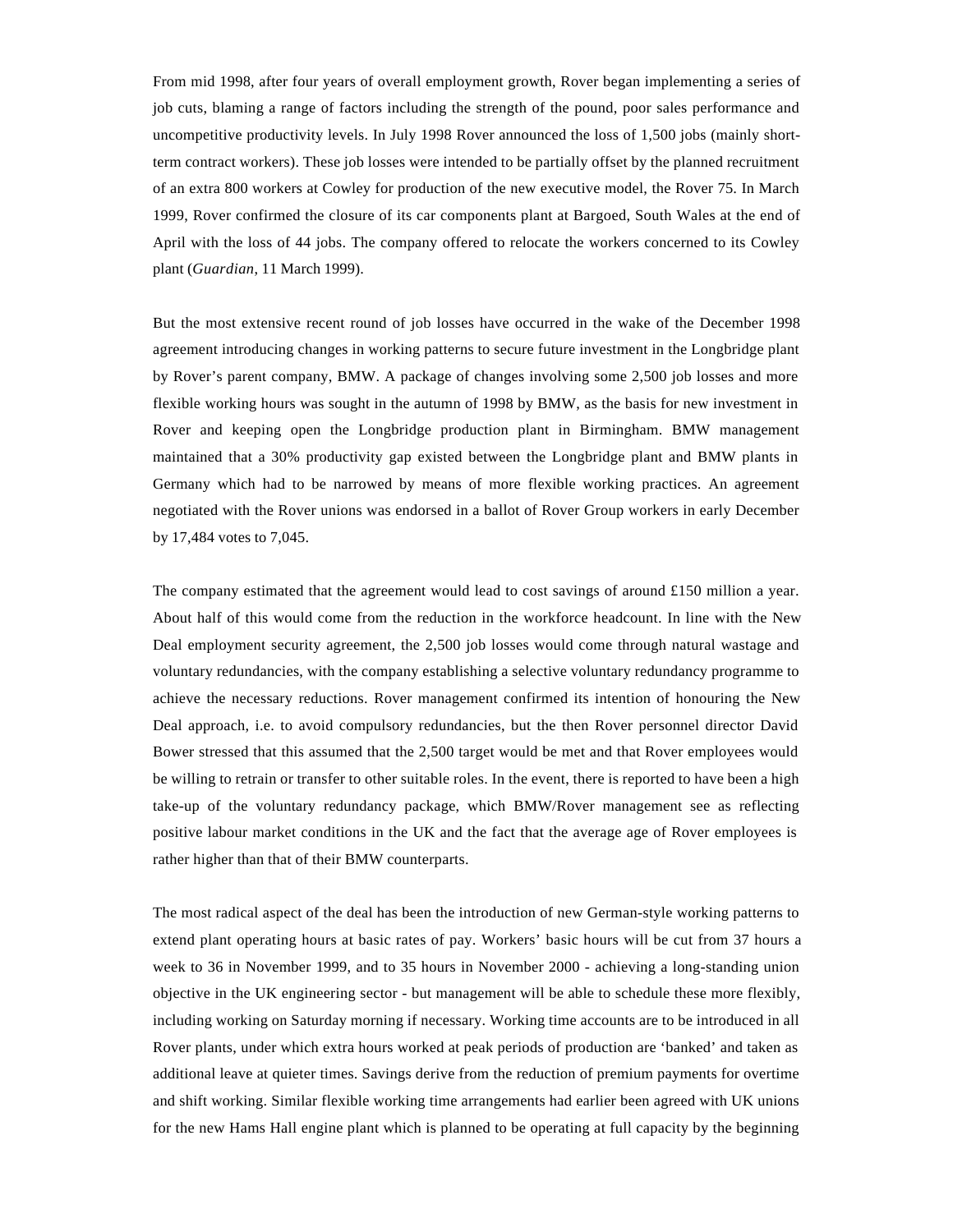of 2001 (IDS 1998), and are already established practice in BMW's German plants. To offset the reduction in basic working hours, projected pay rises in 1999 and 2000 will be reduced by the value of the hours cut in each year, i.e. by 2.7% in 1999 and 2.8% in 2000, with the remainder being consolidated into the hourly rate.

However, while the conclusion of the agreement secured £400 million of investment in the production of the new Mini at Longbridge, there followed nearly four months of uncertainty over whether the wider investment needed to ensure the future of the Longbridge plant would in fact be made. Disagreements within the BMW board were followed by senior management changes with the replacement of Rover chairman Walter Hasselkus by Werner Sämann followed by the departure of BMW chairman Bernd Pischetsrieder and the appointment of Joachim Milberg. BMW's wider investment plans were also dependent on securing grant aid from the UK Government. BMW applied to the UK Government for between £150 million and £200 million in aid towards an overall £1.7 billion investment at Longbridge for the production of a new medium-sized model to replace Rover's 200 and 400 series.

During the course of the negotiations between BMW and the UK's Department of Trade and Industry, BMW announced that Rover made a loss of almost £650 million in 1998, compared to a loss of £91 million in 1997. BMW said that the sharp rise in Rover's losses was the result of 'model replacements, market and currency factors and restructuring measures' (BMW press release, 30 March 1999). BMW management also disclosed that they were exploring the possibility of building the projected new medium-sized car in Hungary as an alternative to investing in Longbridge.

Agreement in principle between BMW and the UK Government on the size and nature of the Government aid package was finally reached on 31 March 1999 and announced in parliament by Prime Minister Tony Blair in response to a question from the MP whose constituency includes the Longbridge plant, Richard Burden. Full details of the package, reported to involve £180 million of state aid, have yet to be released, pending approval by BMW's managing and supervisory boards and by the European Commission - whose officials appear to be raising questions about the circumstances of the agreement (*Guardian*, 29 April 1999). But it now seems likely that the replacement for the Rover 200 and 400 series will be built at Longbridge. According to UK trade and industry secretary Stephen Byers, the deal will secure a total of 50,000 to 60,000 jobs both at Rover and in the supply chain in the West Midlands and the UK more generally. But he said that the deal was concerned not only with the preservation of jobs but also with increasing productivity and improving the skills of the workforce.

In a joint statement, Mr Byers and Professor Joachim Milberg, chairman of BMW, said: 'We both look forward to Longbridge becoming a world class plant for the next century, and one that will achieve the highest standards of working practices and productivity'. Union leaders appear to accept that, even with the new investment, there will be considerable further job losses at Rover, over and above the 2,500 announced at the time of the November/ December 1998 agreement. By the announcement of the UK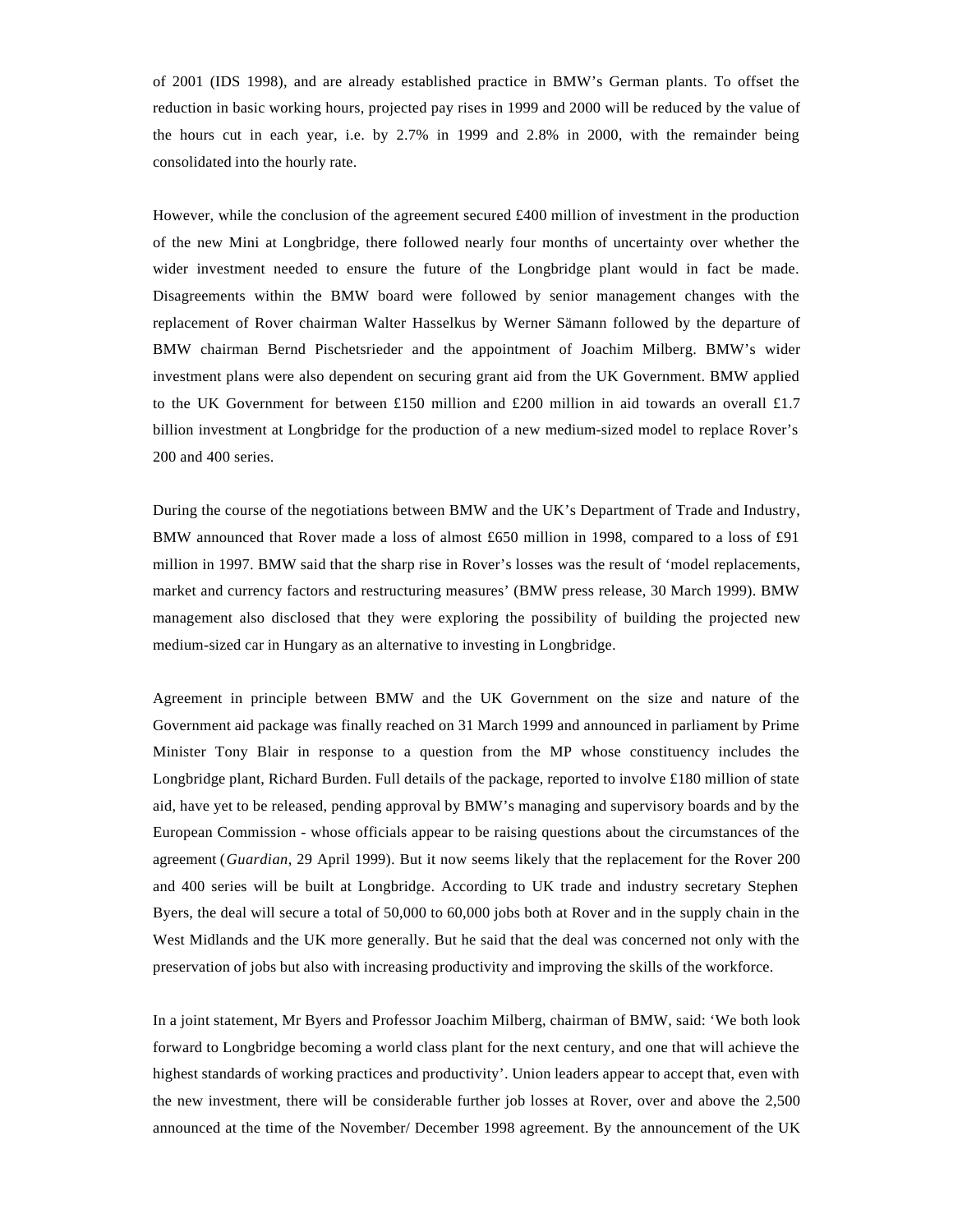Government's aid package on 31 March 1999, the Longbridge workforce was reported to be down to 9,500 compared to 14,000 a year previously (*Independent*, 1 April 1999), due to voluntary redundancies and staff transfers. It is also expected that further changes in working methods geared to maximising employee flexibility will be sought by the company.

#### **Comment**

The result of the negotiations between BMW and the Department of Trade and Industry about a financial aid package appears to have ensured the survival of the Rover Longbridge plant. However, the period of uncertainty has inevitably highlighted questions about the ultimate value of the sort of employment security guarantee pioneered by the Rover New Deal. Factors such as rapid technological change, intensified international competition, industrial restructuring and major product market shifts all affect the ability of companies to ensure employment security. Even prior to the most recent developments, shopfloor workers at Rover were said to be concerned about the long-term significance of the New Deal's employment guarantee, realising that they could not be insulated from the effects of major external shocks and that investment decisions by BMW were always likely to be linked to further employee concessions (Conning 1998).

David Bower, who retired as personnel director of the Rover Group in March 1999 and is seen as one of the architects of the 1992 New deal agreement, acknowledges that 'Job security must be an illusion to some degree - even in times of stability'. He argues that employees have realistic expectations and know that agreements on employment security cannot be a 'watertight guarantee', but that companies must not abandon the challenge of providing security. Such agreements 'help reassure employees that management is alive to their concerns' and can be 'the key to employee commitment' (Bower 1996). In a speech on 30 March 1999, BMW chairman Joachim Milberg said that he was sure that no compulsory dismissals of Rover production staff would be necessary, but warned that 'the fundamental economic principle applies that jobs can only be created through customers'.

The Rover unions accept that the company 'has honoured the [New Deal] agreement' (TGWU 1996) and maintained its commitment to employment security. Although Rover is currently shedding a substantial number of workers following the November/December 1998 agreement, and despite the caveats entered by Rover/BMW management, it remains the case that current targets are being achieved without resorting to compulsory redundancies.

#### **References**

D Bower (1996), 'Higher aspirations only grow from strong roots', *People Management* (August) R Conning (1998), *The significance of 'partnership' deals between trade unions and management in two manufacturing industries*, unpublished MA dissertation, University of Warwick Incomes Data Services (1998), 'Rover agrees flexible working time arrangements for Hams Hall engine plant', *IDS Report* 761 (May)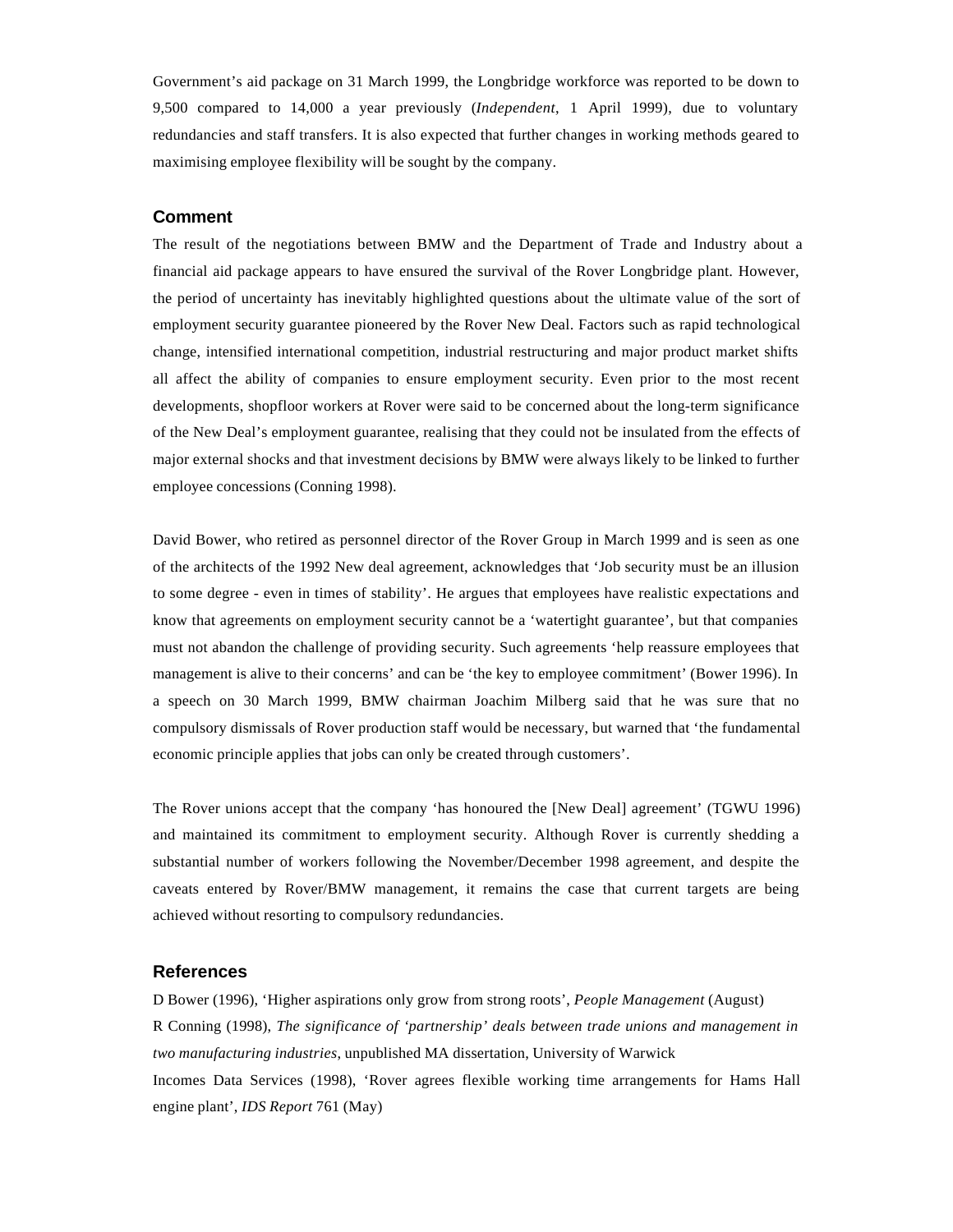Industrial Relations Services (1992), 'Lean production - and Rover's "New deal"', *IRS Employment Trends* 514 (June)

Industrial Relations Services (1992a), 'Rover's "New Deal"', *European Industrial Relations Review* 223 (August)

Industrial Relations Services (1993), 'TGWU's response to lean production at Rover', *IRS Employment Trends* 534 (April)

H Scarbrough and M Terry (1996), 'Industrial relations and the reorganisation of production in the UK motor vehicle industry: a study of the Rover Group', *Warwick Papers in Industrial Relations* 58 (February)

R Taylor (1994), *The future of the trade unions*, London: Trades Union Congress

Transport and General Workers' Union (1996) *T&G Negotiators' Bulletin* 23 (May/June)